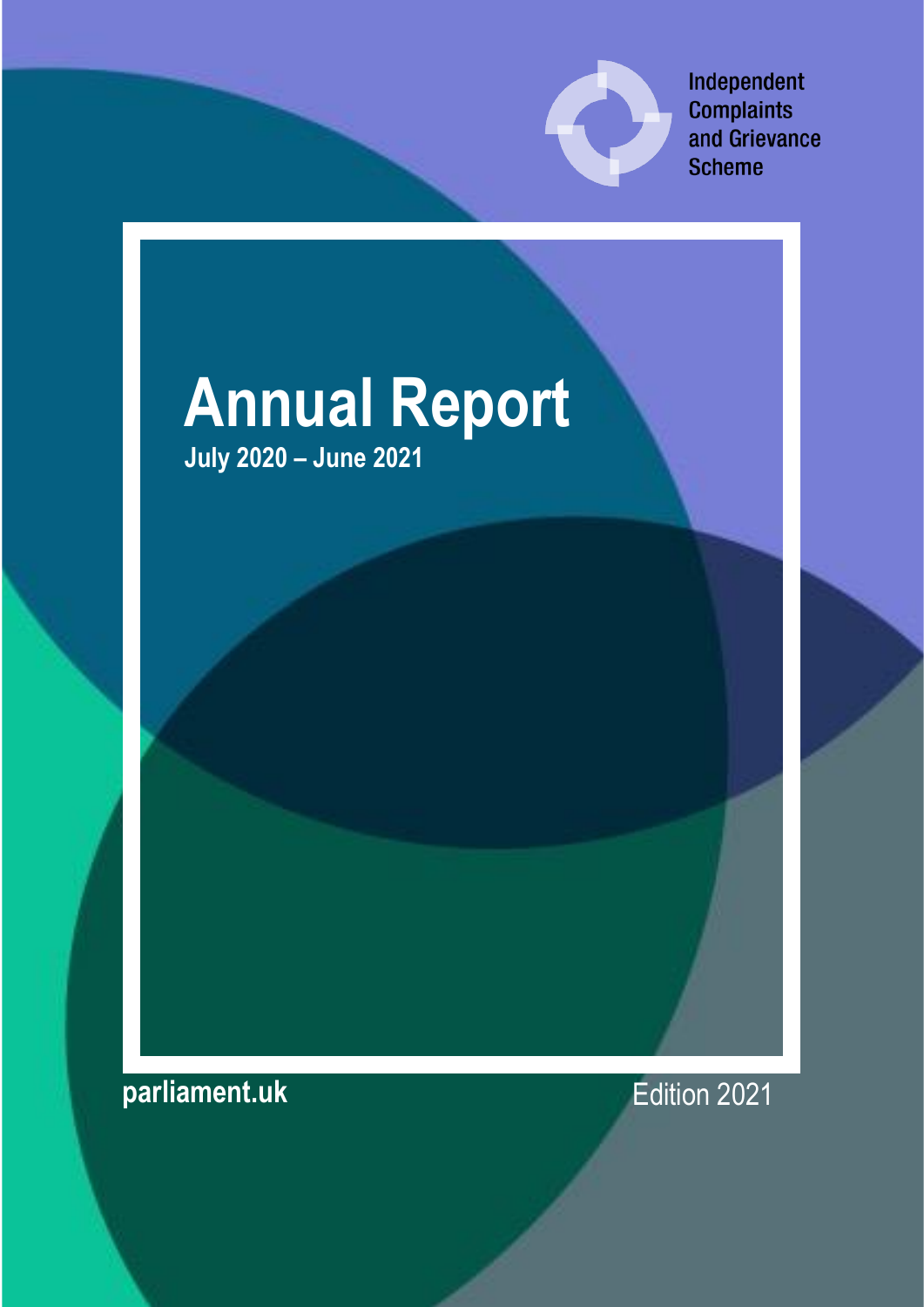*"The Scheme is a sophisticated workplace one with two sets of separate independent expert providers in the ICGS Helpline and the Independent Investigators services.* 

*Its effective implementation and operation is a substantial achievement in the complex organisational context of Parliament."*

**- Alison Stanley CBE FCIPD**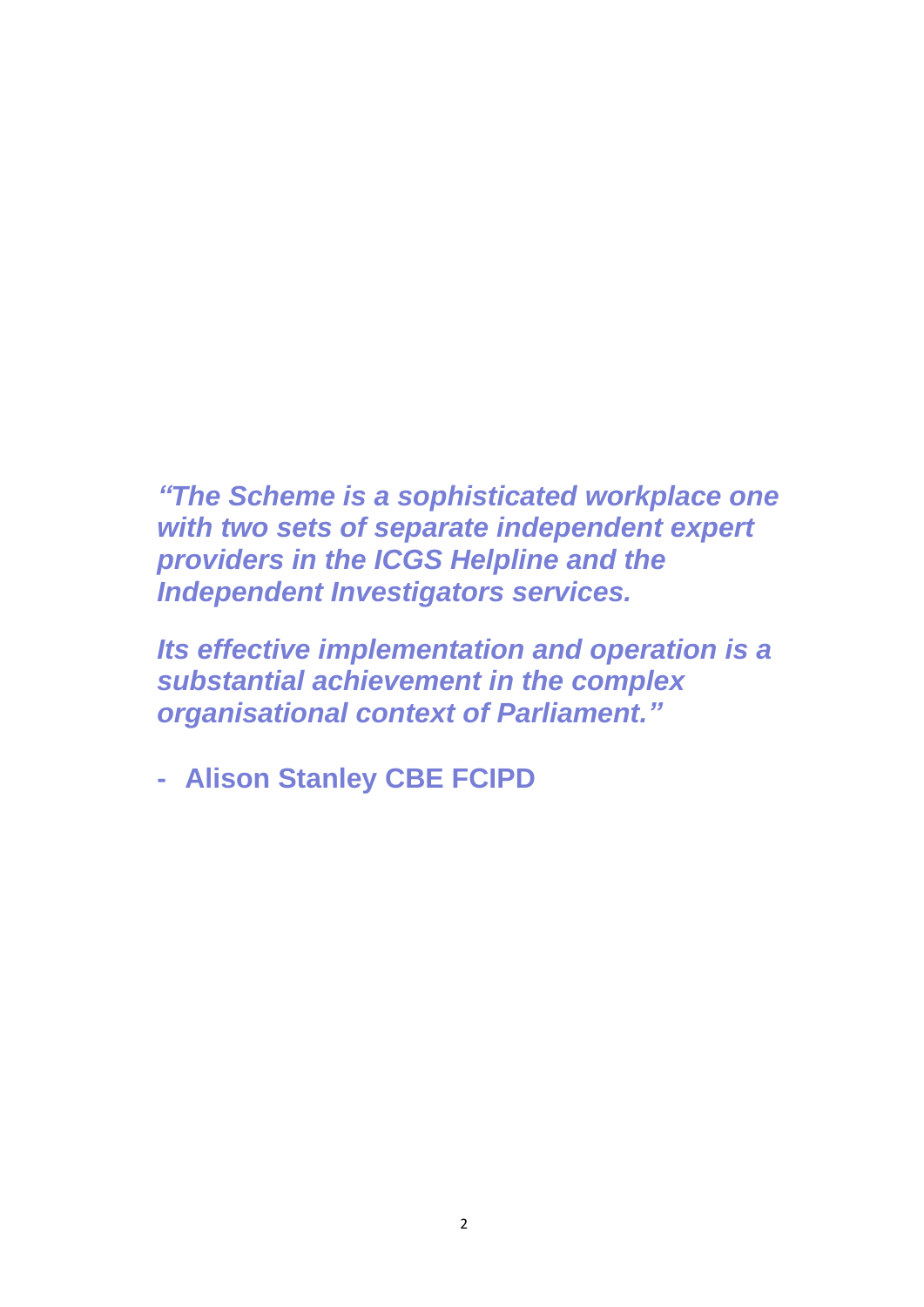**Foreword**

- **1. Key Developments**
- **2. Our Operating Context**
- **3. [Valuing Everyone](#page-11-0)**
- **4. [The](#page-16-0) ICGS Helpline**
- <span id="page-2-0"></span>**5. Investigating Complaints**
- **6. [The Independent Expert Panel and the Lord's Conduct Committee](#page-31-0)**
- **7. [Alison Stanley's 18-month Review](#page-2-0)**
- **8. [Looking Forward](#page-31-1)**

**Appendices**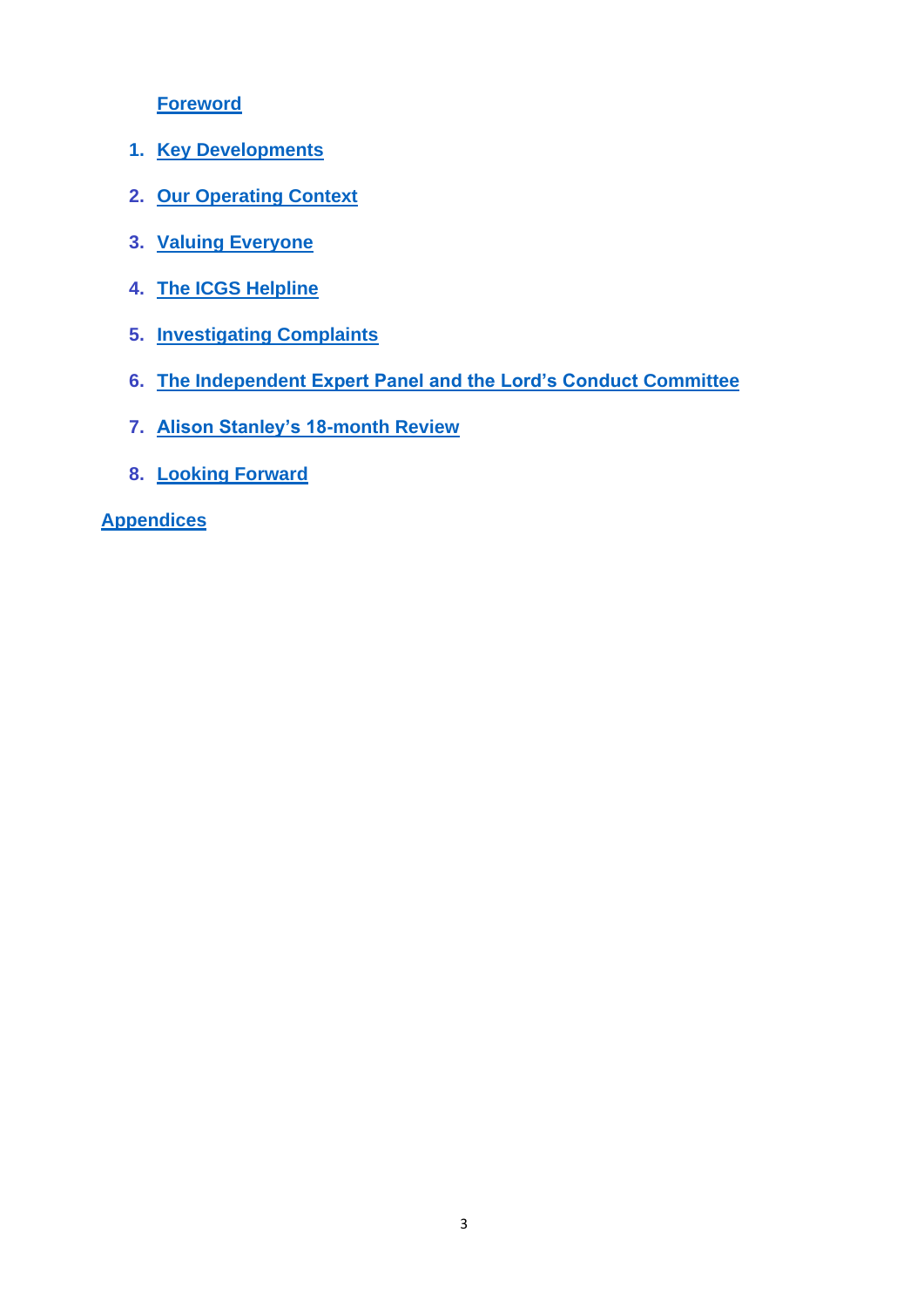# **FOREWORD**

This is my second Annual Report as Director of the Independent Complaints and Grievance Scheme (ICGS) and covers the year from 1 July 2020 to 30 June 2021. In last year's Annual Report, I wrote that Parliament had undergone one of the most extraordinary years in recent history. This year has continued in a similar way, with many of us dealing with challenges that the pandemic has brought to our work and our personal lives.

In the past 12 months, the ICGS has gone through significant changes of its own. I welcomed the comprehensive and constructive independent review of the ICGS, carried out by Alison Stanley CBE. While acknowledging the huge achievements of the ICGS, Alison Stanley also put forward 36 recommendations, 33 of which were accepted by the two Houses. Key recommendations included simplifying and improving the operation of ICGS cases, setting up the governance of the ICGS, restructuring the team and improving the ICGS policies and procedures. We have already implemented 25 recommendations and those changes will ensure a more inclusive, accessible scheme and a faster, more equitable process for investigating cases. We now have a new ICGS Hub on the parliamentary intranet, which has made the Scheme more accessible for the parliamentary community. I have recently appointed a new ICGS Deputy Director, who is leading on the operational side of the Scheme, and I am currently restructuring the ICGS team, ensuring that roles are aligned to responsibilities, which in turn will mean a speedier, more efficient, more consistent service to all members of the parliamentary community.

Another significant change was the Independent Expert Panel starting its work on considering appeals and sanctions of ICGS cases involving Members of Parliament, once the ICGS process is complete. The panel is entirely independent, with no MPs taking part in its decisions. To date, they have published six reports, concerning both current and former MPs.

The ICGS team and I are continually seeking to improve the Scheme for all users. Our improvements will mean a speedier and more efficient service. Next year will bring a new ICGS team structure, another procurement of the investigation services and a refresh of the Valuing Everyone training. I am confident that the ICGS will continue to play its significant role in both tackling unacceptable behaviour in Parliament and working towards building constructive working relationships between all members of the parliamentary community, working as colleagues together with mutual dignity and respect.

The Scheme is the first of its kind in any Parliament around the world and other legislatures are reaching out to the UK for guidance and best practice to help them shape their own schemes. I would like to thank all stakeholders for their continued support of the ICGS and their suggestions for making improvements. Please keep those suggestions coming.

As ever, I thank my team for their resilience and hard work during this significant year of change for the ICGS.

The ICGS is there for all of us. Please use it.

## **Jo Willows, Director, Independent Complaints and Grievance Scheme**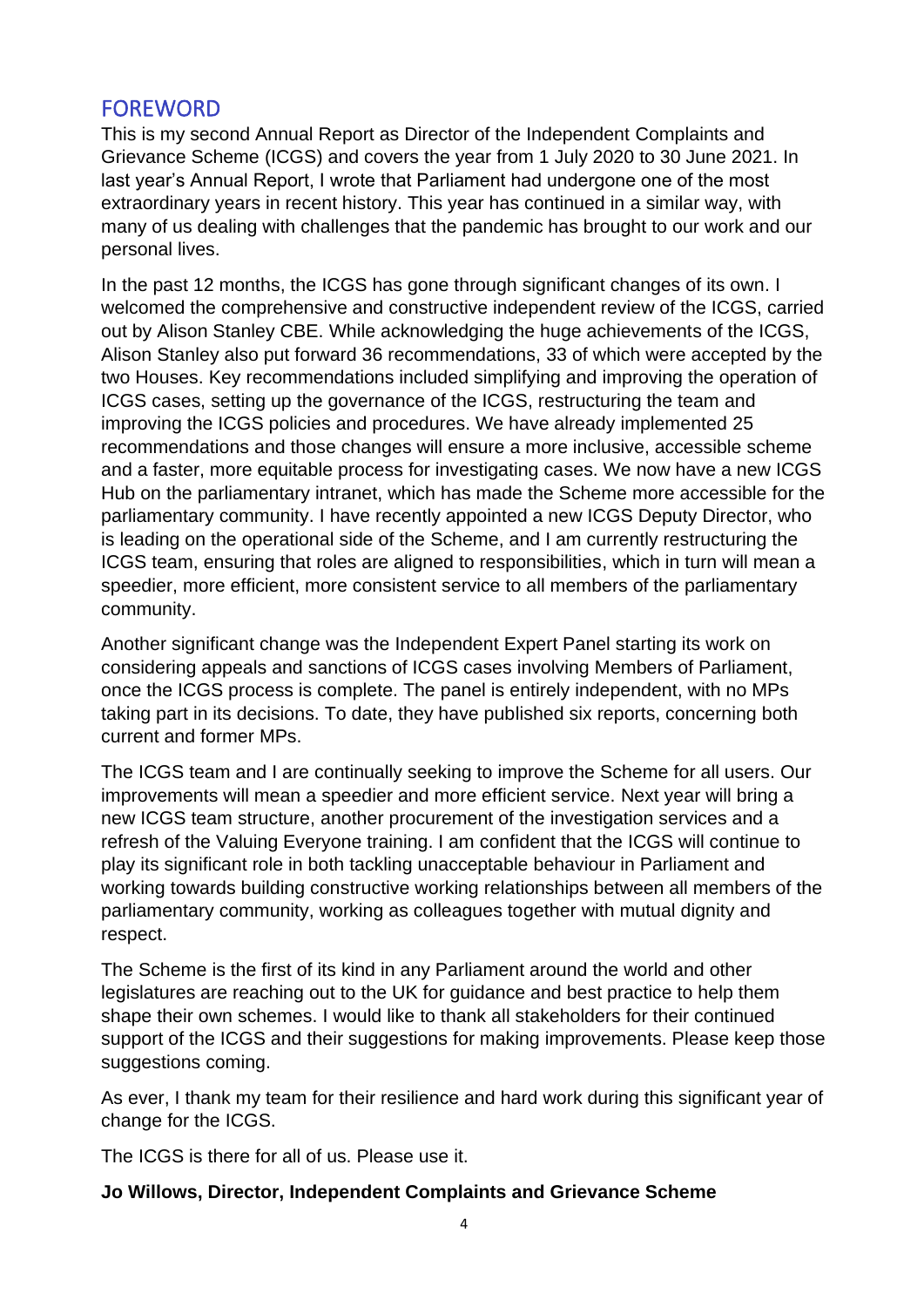# 1. Key Developments

## **At a glance**

- 1. In this reporting year (July 2020-June 2021), 388 people contacted the Helpline, either by phone or by email, which compares with 293 people contacting the Helplines during the previous reporting year and 285 during the first year of the ICGS, 2018-19. Those 388 people made contact a total of 760 times, receiving information and support in a safe, confidential environment.
- 2. There were 48 investigations completed this year (the highest number of investigations completed since the Scheme began), 11 of which were started and completed during this reporting period and 37 of which were cases carried over from the proceeding years. Of these 46% were upheld, and 54% were not upheld.
- 3. During this reporting year, 45 cases were started, with 42 progressing to an initial assessment and 38 progressing to a full assessment. 34 cases were ongoing as of July 2021.

## **Key developments and milestones of the ICGS or connected with the work of the ICGS over this reporting year are as follows:**

- For the first time (in line with Dame Laura Cox's third recommendation) the process for determining complaints of bullying, harassment and sexual misconduct against MPs is now independent, with MPs taking no part in the process. In June 2020, MPs approved motions to establish an Independent Expert Panel (IEP) with the power to determine sanctions in cases involving MPs. Recruitment for members of the IEP concluded in November 2020 and the Panel started hearing cases in early 2021.This has been a significant step forward and, to date, [six reports](https://www.parliament.uk/mps-lords-and-offices/standards-and-financial-interests/independent-expert-panel/reports/) have been published;
- The independent House of Lords Commissioner for Standards [reported](https://www.parliament.uk/mps-lords-and-offices/standards-and-financial-interests/house-of-lords-commissioner-for-standards-/house-of-lords-commissioner-for-standards-/reports-on-complaints/) on seven cases during the reporting period under the relevant provisions of the [Code of Conduct](https://www.parliament.uk/mps-lords-and-offices/standards-and-financial-interests/house-of-lords-commissioner-for-standards-/code-of-conduct-for-the-house-of-lords/code-of-conduct-for-members-of-the-house-of-lords/) for Members of the Lords.
- We have expanded our pool of independent investigators;
- Of the 36 recommendations from Alison Stanley's 18-month review of the ICGS, published in February 2021, both Houses accepted 33 of the recommendations.<sup>1</sup> To date, 25 have been implemented.

<sup>&</sup>lt;sup>1</sup> [Independent Complaints & Grievance Scheme: Independent 18-month review,](https://www.parliament.uk/contentassets/e3ed0297d92a400bb249c887a30aa59b/icgs-18-month-review_final.pdf) Alison Stanley CBE FCIP, 22 February 2021. The three that were not accepted were recommendations 27, 28 and 30 making Valuing Everyone training compulsory for MPs, future MPs and MPs' staff.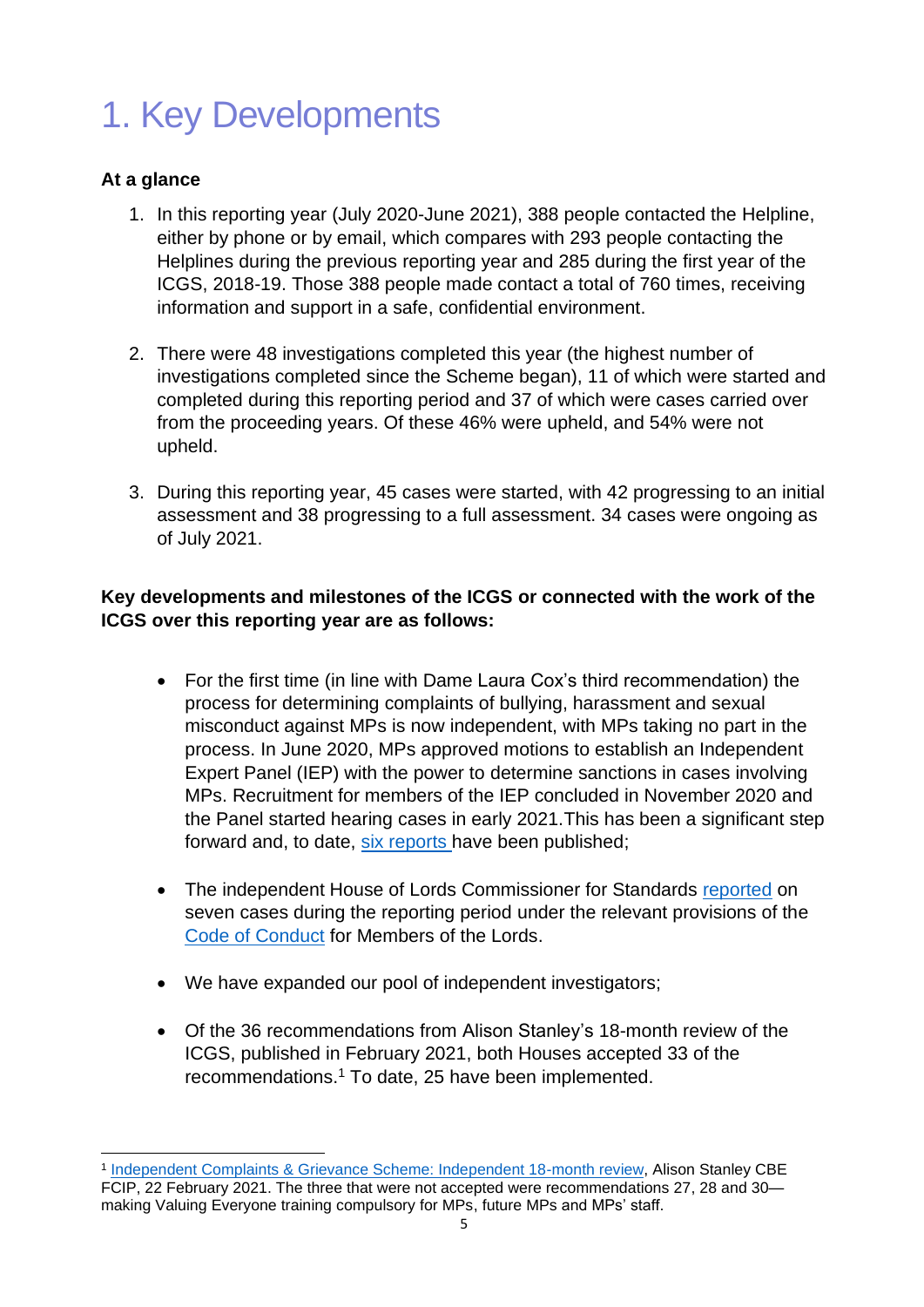- Completion of feedback on the training from participants continues to be high. For the face-to-face workshops, over 97% of participants (approximately 3,000) completed evaluation forms. For the online workshops, the completion rate is 80.07% (approximately 2,000). These high completion rates continue to be a positive sign of participants' willingness to engage with the training and provide evidence that the training is meeting its objectives.
	- o Over 6,000 members of the parliamentary community have completed the Valuing Everyone course. During the reporting year, considerable progress was made in extending the training to Members and staff of both Houses, with completion rates now approaching 100% in those groups.
	- o The House of Lords agreed to make the course mandatory for Members of the House under the terms of the [Code of Conduct.](https://www.parliament.uk/mps-lords-and-offices/standards-and-financial-interests/house-of-lords-commissioner-for-standards-/code-of-conduct-for-the-house-of-lords/code-of-conduct-for-members-of-the-house-of-lords/) Members of the House who failed to complete the course within the stated deadline were referred to the Lords Commissioner for Standards, with the majority of those then completing the course as 'remedial action' and two Members ultimately subject to sanctions (losing access to certain facilities of the House) until they had completed the course.
- A number of changes have been made to make the ICGS more accessible, which will ensure that all members of the Parliamentary Community can more easily access our services. These include:
	- $\circ$  the launch of our new ICGS Hub on the parliamentary intranet, which has simplified versions of the complainant and respondent user guides, the revised policies and procedures and other related documents, using clear language;
	- o new videos, offering a more accessible way to find out about the ICGS process, which will soon be available on the ICGS Hub; and
	- o the Helpline's flexible approach to reasonable adjustments.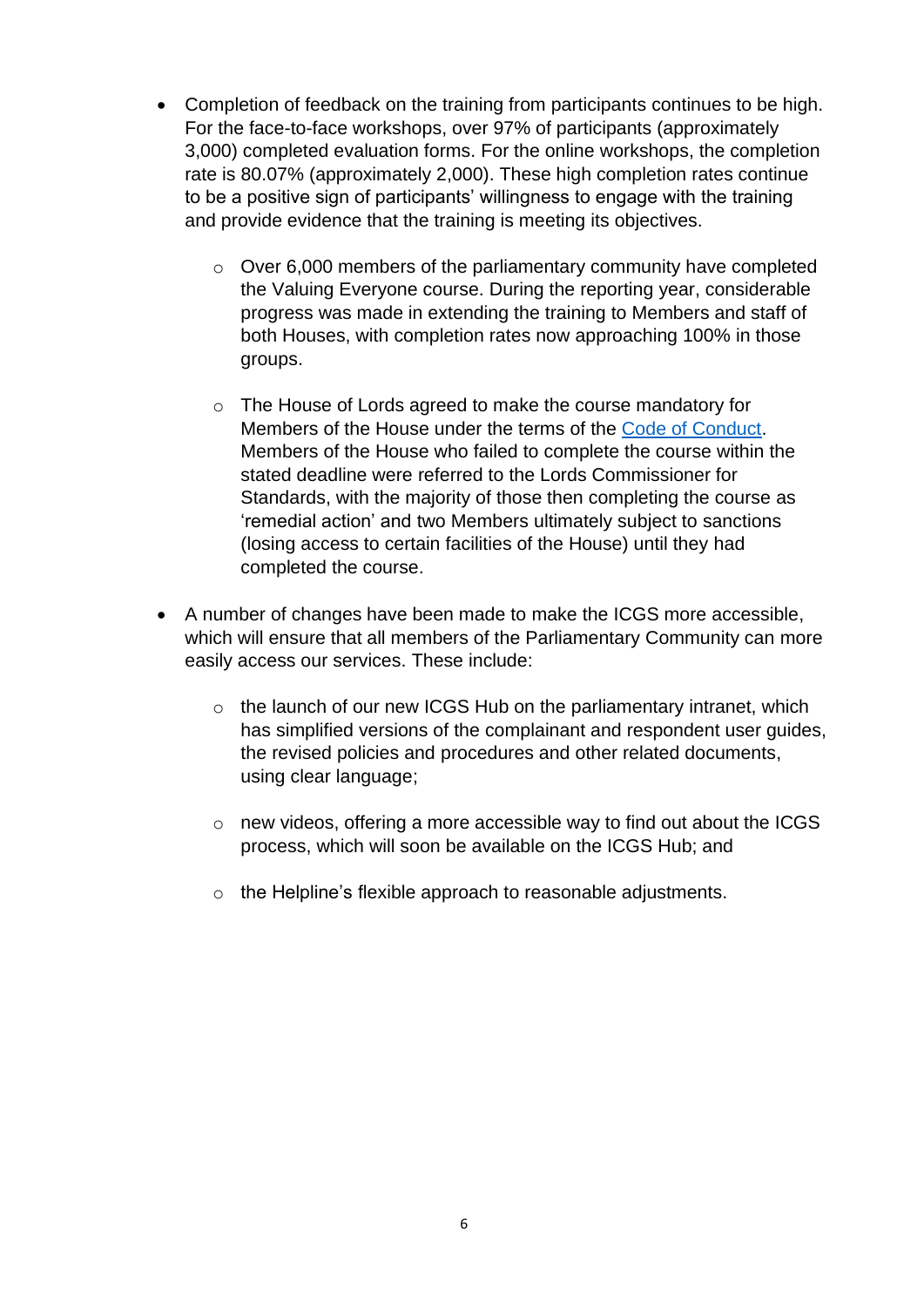# 2. The operating context of the ICGS

# **Background**

- 4. The ICGS was established as a cross-party, bicameral initiative, by Resolution of the House of Commons on 19 July 2018. The House of Commons (including MPs, MPs' staff and staff from the House Administration), the Parliamentary Digital Services (PDS) and third-party passholders were covered by the Scheme, for incidents that happened from June 2017 onwards. House of Lords Administration staff were included in the Scheme in November 2018, with Members of the House of Lords and their staff included from May 2019. In October 2019, the Scheme was further extended to complaints dating back to any time before June 2017 and to any former members of the parliamentary community, including those who had left Parliament since June 2017.
- 5. In April 2021, both Houses approved textual changes to the policies and procedures concerning complaints of bullying, harassment or sexual misconduct, in response to Alison Stanley's report. They also approved other clarification changes.
- 6. The ICGS consists of:
	- A Behaviour Code, which clearly sets out the behaviour expected of all members of the parliamentary community;
	- An independent bullying, harassment and sexual misconduct Helpline and an independent sexual misconduct advisory (ISMA) service, provided by Victim Support;
	- The Bullying and Harassment policy and procedure;
	- The Sexual Misconduct policy and procedure:
	- Independent investigators provided by three investigation service providers, and independent investigators (recruited to investigate nonrecent and current complex cases);
	- A Parliament-wide training programme, "Valuing Everyone", delivered by Challenge consultancy; and
	- Provisions in the Codes of Conduct for Lords Members and their staff, which mean that bullying, harassment and sexual misconduct constitute a breach of the Codes.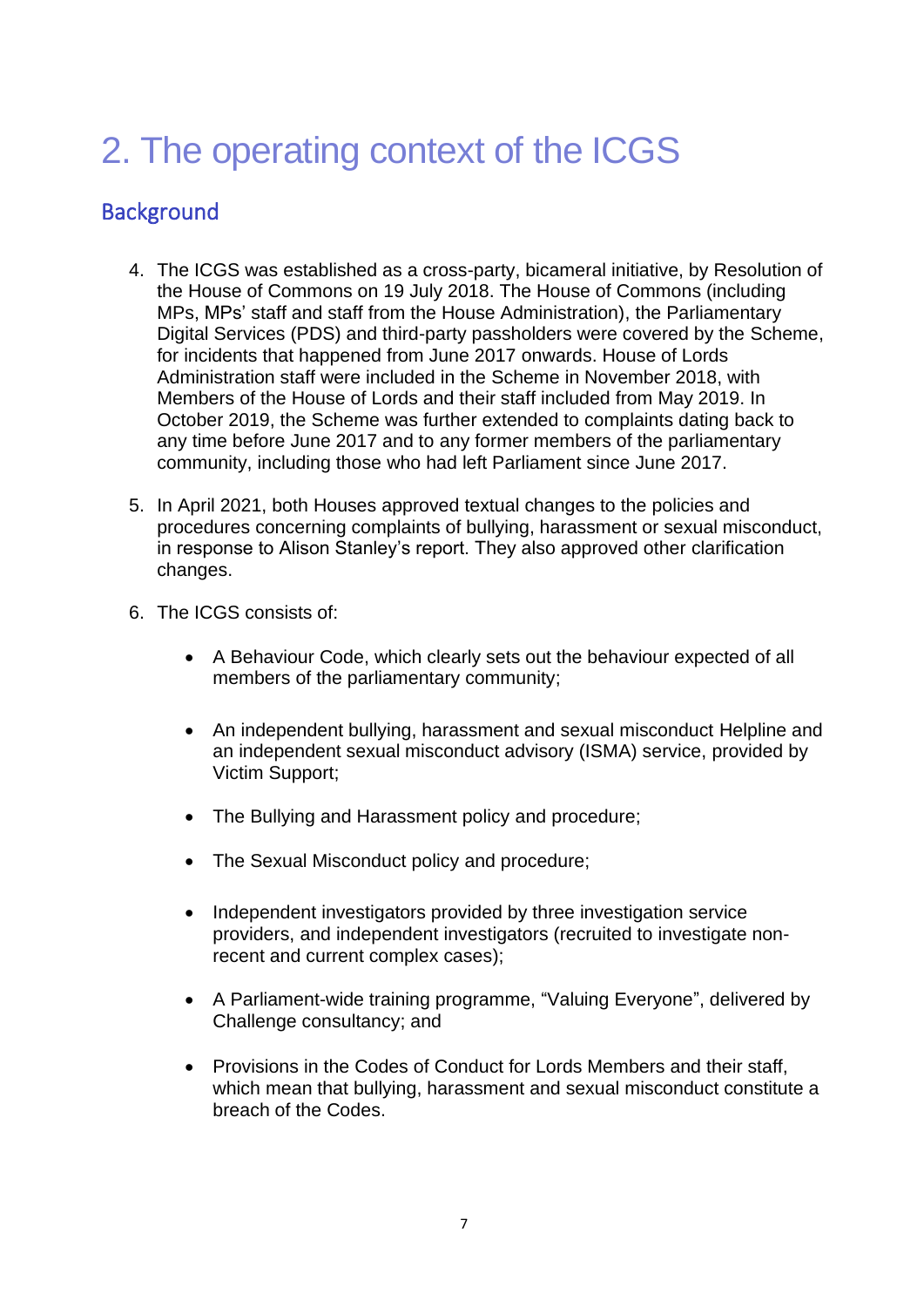# The ICGS bicameral team and Memorandum of Understanding

7. The bicameral ICGS team sits independently of any other team in the House of Commons or the House of Lords, following the implementation of Alison Stanley's recommendation in her 6-month review that the ICGS team should become bicameral and be independent of any HR function. <sup>2</sup> A joint ICGS Memorandum of Understanding—setting out the financial, HR and governance arrangements for the bicameral ICGS team—was agreed by the two House Administrations in March 2020.<sup>3</sup>

# Financial information

- 8. The ICGS is a demand-led scheme and there are no limits set on the number of investigations that can be carried out. Although there are now guidelines on the time an investigation takes, some investigations are more complex than others and therefore take more time to investigate, which in turn are more expensive.
- 9. In response to Alison Stanley's recommendation from her 6-month review—a strengthened, independent ICGS team—the team expanded in size and in skillset, with new expertise brought in with experience in HR, casework, inclusion, improvement and innovation.
- 10.During 2020, two procurement exercises were carried out, one for a new threeyear contract for the Helpline and for a new three-year contract for investigator service providers.
- 11.The following figures highlight the total spend for each financial year, including external services (the Helpline, independent investigators and Valuing Everyone training) and staffing costs:
	- **for financial year 2020/21 (April 2020 to March 2021)** the total spend for ICGS was £1,951,482 and by each House as follows: House of Commons £1,381,918, and House of Lords £569,564;
	- **for the current financial year 2021/22 (April 2021 to March 2022)** the total budget is £1,939,978 and by each House as follows: House of Commons £1,401,536, and House of Lords £538,442.

<sup>&</sup>lt;sup>2</sup> Independent 6-month review: [UK Parliament Independent Complaints & Grievance Scheme,](https://www.parliament.uk/globalassets/documents/conduct-in-parliament/icgs-six-month-review---final-report.pdf/icgs-six-month-review---final-report.pdf) Alison Stanley CBE FCIPD, 31 May 2019, Recommendation 2, paragraph 49

<sup>&</sup>lt;sup>3</sup> [Independent Complaints & Grievance Scheme Annual Report \(July 2019 –](https://www.parliament.uk/globalassets/icgs-annual-report-2019-20.pdf) July 2020), Memorandum of Understanding, Annex B, p 41.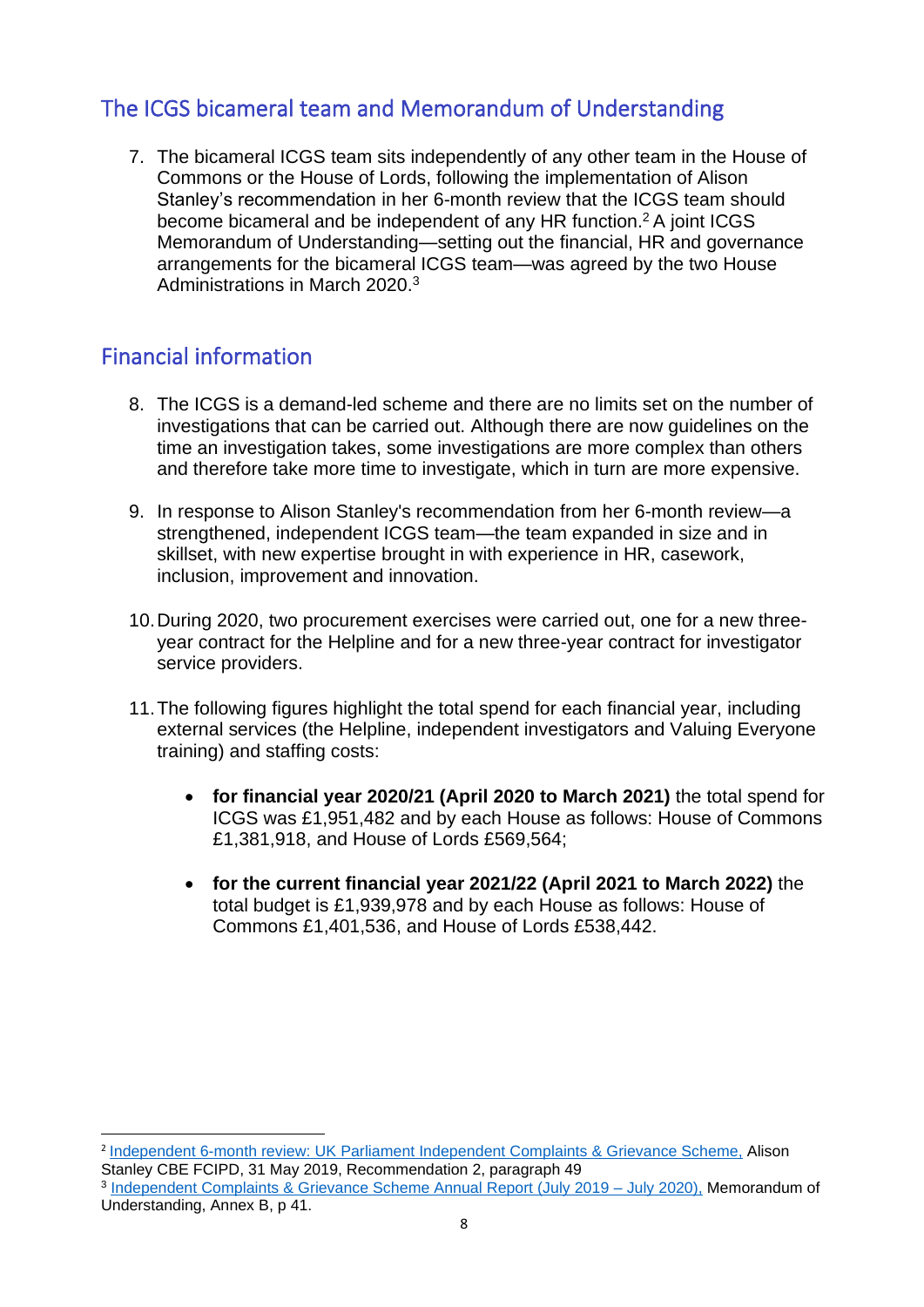# Procurement

## **Helpline**

- 12.The contracts for the original Helpline service providers came to an end in July 2020.
- 13.Victim Support was the successful bidder for the Helpline service and took over the operation from 3 July 2020, bringing the two separate Helplines—one for bullying and harassment and one for sexual misconduct—into one streamlined service. As part of their contract, Victim Support also delivers the Independent Sexual Misconduct Advisor (ISMA) service, which provides face-to-face support throughout the ICGS process for those contacting the Helpline about sexual misconduct.
- 14.The procurement process was rigorous, and Victim Support successfully demonstrated to the panel that they had the enhanced specialist experience needed to deliver this organisation-wide service.

#### **Independent investigator providers**

15.In July 2020, work commenced on a competitive tendering exercise to contract independent investigation providers to carry out investigations of complaints. A robust procurement process was carried out and in September 2020, three specialist providers were successful: CMP Solutions; the TCM Group (TCM); and EA Inclusion.

# The parliamentary community

16.The parliamentary community is a large and diverse group of people, comprising of Members of both the House of Commons and House of Lords, their staff, staff in both the House of Commons and House of Lords Administrations, Parliamentary Digital Services (PDS) staff, as well as contractors, constituency office staff and visitors to the Parliamentary Estate. There are six Workplace Equality Networks (WENs), ParliABLE, ParliCARE, ParliGENDER, ParliON, ParliOUT, and ParliREACH. 4

<sup>4</sup> [Workplace Equality Networks -](https://www.parliament.uk/about/working/workplace-equality-networks/) UK Parliament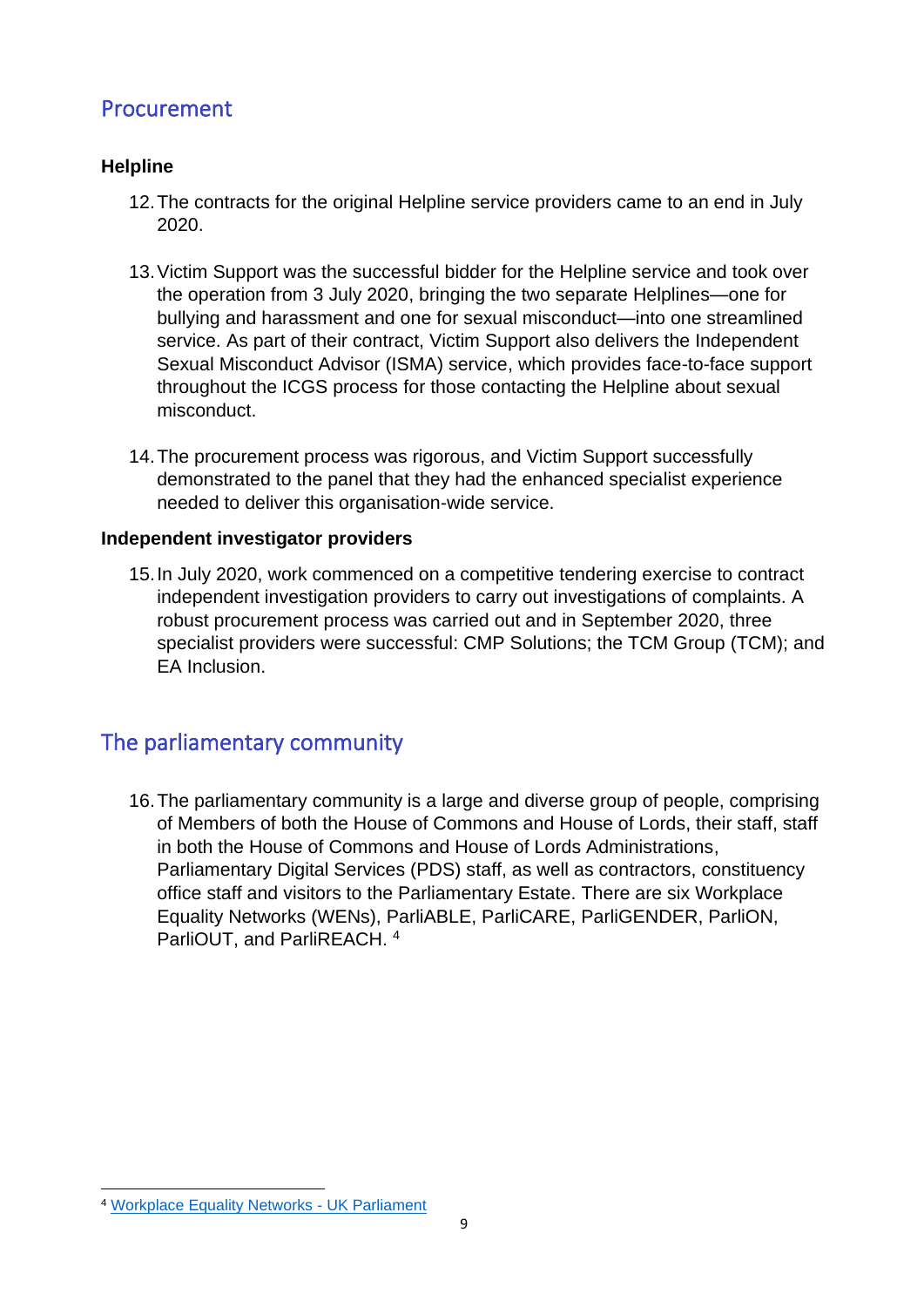17.Chart 1 shows the headcount across the parliamentary estate as at June 2021 and highlights the different sizes of the largest groups in the parliamentary community:



# Diversity, Inclusion and Accessibility

18.The ICGS is committed to equal opportunities. The Terms of Reference of the 18-month review of the ICGS included 'the extent to which diversity and inclusion is embedded in the Scheme' and Alison Stanley made specific recommendations to improve the accessibility of the ICGS, all of which were prioritised by the ICGS team and were implemented in May 2021.

# **Helpline**

19.The ICGS Helpline ensures that no person receives less favourable treatment on the grounds of their age, disability (including mental health), gender identity, gender expression, trans status, marriage or civil partnership status, pregnancy or maternity, race, colour, ethnic origin, religion or belief, sex or sexual orientation. The Helpline offers a wide range of reasonable adjustments to disabled colleagues, including live video captioning. To support non desk-based staff and those working flexible hours, anyone wanting to talk to someone from the Helpline outside of the standard working hours can arrange to do so. They support all requests for reasonable adjustments.

## **Data**

20.We updated our Diversity and Inclusion (D&I) questions to reflect best practice, which will be asked at two key points in the Scheme. The ICGS team analyses trends in the Diversity and Inclusion data, taking appropriate action where necessary.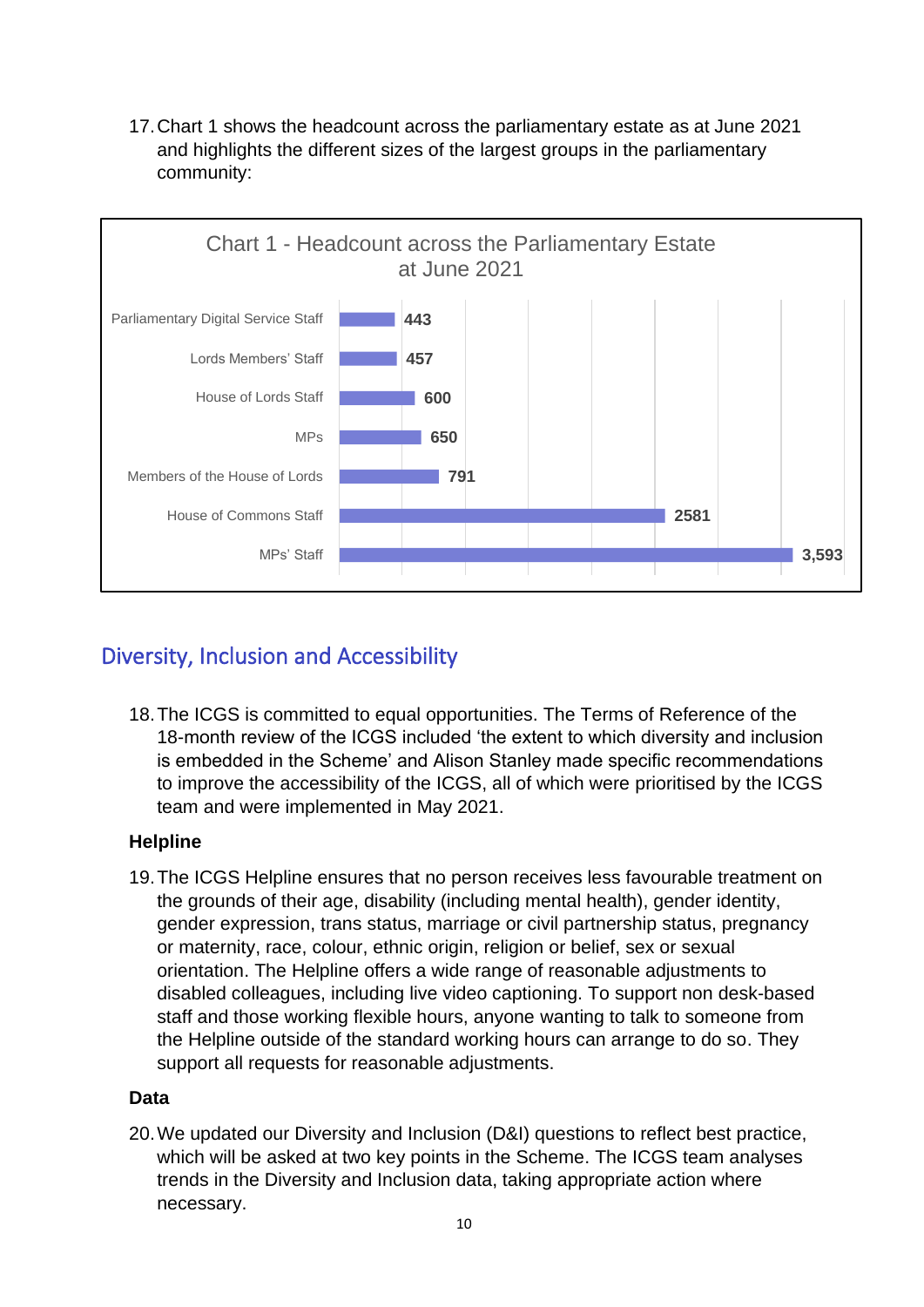21.Specific examples are included in the updated policies, which highlight intersecting identities.

#### **Investigations**

22.The ICGS template documents now clearly promote discussions about reasonable adjustments between investigators and users at the start of any investigation.

### **Communications**

23.The ICGS team launched its new visual identity. It uses visual elements and communications best practice to support neurodiverse colleagues and those with a visual impairment. The ICGS Hub presents information about the ICGS in a clear accessible format. The Hub offers colleagues the ability to read ICGS guidance in a plain text format or have it read aloud, using an immersive reader.

#### **Engagement**

24.The ICGS Team has held Outreach sessions with the Parliamentary Workplace Networks to promote the Helpline as a means of support and advice. The ICGS team has presented to colleagues working for MPs and colleagues working for Select Committees, Digital Services, HR colleagues, In House Services and Estates, and other groups across the parliamentary estate.

# Communications and Outreach

25.Despite restrictions that the pandemic placed on communications with colleagues, the ICGS team—with invaluable support from the House of Commons and House of Lords Communications Teams—have implemented a communications plan to reach and engage with the different groups that make up the parliamentary community. This significant initiative was recognised by Alison Stanley in her 18-month review of the ICGS:

> *The high levels of awareness of the Scheme across the Parliamentary Community, particularly amongst non-desk based staff, many of whom have been working on site during the pandemic, and MPs' staff, many working alone at home during the same period, demonstrates the success of all the hard work on communications.<sup>5</sup>*

- 26.Members of the parliamentary community, and the wider public, received different communications promoting the ICGS, through a range of channels including:
	- All-staff emails and newsletters;
	- Posters, leaflets and cards placed in prominent positions, including in the new Victoria Street offices;

<sup>&</sup>lt;sup>5</sup> [Independent Complaints & Grievance Scheme: Independent 18-month review,](https://www.parliament.uk/contentassets/e3ed0297d92a400bb249c887a30aa59b/icgs-18-month-review_final.pdf) Alison Stanley CBE FCIP, 22 February 2021, para 216.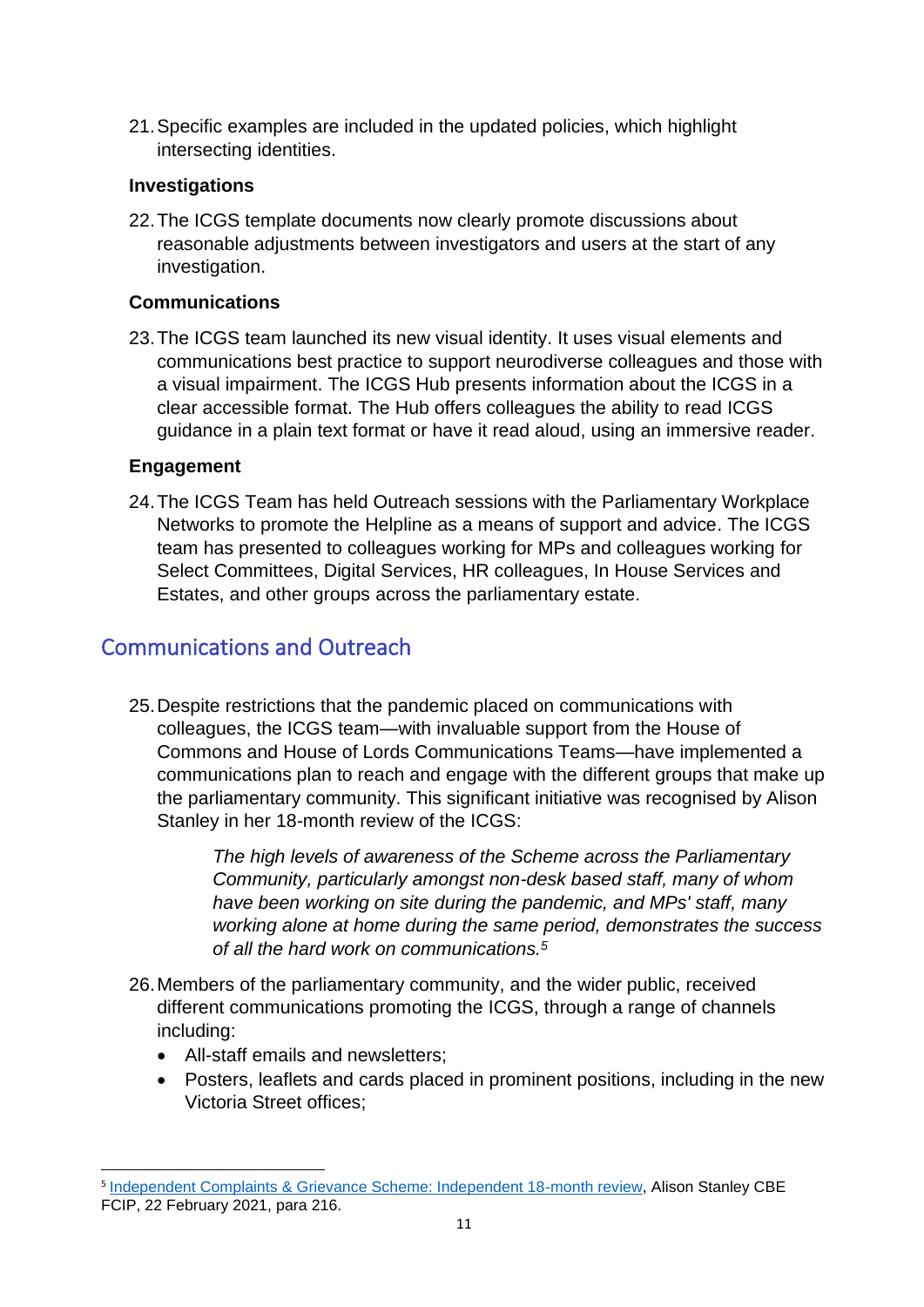- 'Our Voice' and 'Our Culture' publications, which target non desk-based staff groups;
- News stories on the Parliamentary intranet home page;
- The Parliamentary public-facing internet site;
- The House of Commons 'Everyone has a Voice' SharePoint site;
- Our new ICGS SharePoint Hub:
- Training sessions;
- Hard copy resources sent out to advertise the new Helpline in Summer 2020;
- Workplace Equality Networks;
- Outreach sessions targeting hard-to-reach staff groups including MPs staff;
- Editorials and articles in the [House Magazine](https://www.politicshome.com/thehouse/article/the-icgs-review-shows-that-we-have-made-progress-and-we-will-continue-to-build-trust) and external publications; and
- An editorial by Director Jo Willows in [The Times](https://www.thetimes.co.uk/article/parliament-scheme-is-rooting-out-bullying-and-harassment-zjd0llbd5)
- <span id="page-11-0"></span>27.In June 2021, the new ICGS Hub was launched, with the aim of making the Scheme more accessible for different groups of people with Parliament, by providing clear and simple guidance in one place. On the Hub, users can access:
	- Information about the ICGS Helpline and how to contact it;
	- Guidance on each step of the process;
	- The latest quarterly statistics, including statistics on calls to the Helpline and complaints made;
	- Information on the full range of additional support services available; and
	- The policies and procedures of the ICGS.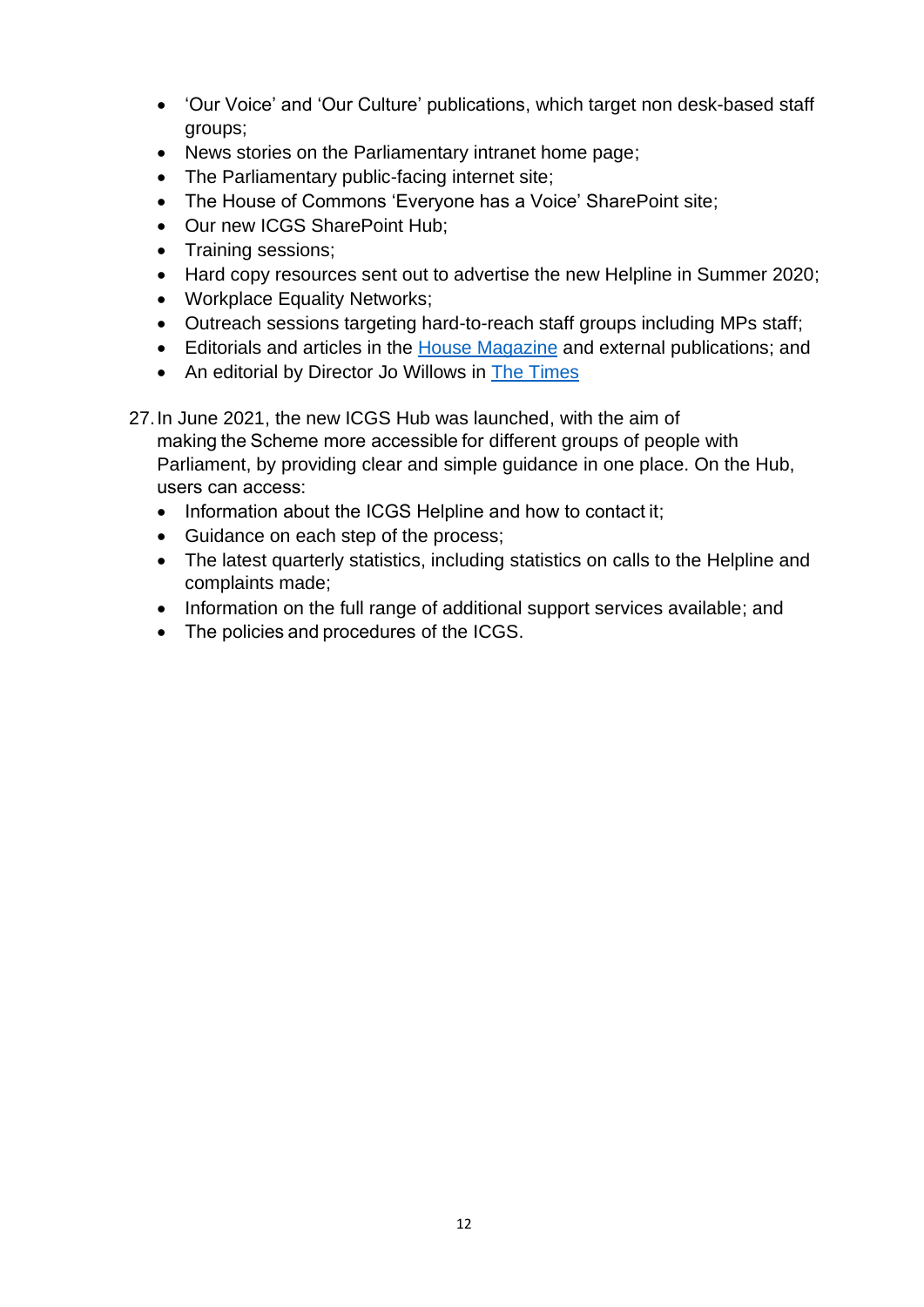# 3. Valuing Everyone training

# Introduction

- 28.The Valuing Everyone training was procured by the House of Commons Learning and Organisational Development Team (L&OD) in December 2018 and has been delivered by Challenge Consultancy since that time. It is a mandatory requirement for staff of both Houses and Members of the House of Lords and is offered widely to all members of the parliamentary community.
- 29.The training continues be a core part of the ICGS. It has been designed to help Members of both Houses, those Members' staff and staff of both Houses to understand, recognise and prevent bullying, harassment and sexual misconduct and to give them the tools to question such inappropriate behaviour. The training also promotes the range of services and support available to participants. A course booklet has been designed to accompany the training.

# Who has completed the training?

30.To date, over 6,000 people have completed the training since it was launched in 2019. Attendees know that everyone attending the training is being shown the same material and given the same messages, with the only variation being the case studies discussed, which are contextualised according to whether the audience is made up of Members, Members' staff, staff of either House, or managers with responsibility for employing staff. From June 2019 to March 2020, the training was offered as a face-to-face workshop, for up to 14 participants. Since 20 March 2020, with the introduction of remote working and restrictions as a result of Covid-19, the training has been offered as an online workshop, for up to 20 participants.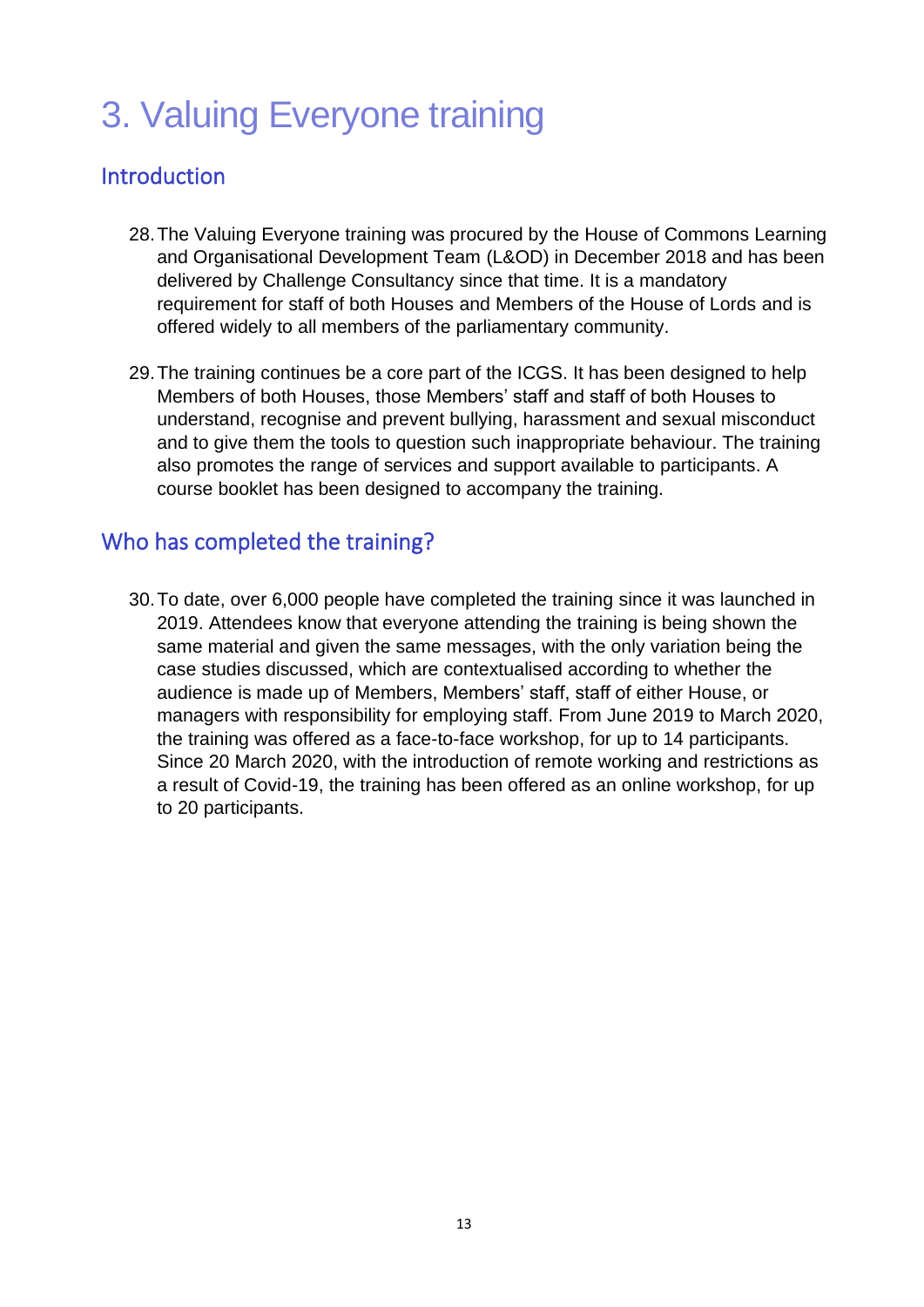31.The breakdown of participants by role within the parliamentary community is set out in the table below:

| <b>Participants</b>                              | <b>Completed</b> | <b>Booked</b>  | <b>Total</b> | <b>Total in</b><br>group | <b>Percentage who have</b><br>attended/booked |
|--------------------------------------------------|------------------|----------------|--------------|--------------------------|-----------------------------------------------|
| House of<br><b>Commons staff</b>                 | 2,440            | 52             | 2,492        | 2,581                    | 97%                                           |
| <b>House of Lords</b><br>staff                   | 586              | 9              | 595          | 600                      | 99%                                           |
| Parliamentary<br><b>Digital Service</b><br>staff | 433              | 5              | 438          | 443                      | 99%                                           |
| <b>MPs</b>                                       | 597              | $\overline{4}$ | 601          | 650                      | 92%                                           |
| <b>MPs'</b> staff                                | 745              | 18             | 763          | 3,593                    | 21%                                           |
| <b>Members of the</b><br><b>House of Lords</b>   | 769              | 7              | 776          | 791                      | 98%                                           |
| Lords Members'<br>staff                          | 11               | $\overline{0}$ | 11           | 457                      | 2%                                            |

*As of 30 June 2021*

- 32.The high participation rates achieved for staff and Members of both Houses represent significant progress during this reporting year. They follow significant efforts to engage successfully with the different groups within the parliamentary community and ensuring that groups of staff who do not routinely use IT in their role were able to access the online workshops during the pandemic.<sup>6</sup>
- 33.Figures for MPs' staff and Lords Members' staff are lower, which reflects the different contexts and working arrangements for these groups. MPs' staff are employed directly by their MP and currently it is not a mandatory requirement for MPs' staff to complete the training. This group is also subject to a relatively large amount of turnover and relatively short-term contracts. There has been more active engagement with MPs' staff than ever before. Through regular presentations, both the Members Service Team (MST) and the ICGS team continue to encourage MPs' staff to attend the training.
- 34.Lords Members' staff are, in the majority of cases, not employees of the Member who sponsors their parliamentary access and many are employed by other organisations. They vary in the extent to which they engage with parliamentary work, with some carrying out parliamentary work sporadically and without visiting the parliamentary estate. For these reasons, during this reporting year, priority has been given to providing training to Lords Members and staff of the Lords Administration. The Lords Administration has begun more formal engagement with Lords Members' staff to encourage more people to attend the training.

<sup>6</sup> It may never be possible to report 100% completion for some groups, for example as a result of staff turnover, or staff on long-term leave or career breaks.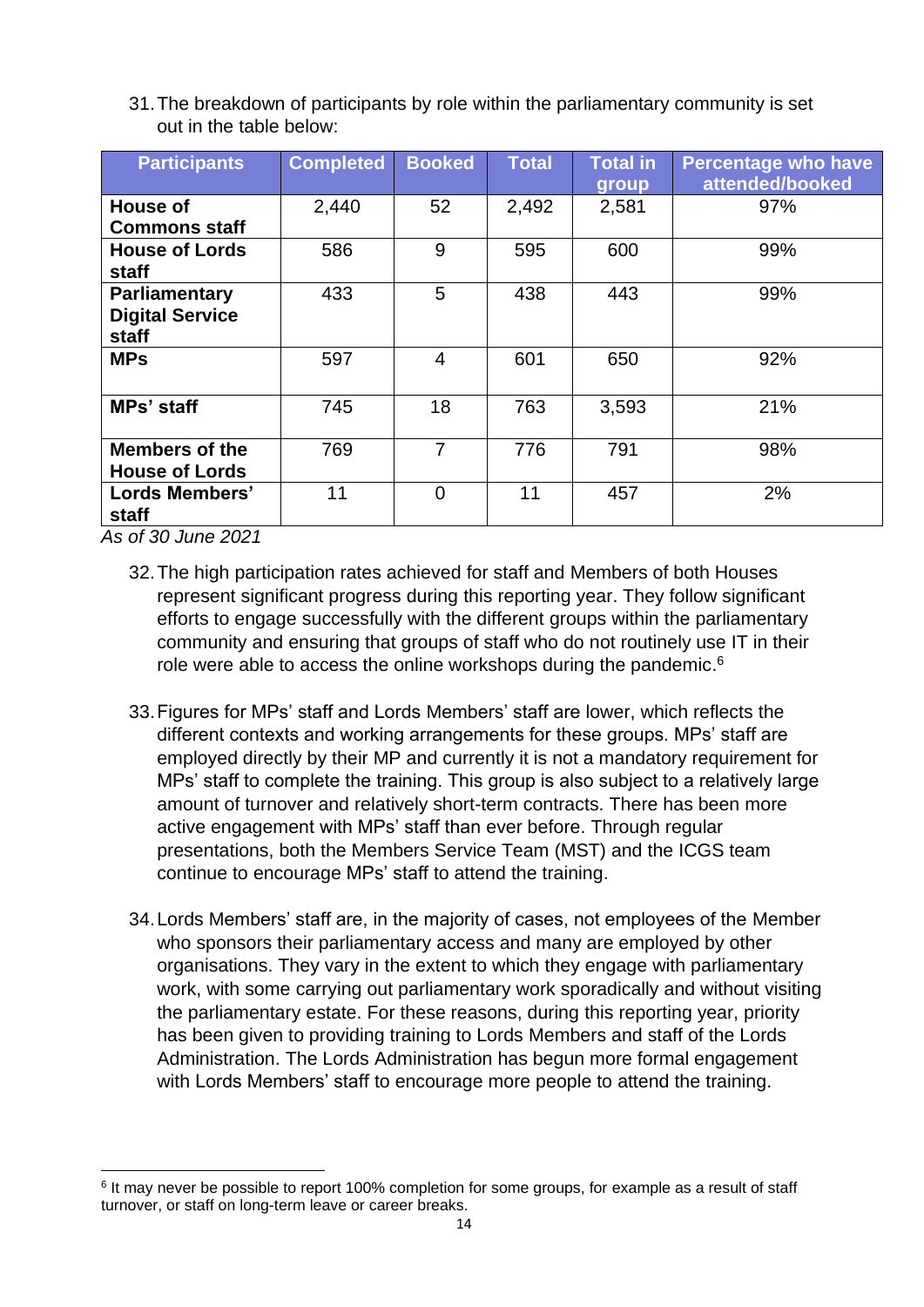35.In November 2020, the House of Lords agreed that the training should be mandatory for Members of the House and that Members who had not completed or booked to complete the training by 1 April 2021 would be in breach of the Code of Conduct. <sup>7</sup> Members who failed to meet this deadline were referred to the House of Lords Commissioner for Standards for investigation, under the terms of the Code. As a result, 47 Members were required to complete the training as 'remedial action'. <sup>8</sup> The cases of another four Members could not be resolved by remedial action and were considered separately, with formal sanctions (withdrawing access to certain services and facilities of the House until they had completed the course) ultimately being applied to two Members.<sup>9</sup>

# Feedback

36.Completion of feedback on the training from participants continues to be high. For the face-to-face workshops, over 97% of participants (approximately 3,000) completed evaluation forms. For the online workshops, the completion rate is 80.07% (approximately 2,000). These high completion rates continue to be a positive sign of participants' willingness to engage with the training and provide evidence that the training is meeting its objectives.

37. Headline findings from the evaluation forms<sup>10</sup> include:

Q. *How effective was the course in increasing your ability to recognise unacceptable behaviour?*

- 92.83% who attended onsite indicated very good or good
- 92.35% who attended online indicated very good or good

Q. *Did the participant report an increase in confidence in calling out unacceptable behaviour?*

- 79.21% who attended onsite indicated ves<sup>11</sup>
- 91.89% who attended online indicated yes

Q. *How effective was the course in signposting support services and sources of help available?*

- 96.17% who attended onsite indicated very good or good
- 94.51% who attended online indicated very good or good

<sup>7</sup> House of Lords Conduct Committee, *[Valuing Everyone Training; ICGS Investigations: Former MPs](https://committees.parliament.uk/publications/3194/documents/29642/default/)*, HL Paper 158, October 2020; [debated](https://hansard.parliament.uk/Lords/2020-11-03/debates/D7EA093A-C8FC-44DE-8574-C81EBA840680/ConductCommittee) in the House on 2 November 2020.

<sup>8</sup> Lords Commissioner for Standards, *[Failure to Attend Valuing Everyone Training](https://www.parliament.uk/globalassets/documents/lords-commissioner-for-standards/report-valuing-everyone-training-18-05-21.pdf)*, 18 May 2021.

<sup>9</sup> House of Lords Conduct Committee, *[The Conduct of Lord James of Blackheath, Lord Kalms, Lord](https://committees.parliament.uk/publications/6636/documents/71495/default/)  [Willoughby de Broke and Baroness Mone](https://committees.parliament.uk/publications/6636/documents/71495/default/)*, HL Paper 36, June 2021; [debated](https://hansard.parliament.uk/lords/2021-07-20/debates/EB89CC96-0AF9-45D1-8251-9BB04C4E1817/Conduct) in the House on 20 July 2021.

<sup>&</sup>lt;sup>10</sup> These cover the period since the training was introduced in 2019, until 30 June 2021.

<sup>11</sup> It is not clear why there is a notable difference between those attending face-to-face workshops and those participating online in reporting increased confidence in calling out unacceptable behaviour. However, this was something that the course providers increasingly emphasised, following initial feedback, so later sessions may have provided participants with a different experience of the training. The audiences have also changed over time, with Administration staff forming a larger part of the earlier faceto-face training, and Members and Members' staff forming a larger part of the later online training. It might be that the different perspectives and experiences of these audiences explain some of this difference.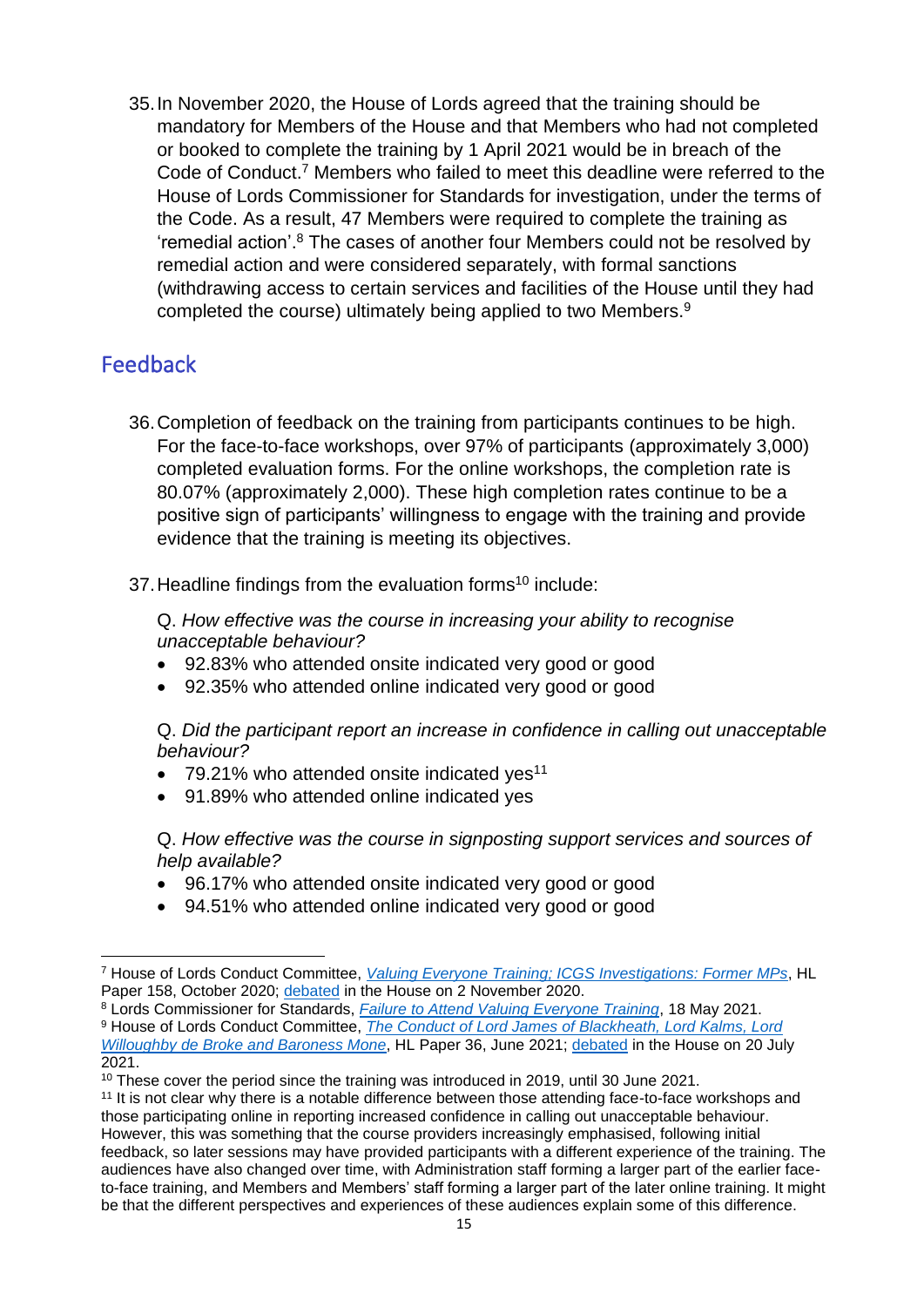- Q. *Would you recommend the course to others?*
- 99.63% who attended onsite indicated yes
- 97.18% who attended online indicated yes
- 38.From questions on the evaluation forms, as well as through informal feedback with the providers, themes and insights have emerged, including:
	- the ideal size and mix of participants of each training session;
	- the training methods and content of the training, including whether the scenarios and case studies discussed are tailored for those attending;
	- appreciation of the group size and skilled facilitation, with many commenting that the training was more useful than they had expected;
	- some interest in having more case studies and opportunities for more detailed discussions;
	- whether the training should be voluntary or mandatory for different groups of participants and whether refresher sessions should be offered; and
	- feedback for the ICGS itself, with the training proving to be an invaluable forum for suggesting improvements to the way in which the Scheme is operated and communicated.

# Next steps for Valuing Everyone training

- 39.The 18-month review of the ICGS praised the quality of the Valuing Everyone training course, and noted the positive feedback that participants continued to provide.
- 40.The review made a number of recommendations to ensure that those groups who currently saw lower rates of participation could be encouraged or mandated to complete the training to ensure that the content of the training could be refreshed and improved during the next phase and that it could be offered to participants on a regular or cyclical basis, rather than as a one-off session.<sup>12</sup> This chimes with the feedback received from the provider mentioned above, specifically that the training could be tailored for specific groups attending.
- 41.Key stakeholders in both Houses and the ICGS team are currently working on these recommendations, ensuring that this work continues to provide a safe space where members of the parliamentary community can discuss the Behaviour Code and what is considered appropriate behaviour, while discussing the different contexts in which we all work.

<sup>&</sup>lt;sup>12</sup> [Independent Complaints & Grievance Scheme: Independent 18-month review,](https://www.parliament.uk/contentassets/e3ed0297d92a400bb249c887a30aa59b/icgs-18-month-review_final.pdf) Alison Stanley CBE FCIP, 22 February 2021, paragraphs 228 to 247.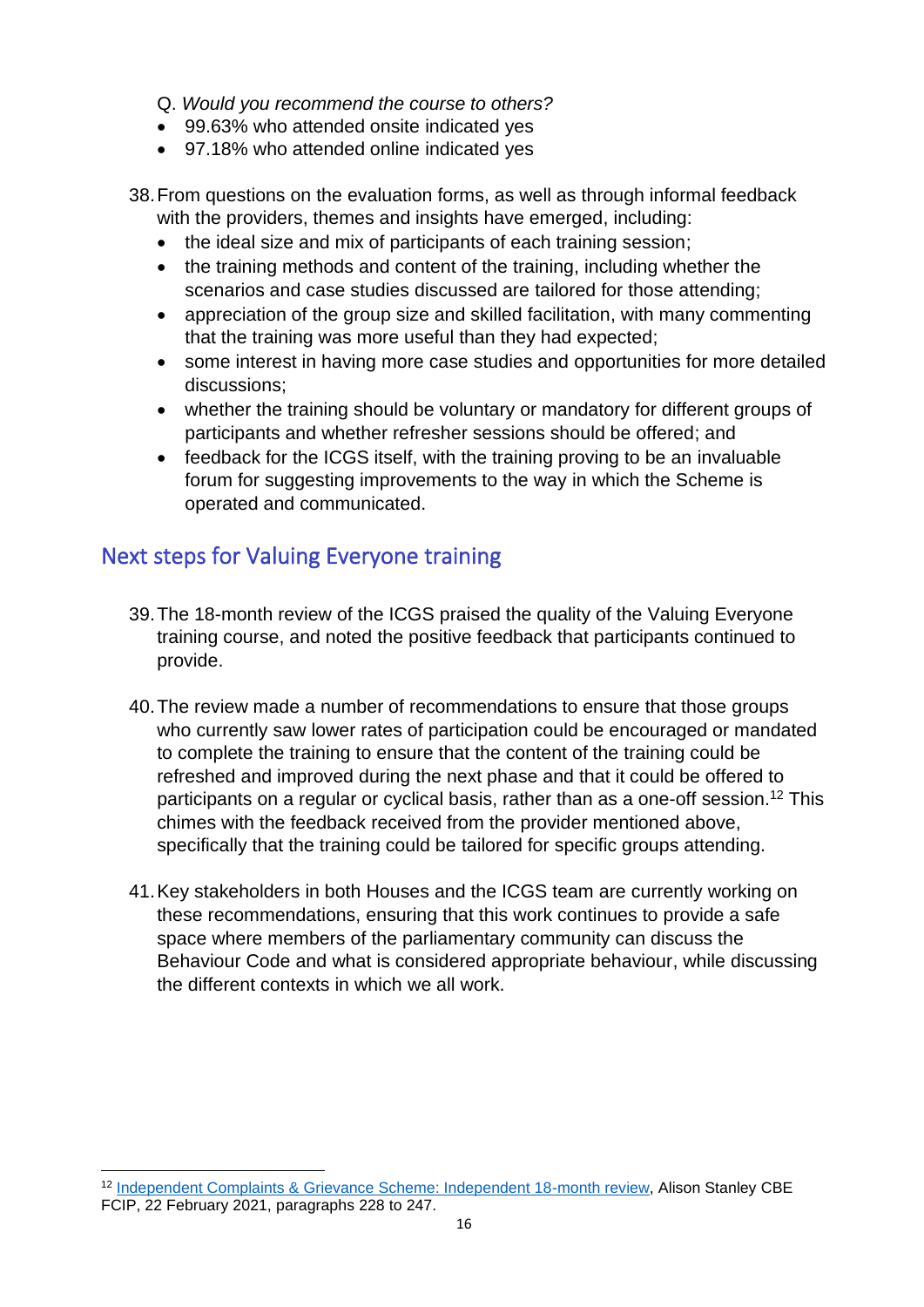# <span id="page-16-0"></span>4. The ICGS Helpline

# Introduction

- 42.The ICGS Helpline plays a pivotal role in providing independent, confidential advice in a safe place. Our current Helpline provider is Victim Support. Past and present members of the parliamentary community can call the Helpline on 0808 168 9281 from 9am to 6pm, Monday to Friday or can send an e-mail to support@ICGShelpline.org.uk. While the Helpline is a channel for making an official complaint, its primary role is to be a source of support and guidance. All callers contacting the Helpline deal directly with a highly-trained expert and callers often seek advice or signposting to our other support functions, including counselling through the Employee/Individual Assistance Programme.
- 43.From the start of the ICGS to the beginning of this reporting year, two independent providers delivered the Helpline service. The bullying and harassment Helpline was provided by Health Assured and the independent sexual misconduct advisory (ISMA) service was provided by Solace. With their contracts ending in June 2020, a competitive tendering exercise was held to procure a provider for helpline services going forward. A new provider, Victim Support, was successful, taking over both Helplines and integrating them into a single service from 3 July 2020.
- 44.The contract is for an initial term of three years, with the options to extend for another year.<sup>13</sup> The new provider Victim Support commenced delivery of the Helpline service at the start of the new contract, with no loss of support for users across the parliamentary community, and has built on the strong foundations laid by the previous providers. Quarterly statistics on the use of the Helplines are proactively published on the parliamentary [website.](https://www.parliament.uk/mps-lords-and-offices/standards-and-financial-interests/parliaments-behaviour-code/independent-complaints-grievances-use-statistics/)

<sup>&</sup>lt;sup>13</sup> Although the contractual start date for the new provider was 3 July 2020, the data presented in this chapter of the Annual Report relates to the period from 1 July 2020, which represents the start of the reporting year. To avoid double counting, any data relating to the period between 1 and 3 July 2020 was passed from the previous providers to the new provider, as part of the transition.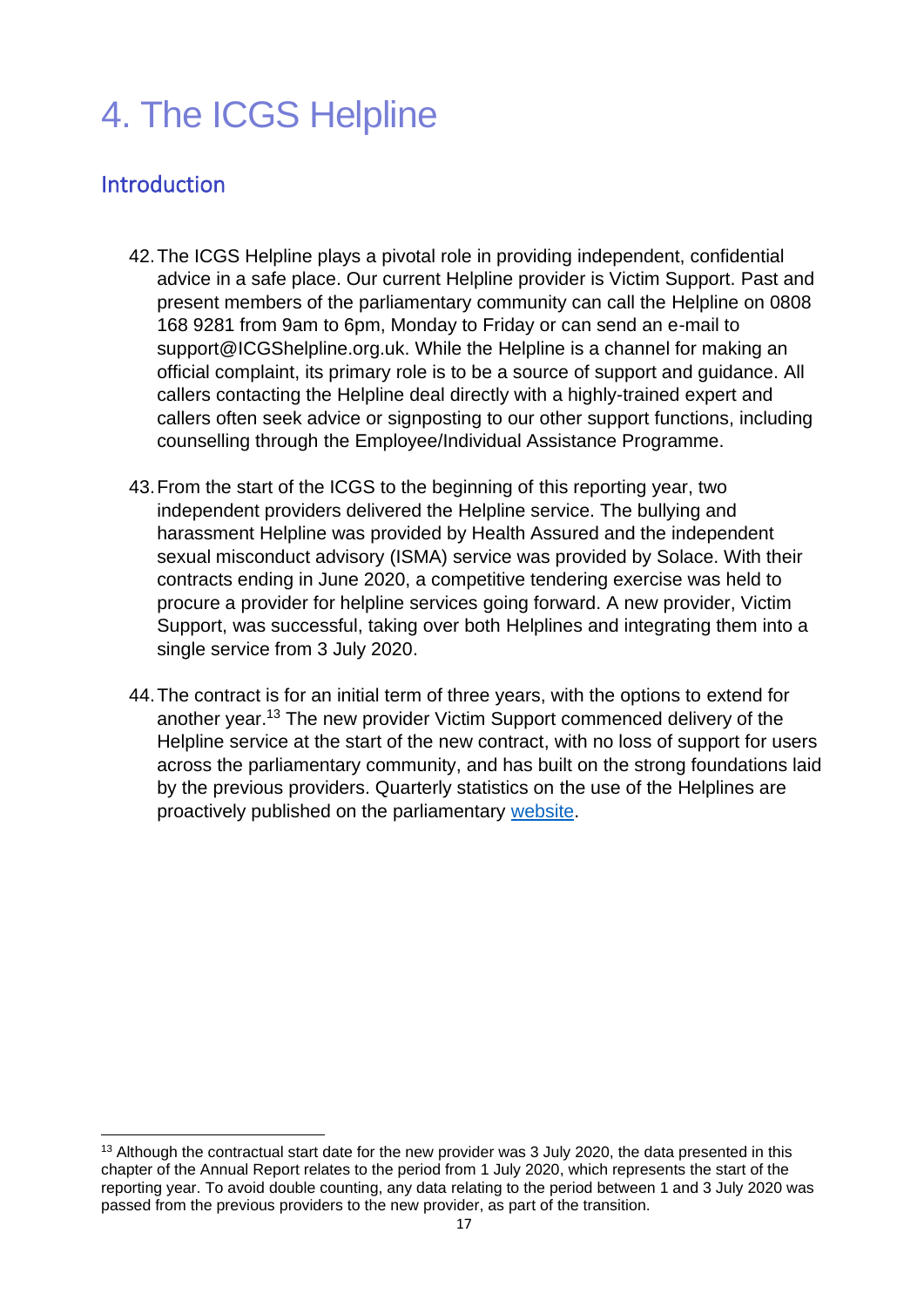# Number of people contacting the Helpline

45.In this reporting year, 388 different people contacted the Helpline, either by phone or by email. This compares with 293 people contacting the Helplines during the previous year, and 285 during the first year of the ICGS, 2018-19. A quarterly breakdown of these figures, since the Scheme began, is set out in Chart 2 below:



46.Since the start of the ICGS, the number of different people contacting the Helpline has remained relatively consistent, between 80 and 100 each quarter. An outlier appears to be the April to June 2020 quarter, which coincided largely with the first lockdown during the Covid-19 pandemic and (in common with many workplaces nationwide) Parliament adapting to these restrictions through either ceasing certain types of activity altogether, or adapting some through working from home or in a hybrid model. By contrast, the two quarters of October to December 2020 and January to March 2021 had the highest numbers of people contacting the Helpline since the Scheme's launch.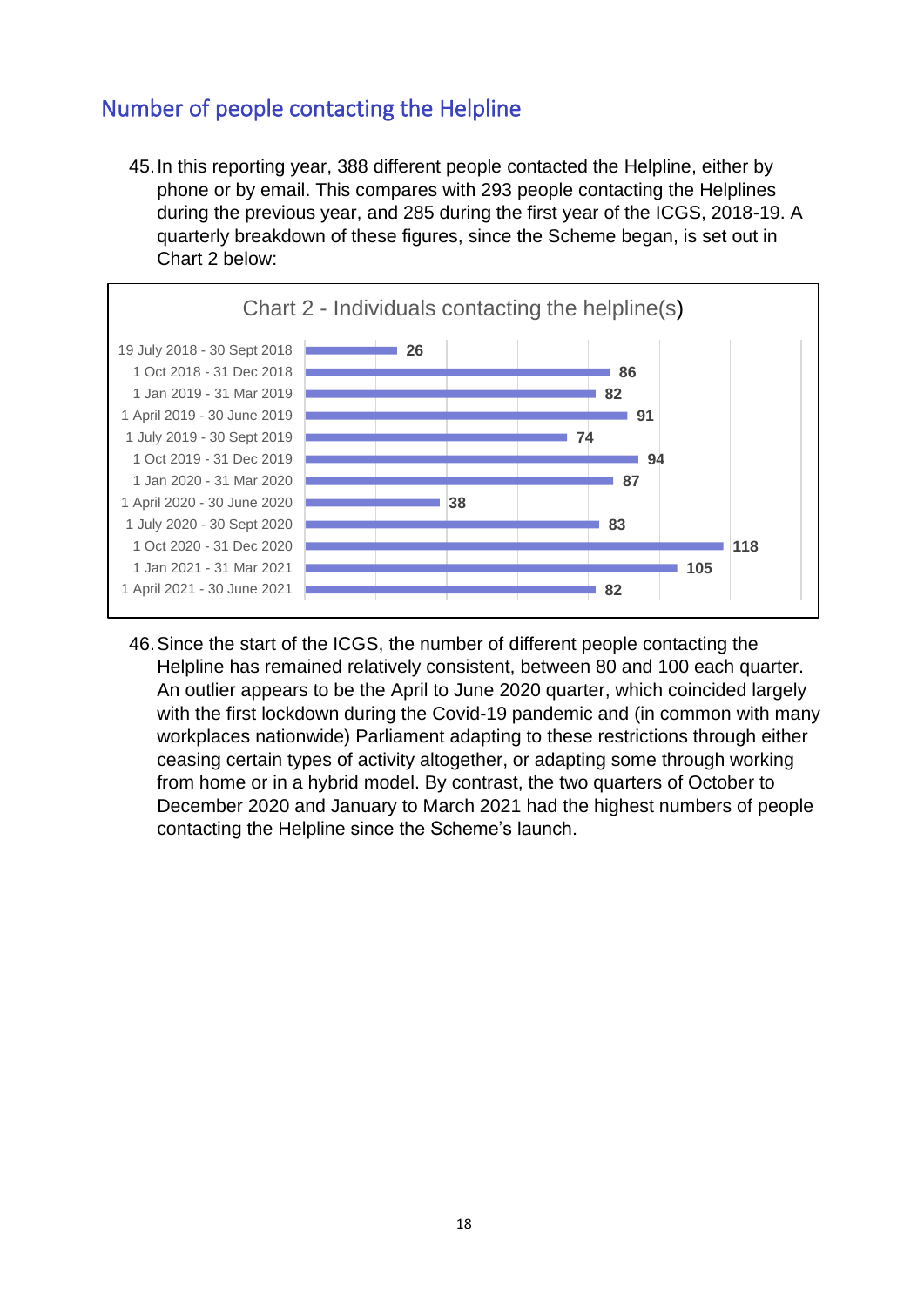#### **Number of contacts to the Helpline**

47.From 1 July 2020 to 30 June 2021, there were 760 inbound contacts to the Helpline, comprising 271 (36%) phone calls, and 489 (64%) emails. This compares with 621 inbound contacts to the two Helplines in 2019-20, and 783 during the first year of the ICGS, 2018-19. A quarterly breakdown of these totals, since the Scheme began, is set out in Chart 3 below:



48.Again, this chart suggests a degree of consistency in the volume of contacts to the Helpline(s) since the Scheme began. The low volume of contact to the Helpline in the July to September 2019 quarter coincided with Parliament's summer recess, with a less noticeable decrease than the previous chart during the first Covid-19 lockdown in 2020. Comparing the number of unique individuals contacting the Helpline in this reporting year and the overall volumes of contacts highlights the fact that there were more people contacting the Helpline this year, but contacting it fewer times on average than in other periods.

#### **Which groups are contacting the Helpline?**

- 49.A breakdown of those making contact with the Helpline in 2020-21 is set out in Chart 4 below. About 60% of people who made contact fall into the categories of 'unknown' (where contacts did not provide sufficient information to record this information) or 'anonymous' (where callers preferred not to state their role or position within the parliamentary community). This is an increase from last year, when 22% of all callers were unwilling to state where they work.
- 50.This increase in anonymous callers could be as a result of the new Helpline provider, Victim Support, using a different method to capture the information from the previous Helpline providers. It is also important to note that anyone can call the Helpline, not only members of the parliamentary community, but also for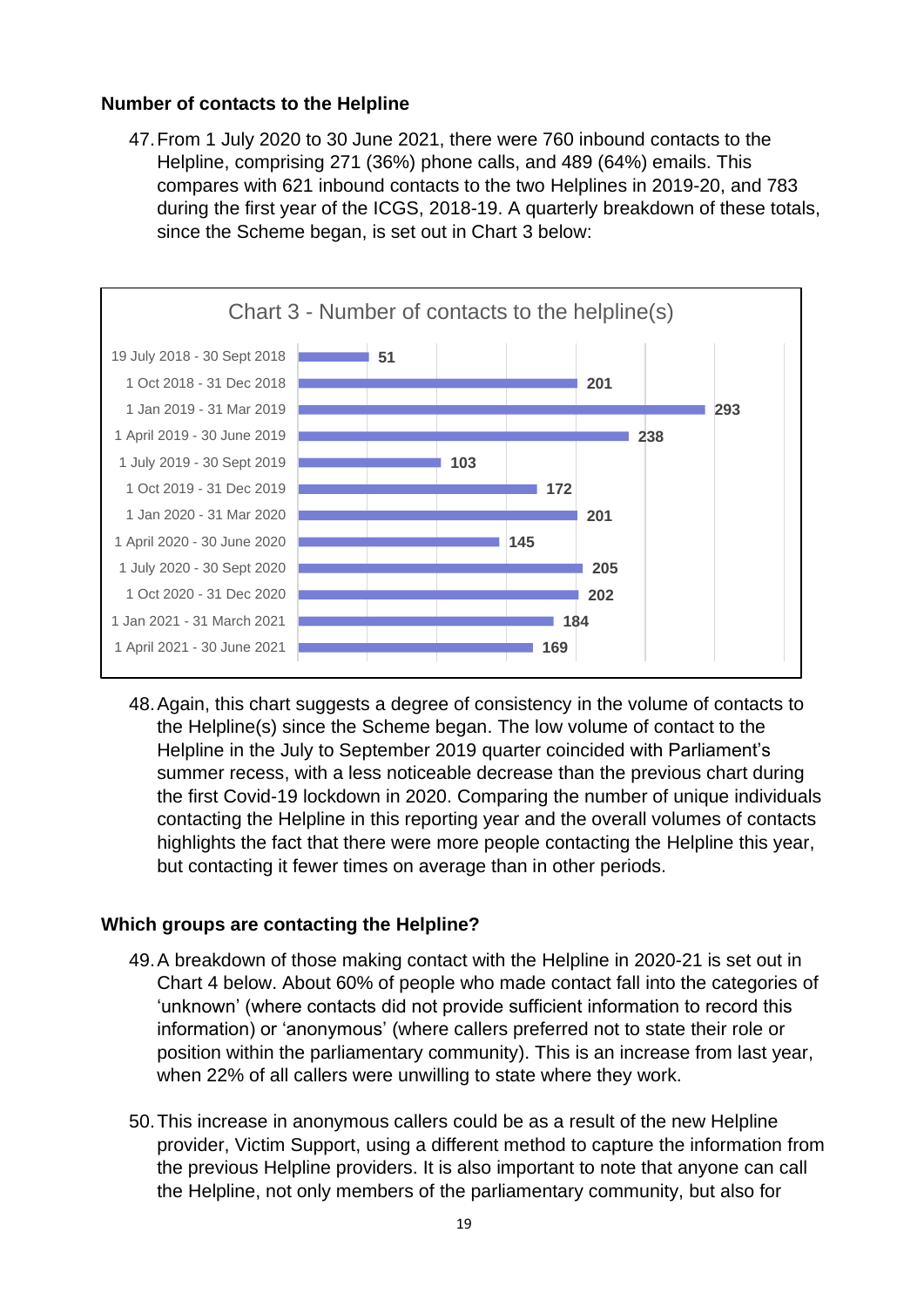example former members of the parliamentary community, members of the public and the press, for a variety of reasons. While it would be helpful to know who is calling the Helpline, we appreciate the fact that many wish to remain anonymous. It is encouraging that this service is being used so frequently by people who are accessing support and/or putting issues on record and who are able to retain their anonymity, if they so wish.

51.Another 14% were categorised as 'other', which includes contacts from outside the parliamentary community. Beyond these, the two largest groups making contact with the Helpline were MPs' staff (43, or 12%) and staff of the House of Commons Administration (28, or approximately 8%). Both these groups featured prominently in the previous reporting year. It should be noted that Commons Administration staff and MPs' staff comprise the two largest groups of the parliamentary community. Their apparently high numbers contacting the Helpline is potentially proportionate to their group size, rather than an indication of a particular issue unique to these groups. In 2020-21, all other identifiable groups of contacts to the Helpline number below ten.<sup>14</sup>



#### **Why are people contacting the Helpline?**

52.Chart 5 below provides a breakdown of the reason or motivation for those people contacting the Helpline during this reporting year. This is new data, which the ICGS team received from the new provider, Victim Support. The largest group (168 or about 47%) made contact to seek advice or information; the second largest group (113, 32%) made contact in connection with their own experiences. By contrast, relatively small numbers (below ten in each case) made contact

<sup>&</sup>lt;sup>14</sup> Values below five have been rounded to five, to avoid the risk that numbers fewer than five enable individuals to be identified.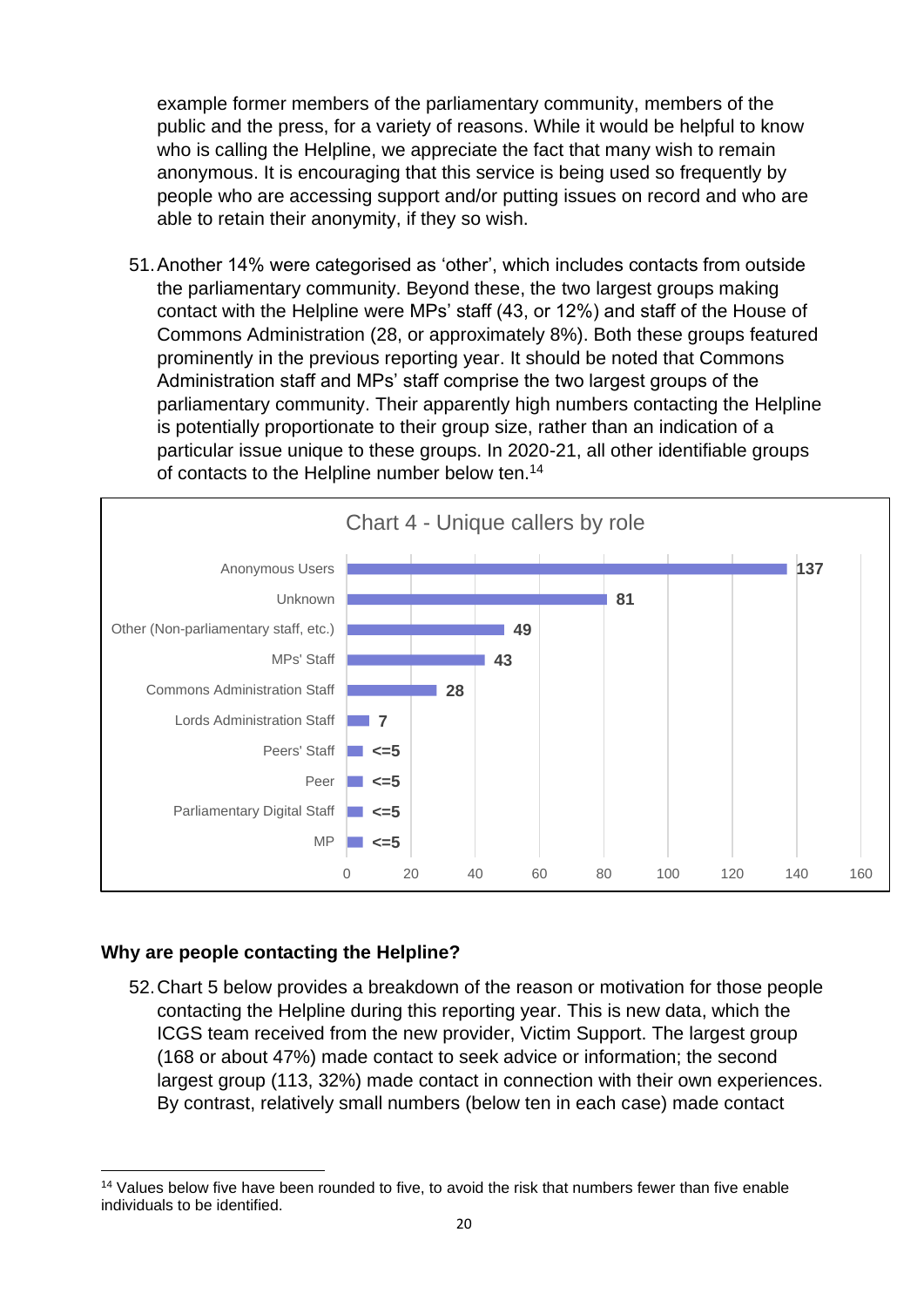either as a manager in support of someone else, as a colleague in support of someone else, or as a respondent to a complaint.

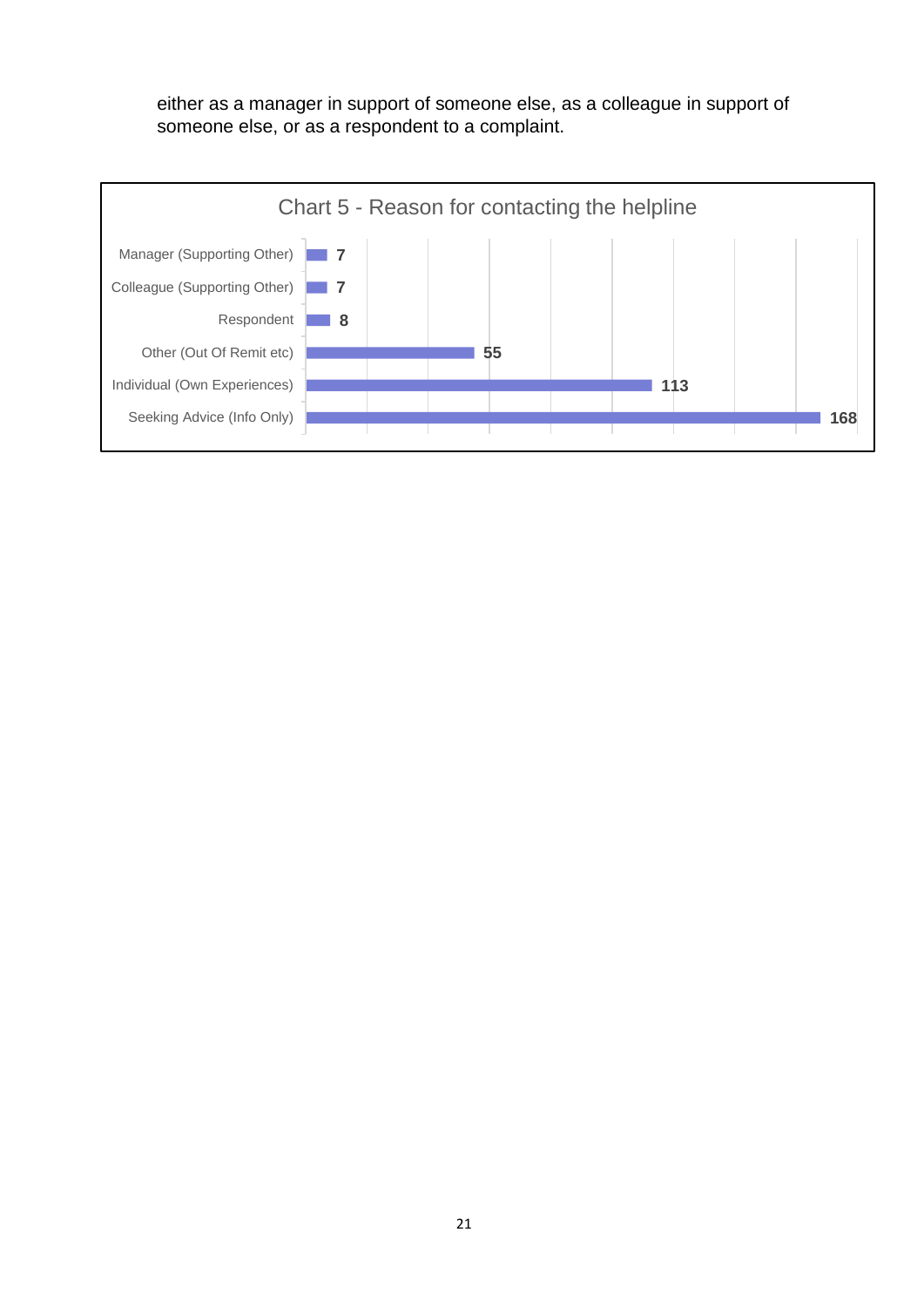# 5. Investigating complaints

# Introduction

- 53.From September 2018 until September 2020, the ICGS held contracts with two sets of organisations for the provision of independent investigators, the Andrea Adams Consultancy and Conflict Management Plus Solutions. In July 2020, the original contract term for these providers came to an end and the new competitive tendering exercise was started. As a result, new contracts were signed with three providers in September 2020 for an initial two-year period, with contract extension options of two further 12-month periods. The three providers are CMP Solutions, Total Conflict Management (TCM) and EA Inclusion and all have investigators who are experienced in workplace investigations about bullying and harassment and sexual misconduct.
- 54.The House of Commons voted to extend the Scheme to non-recent cases on 17 July 2019, <sup>15</sup> in line with Laura Cox's second recommendation in her October 2018 independent report on bullying and harassment of staff in the House of Commons. <sup>16</sup> Following this agreement, in December 2019, independent investigators with experience from the commercial, public and law enforcement sectors who were recruited specifically to investigate non-recent and more complex cases. These investigators are commissioned on a case-by-case basis by the ICGS team.
- 55.In the following tables in this chapter, last year's figures (2019-20) and the Scheme's first year's figures (2018-19) have been corrected and adjusted in order to make comparisons with 2020-21. This means that the data in this chapter is not comparable with the [2019-20 Annual Report](https://www.parliament.uk/globalassets/icgs-annual-report-2019-20.pdf) or the 2018-19 Annual Report.<sup>17</sup>
- 56.There were 48 investigations completed this year (more than any year before), 11 of which were started and completed during this reporting period and 37 of which were cases carried over from the proceeding years. Of these 46% were upheld, and 54% were not upheld. (For commonly-used words and terms, please see Annex A).
- 57.During this reporting year, 45 cases were started, with 42 progressing to an initial assessment and 38 progressing to a full assessment. There were 34 ongoing cases as of July 2021.
- 58.To ensure confidentiality, for statistics relating to individuals, only numbers above five have been reported.

<sup>15</sup> [Debate on the ICGS,](https://hansard.parliament.uk/commons/2019-07-17/debates/EED2A050-051C-48ED-9A47-F68066918558/IndependentComplaintsAndGrievanceScheme) House of Commons, vol 663, Wednesday 17 July 2019.

<sup>&</sup>lt;sup>16</sup> [The bulling and harassment of House of Commons staff: Independent Inquiry Report,](https://www.parliament.uk/globalassets/documents/conduct-in-parliament/dame-laura-cox-independent-inquiry-report.pdf) Dame Laura Cox DBE, 15 October 2018

<sup>17</sup> [ICGS Annual Report 2019-2020](https://www.parliament.uk/globalassets/icgs-annual-report-2019-20.pdf) and [ICGS Annual Report 2018-2019](https://www.parliament.uk/globalassets/documents/conduct-in-parliament/icgs-annual-report.pdf)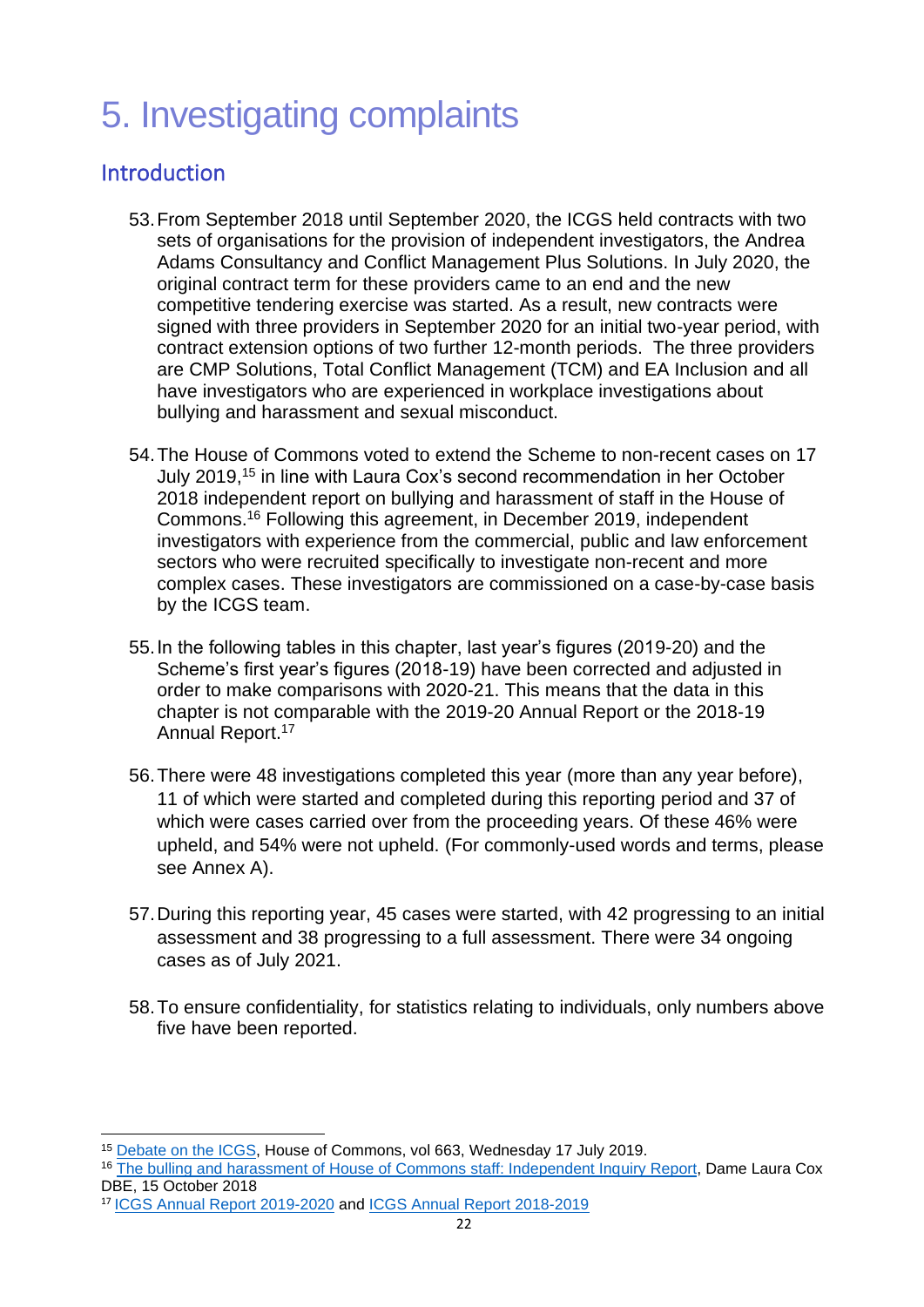### **Information on investigations**

59.Chart 6 shows that there has been an overall reduction in cases during this reporting year, with a decrease in volume across all stages of the investigation process:



\*This figure reflects only those investigations that have progressed to a full investigation and had an "upheld" or "not upheld" finding. It does not take into account any cases where informal resolution was an outcome, or when the complainant withdrew their complaint. This includes cases that started in 2018/19 and 2019/20, and were closed in 2020/21.

60.This reporting year, 91% of disclosures sent from the Helpline to the ICGS team were complaints under the bullying and harassment policy and 9% were complaints under the sexual misconduct policy. This is roughly the same percentage split as in previous reporting years.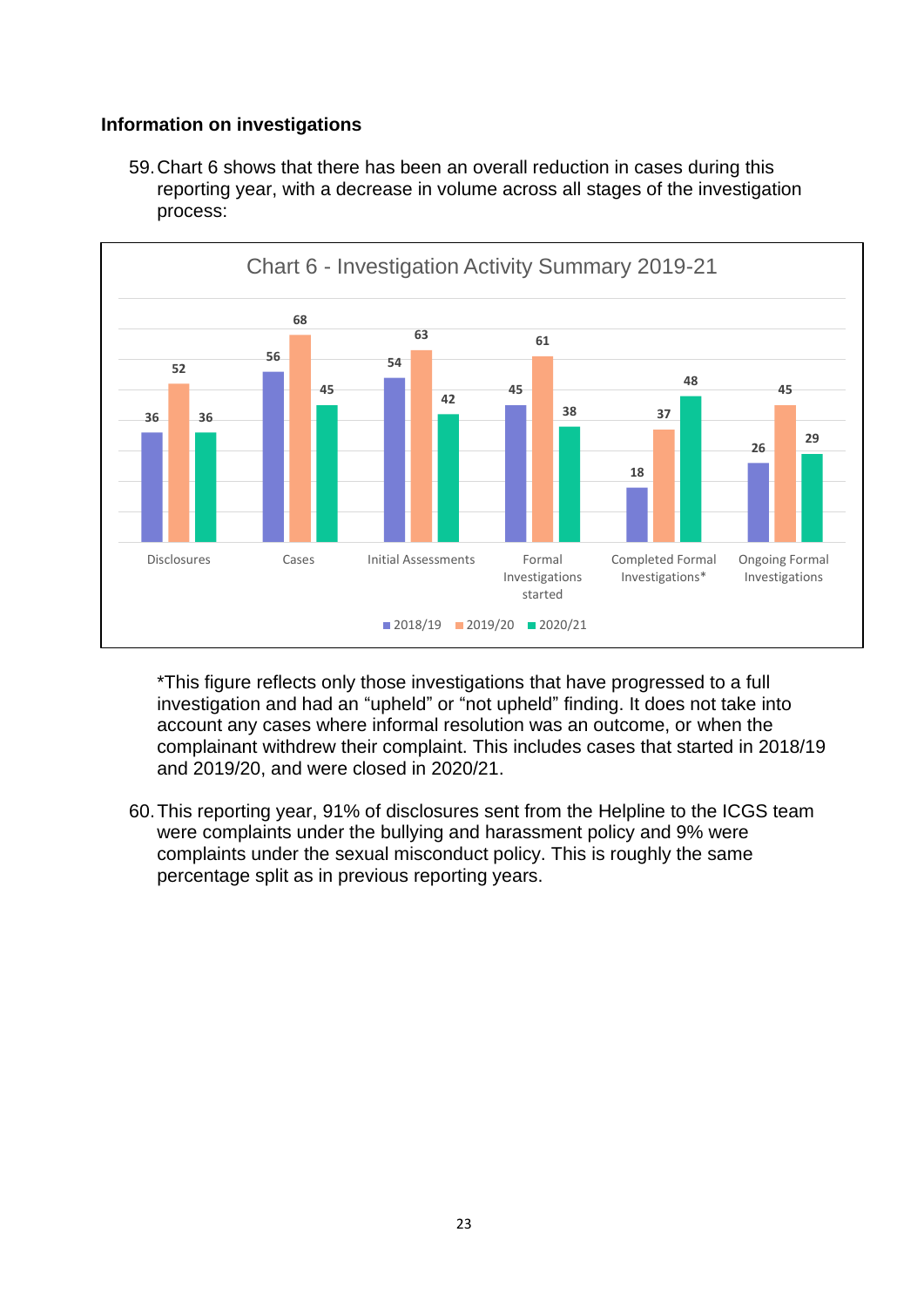61.Chart 7 shows the outcomes of investigations, whether a complaint was upheld or not upheld by the investigator at the end of a completed formal investigation:



62.To calculate this data, completed formal investigations for each year was used. There were 48 completed formal investigations in 2020/21, 37 in 2019/20, and 18 in 2018/19 (outlined in Chart 6).

### **Complainant and respondent roles**



63.Chart 8 shows the roles of those making complaints under the Scheme:

64.To calculate this data, the complainants' roles recorded on disclosure forms received that year were used. The largest complainant group in 2020/21 was MPs' staff. The group of MPs' Staff is the largest single group in the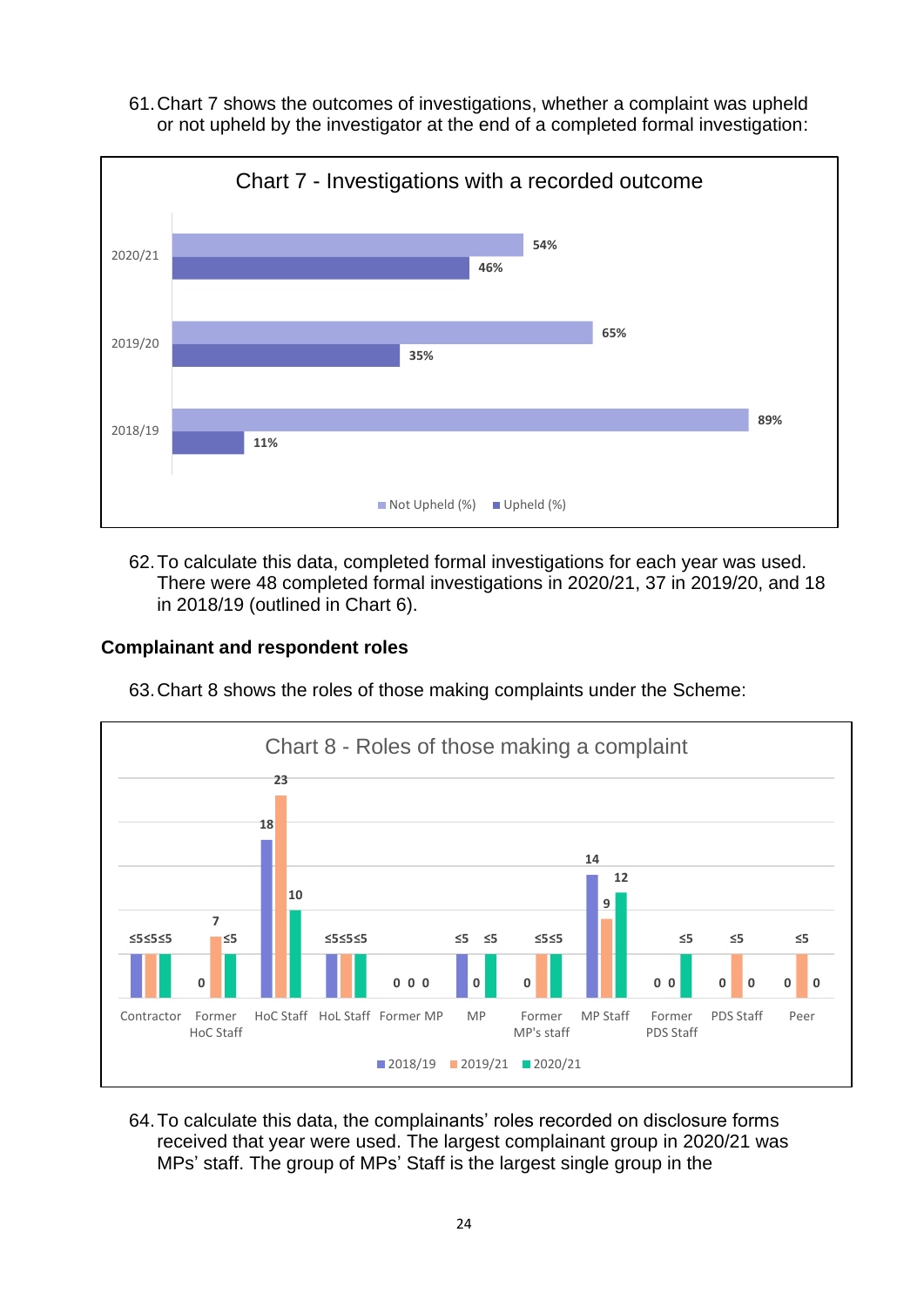parliamentary community, with House of Commons staff being the second largest.<sup>18</sup>



65.Chart 9 below provides information on the roles of those being complained about:

66.To calculate this data, when a case is assigned a case number that year, respondents' roles are recorded. The largest respondent group in 2020/21 was House of Commons staff. House of Commons staff are the second largest single group in the parliamentary community, with MPs' staff being the second largest.<sup>19</sup>

<sup>&</sup>lt;sup>18</sup> See Chart 1 above for a breakdown of the number of people in each parliamentary group

<sup>&</sup>lt;sup>19</sup> See Chart 1 above for a breakdown of the number of people in each parliamentary group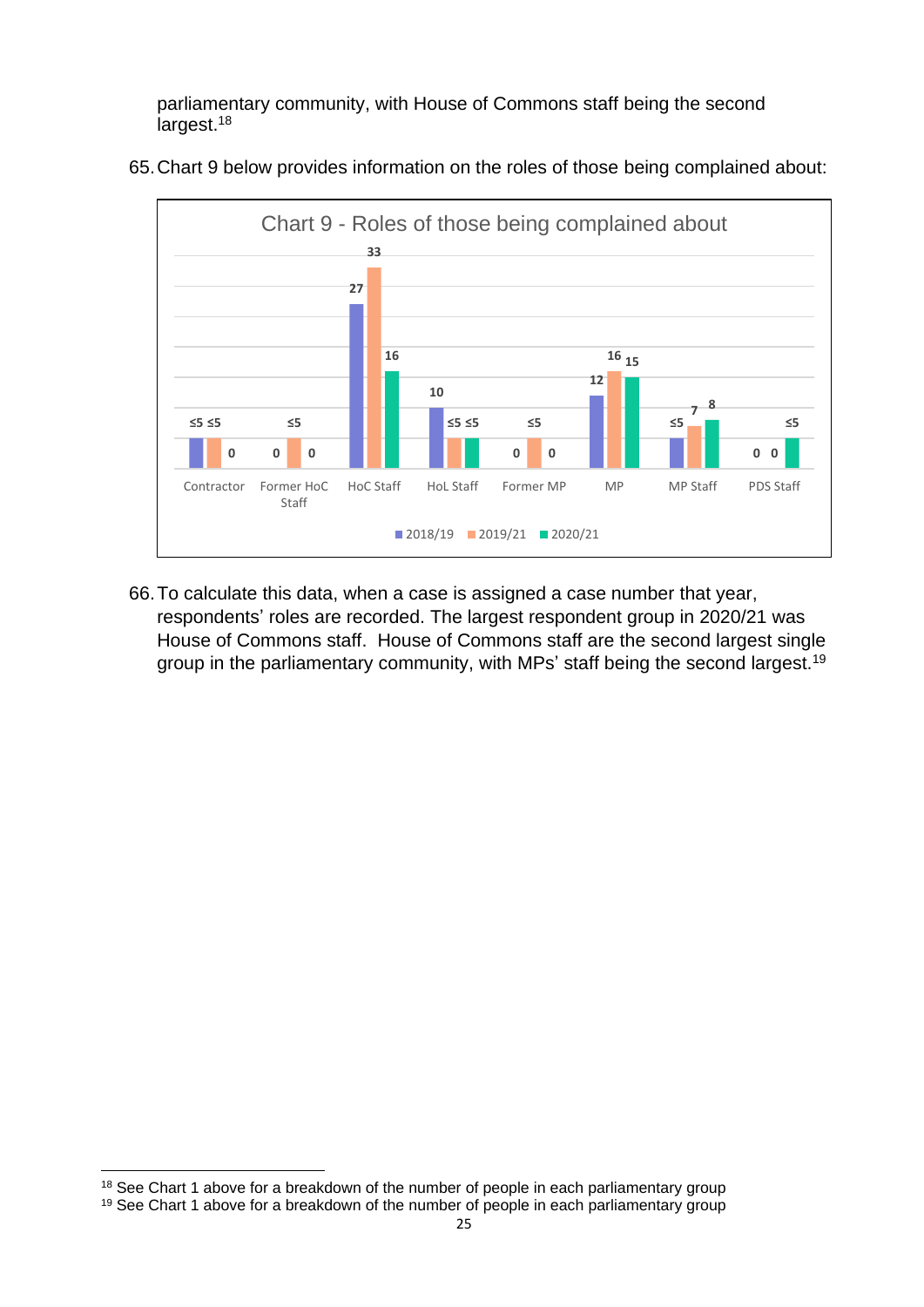67.Chart 10 shows the role of person making a complaint and the role of who they are complaining about, written (complainant/respondent) in the chart:



68.To calculate this data, complainant and respondent roles—as recorded for each case—are used.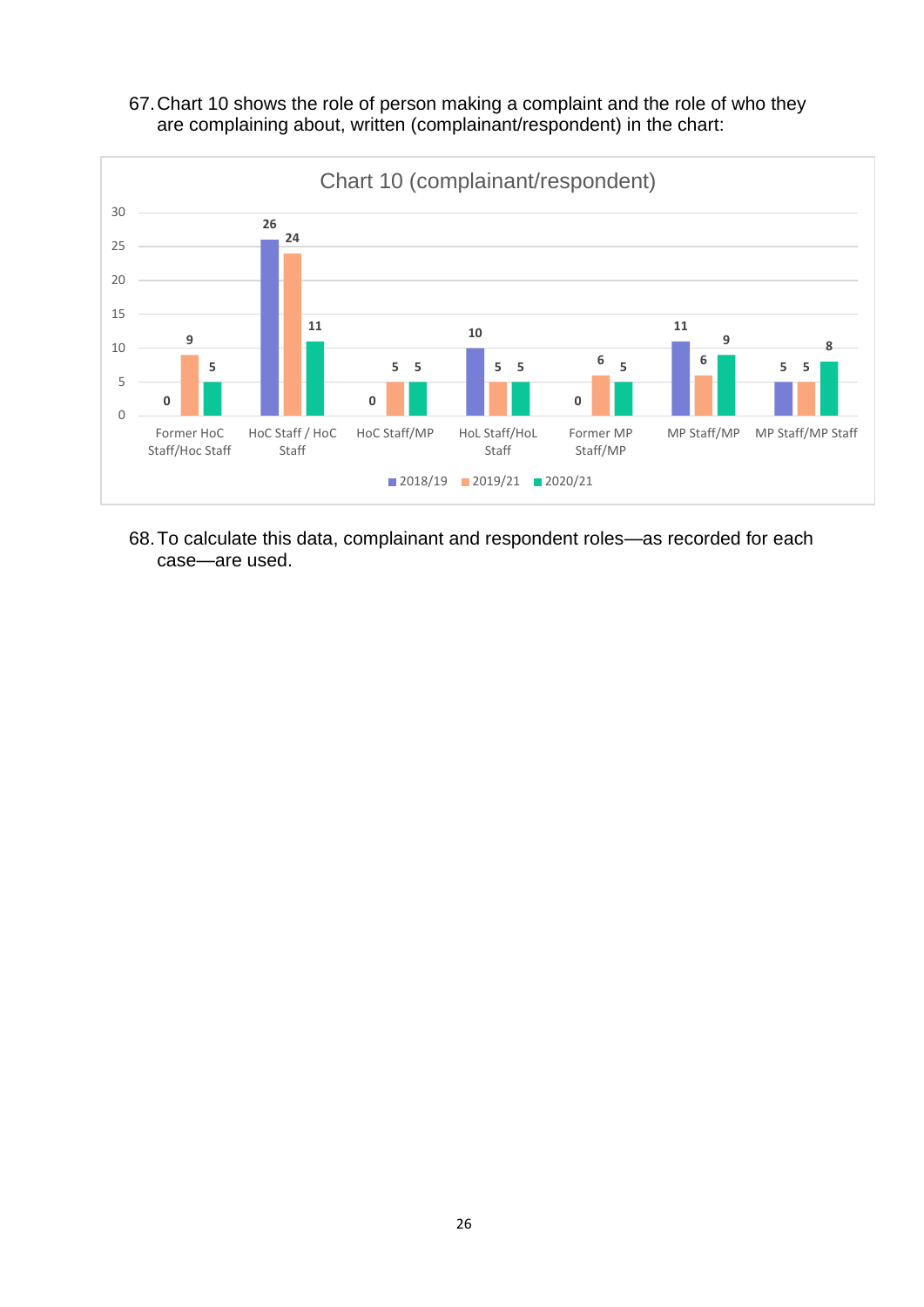### **Timescales**

- 69.In her independent report into the ICGS, Alison Stanley commented on the time taken for some ICGS cases. She listed reasons for investigations taking a long time, including issues surrounding the pandemic (particularly as a result of people self-isolating or being affected by illness), the process being over complicated, specialist case-management capability in the ICGS team was limited up to the first half of 2020 and so the tracking progress of cases was not prioritised, given the limited capacity within the ICGS team. <sup>20</sup> Other delays were as a result of pauses in investigations (requested by a complainant or respondent, for wellbeing issues), the unavailability of witnesses, or delays in obtaining relevant evidence.
- 70.Chart 11 shows the time taken to complete all investigations closed in that reporting year. The number of completed investigations for each year are as follows: 48 closed cases in 2020/21; 37 closed cases in 2019/20; and 18 closed clases in 2018/19.



71.Of the 48 investigations completed this year, 37 were cases carried over from proceeding years (some of which were complex, non-recent cases). Every effort is being taken to reduce the length of time of investigations—through greater efficiencies, extra resources in the team, streamlining the processes, better training and guidance for investigators—while not compromising the rigour and robustness of investigations. However, the complexity of some ICGS cases inevitably means that such cases will take a great deal of time to investigate.

<sup>&</sup>lt;sup>20</sup> [Independent Complaints & Grievance Scheme: Independent 18-month review,](https://www.parliament.uk/contentassets/e3ed0297d92a400bb249c887a30aa59b/icgs-18-month-review_final.pdf) Alison Stanley CBE FCIP, 22 February 2021, paragraph 99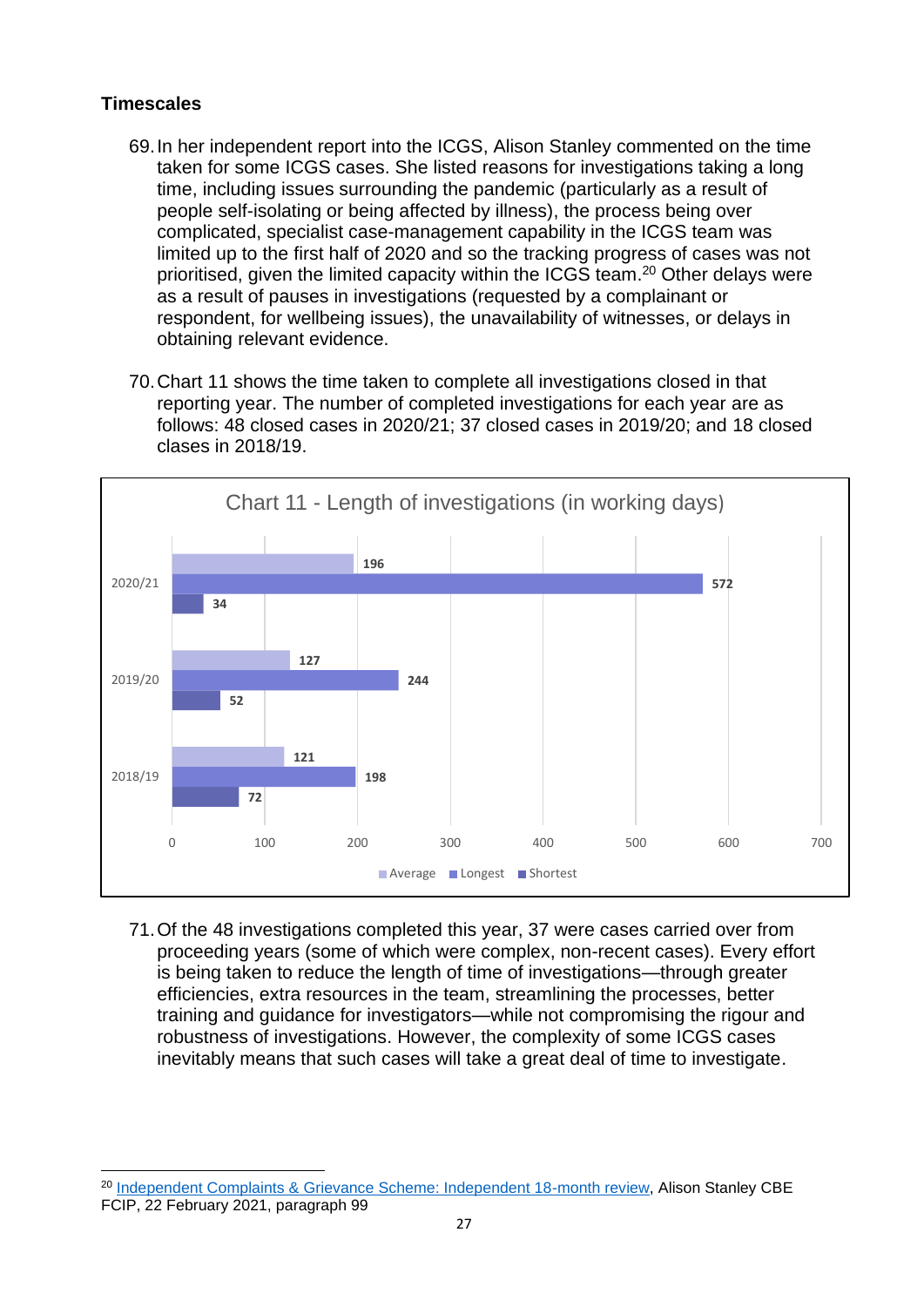# 6. Investigations into Members of both **Houses**

# Members of Parliament and the IEP

- 72.As with all Decision-making bodies, the ICGS team works closely with the Office of the Parliamentary Commissioner for Standards (OPCS). The ICGS and the OPCS have agreed an oversight document, which clearly sets out the process to be followed for ICGS cases where the respondent is a Member of Parliament. More information on the work of the Commons' Parliamentary Commissioner for Standards can be found in the PCS's [Annual Report 2020-21.](https://www.parliament.uk/globalassets/documents/pcfs/annual-report-2020-21.pdf)
- 73.In June 2020, MPs approved motions to establish an Independent Expert Panel (IEP) with the power to determine sanctions in cases involving MPs, after the ICGS process is completed. This was in response to Laura Cox's third recommendation, that "the process for determining complaints of bullying, harassment or sexual harassment brought by House staff against Members of Parliament will be an entirely independent process, in which Members of Parliament will play no part". Recruitment for members of the IEP concluded in November 2020 and the Panel started hearing cases in early 2021. The Chair of the IEP is the Rt Hon Sir Stephen Irwin.<sup>21</sup>
- 74.The IEP is entirely independent, with no MPs taking part in its decisions. The core function of the IEP is to determine sanctions in ICGS cases referred to it by the Parliamentary Commissioner for Standards (PCS), where the PCS does not have the necessary sanctions available to her and to hear appeals from either complainants or respondents against the PCS's decisions in ICGS cases involving MPs or former MPs. The House of Commons must approve a sanction that can only be imposed by the House. The motion to impose a sanction is decided without debate.
- 75.On 19 October 2021, the House of Commons voted for a standing order provision that if the IEP determined a sanction that would, if recommended by the Committee on Standards, attract the provisions of the Recall of MPs Act 2015, the Committee on Standards would automatically make a recommendation for a suspension of equal length.<sup>22</sup>
- 76.In her report, Alison Stanley highlighted factors undermining confidence in the ICGS:

The current perception among a proportion of staff is that those who have been found to have bullied or harassed another or sexually assaulted

 $21$  Details of all the IEP panel members can be found [here.](https://www.parliament.uk/mps-lords-and-offices/standards-and-financial-interests/independent-expert-panel/panel-members/)

<sup>&</sup>lt;sup>22</sup> House of Commons debate on the IEP Recommendations for Sanctions and the Recall of MPs Act [2015,](https://hansard.parliament.uk/commons/2021-10-19/debates/96D9B04A-5361-49A4-B22B-3A1814442036/IndependentExpertPanelRecommendationsForSanctionsAndTheRecallOfMpsAct2015) Hansard, 19 October 2021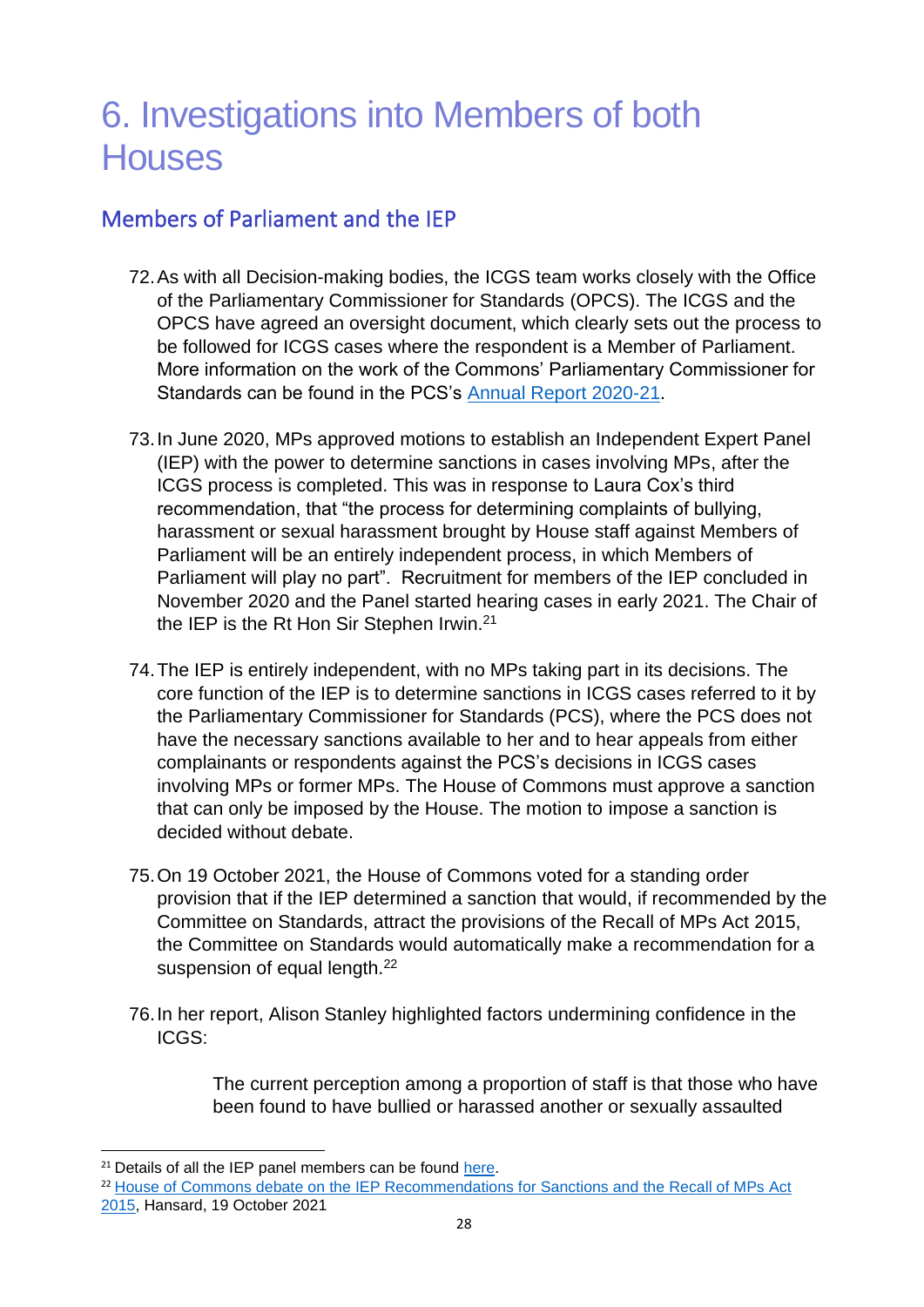them are not being held to account. This is due to confidentiality constraints resulting a lack of visibility of such decisions and sanctions in respect of staff. The same perception pertains to MPs due to the lack of any published reports to date regarding ICGS complaints against them.<sup>23</sup>

- 77.This position has now changed with the publication of the Independent Expert Panel's reports, all of which were published after the 18-month review report. To date, the IEP has published [six reports](https://www.parliament.uk/mps-lords-and-offices/standards-and-financial-interests/independent-expert-panel/reports/) on cases involving the conduct of Mr Ross Thompson (which was not upheld) and the conduct of the following MPs or former MPs (which were upheld): Mr Jared O'Mara, Mr Mike Hill, Mr Rob Roberts MP, Mr Daniel Kawcyznski MP and Mr. Keith Vaz. Of these cases, that of Mr Rob Roberts MP carried one of the most serious sanctions available to the IEP, that of suspension.<sup>24</sup>
- 78.As a result of the implementation of Laura Cox's second and third main recommendations (that non-recent cases should be eligible under the ICGS and that there should be no MP involvement in ICGS cases against MPs), the case against Mr Keith Vaz, which involved incidents that happened between the autumn of 2007 and the winter of 2010, was able to be investigated under the ICGS (overseen by the Parliamentary Commissioner for Standards). His sanction was considered by the Independent Expert Panel. The complainant in this case made some public comments about how the ICGS process could be improved and the ICGS team also sought her feedback. Work to implement Alison Stanley's recommendations is ongoing. (Please see Chapter 7 for more details).
- 79.Confidence within the parliamentary community will continue to grow as the impact of the ICGS is realised through the Decision Making Bodies such as the IEP. The recently published reports on current and non-recent cases in the Commons, alongside previously published reports relating to the Lords, demonstrate how the ICGS process works from beginning to end: from the ICGS Helpline to the Independent Expert Panel or the Lords Conduct Committee. This transparent process and accountability will in turn help to improve the culture and behaviour of all members of the parliamentary community.
- 80.More details of the work of the IEP can be found on the IEP [internet site.](https://www.parliament.uk/mps-lords-and-offices/standards-and-financial-interests/independent-expert-panel/reports/)

# Investigations by the House of Lords Commissioner for Standards

81.Complaints of bullying, harassment or sexual misconduct about Members of the House of Lords or Lords Members' staff are handled under the provisions of the Lords Code of Conduct and Guide to the Code, rather than directly through the policies and procedures of the ICGS (applying the same definitions of bullying,

<sup>&</sup>lt;sup>23</sup> [Independent Complaints & Grievance Scheme: Independent 18-month review,](https://www.parliament.uk/contentassets/e3ed0297d92a400bb249c887a30aa59b/icgs-18-month-review_final.pdf) Alison Stanley CBE FCIP, 22 February 2021, paragraph 178

<sup>&</sup>lt;sup>24</sup> Two of those cases included an appeal against the decision of the Parliamentary Commissioner for Standards and one case involved an appeal against the decision on sanction made by the Independent Expert Panel sub-panel.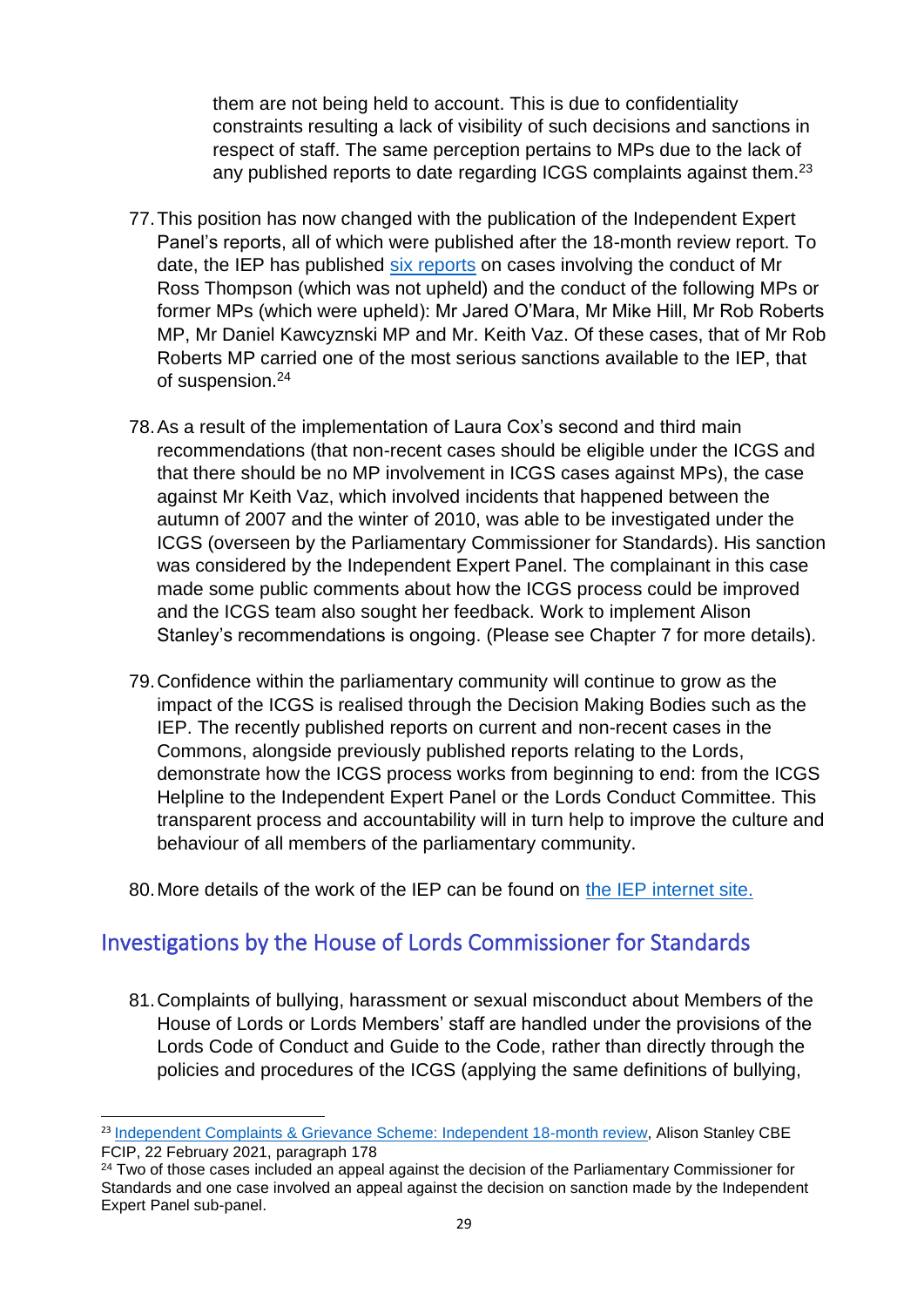harassment and sexual misconduct, and with investigations being led by the independent Lords Commissioner for Standards and assisted by an ICGS independent investigator). The ICGS team works with the Commissioners' office on sharing information about the expertise and availability of ICGS independent investigators.

82.During the period covered by this Annual Report, there were seven reported investigations of complaints of bullying, harassment or sexual misconduct by Members of the House of Lords. Two of these cases, those of Lord Ahmed and Lord Maginnis of Drumglass, carried the most serious sanctions available under the Code, expulsion and suspension from the House.<sup>25</sup>

<sup>25</sup> Five of these cases were subject to appeal to the House of Lords Conduct Committee: *[The Conduct of](https://committees.parliament.uk/publications/2173/documents/20131/default/)  [Lord Stone of Blackheath](https://committees.parliament.uk/publications/2173/documents/20131/default/)*, July 2020; *[The Conduct of Lord Ahmed](https://committees.parliament.uk/publications/3468/documents/33452/default/)*, November 2020; *[The Conduct of Lord](https://committees.parliament.uk/publications/3825/documents/38302/default/)  [Maginnis of Drumglass](https://committees.parliament.uk/publications/3825/documents/38302/default/)*, December 2020; *[The Conduct of Baroness Tonge](https://committees.parliament.uk/publications/5518/documents/54952/default/)*, April 2021; and *[The Conduct](https://committees.parliament.uk/publications/6395/documents/70125/default/)  [of Lord Singh of Wimbledon](https://committees.parliament.uk/publications/6395/documents/70125/default/)*, June 2021. The other cases were: *[The Conduct of Lord Lea of Crondall](https://www.parliament.uk/globalassets/documents/lords-commissioner-for-standards/conduct_of_lord_lea_final_report.pdf)*, August 2020; and *[The Conduct of Lord Singh of Wimbledon](https://www.parliament.uk/globalassets/documents/lords-commissioner-for-standards/report-on-lord-singh-of-wimbledon-jan-2021.pdf)*, January 2021. More information on the work of the Lords Commissioner for Standards may be found in the Commissioner's [Annual Report 2020-21.](https://www.parliament.uk/globalassets/documents/lords-commissioner-for-standards/house-of-lords-commissioner-for-standards-annual-report-2020-21.pdf)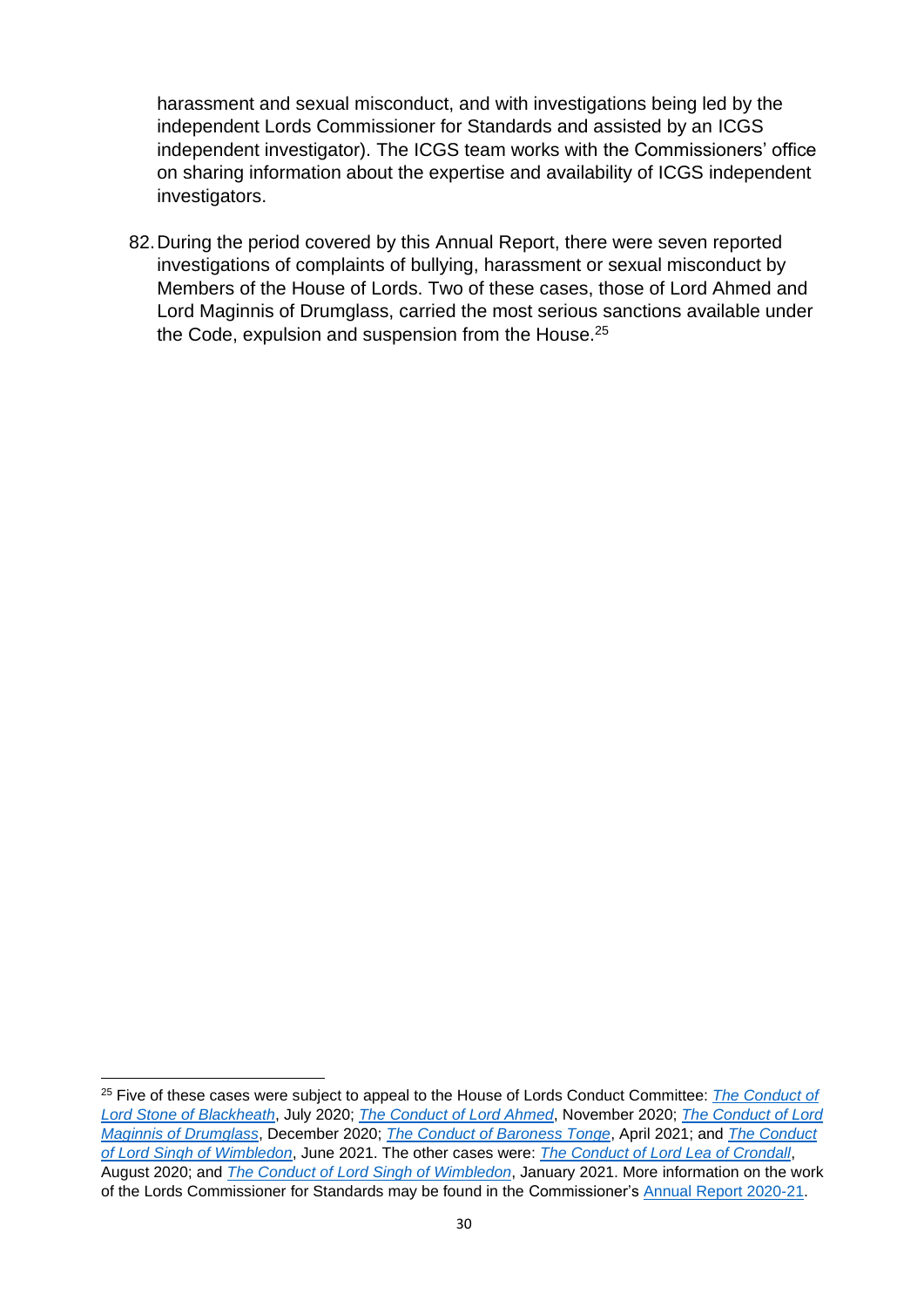# 7. Alison Stanley's 18-month review of the ICGS

- 83.Alison Stanley published the [18 Month Review on the Independent Complaints](https://intranet.parliament.uk/Documents/intranet/ICGS-18%20Month%20Review_FINAL.pdf)  [and Grievance Scheme](https://intranet.parliament.uk/Documents/intranet/ICGS-18%20Month%20Review_FINAL.pdf) on 23rd February 2021. Her review was comprehensive and she received 706 responses to a feedback survey, held more than 100 meetings and had 50 confidential contributions by those who have used the ICGS. The ICGS team worked collaboratively with Alison Stanley, provided her with detailed information and analysis and had regular discussions with her about all aspects of the ICGS process.
- 84.In her summary of the report, Alison Stanley wrote:

*Since the six-month review there has been much progress on the implementation of the Scheme. It is now embedded and operating for all groups across Parliament and there are high levels of awareness of the Scheme and the ICGS Helpline, which provides advice, support and the formal reporting of complaints. This is due to the strong focus on communication using varied media and to the high levels of attendance on the core Valuing Everyone training.*

# […]

*The Scheme is a sophisticated workplace, one with two sets of separate independent expert providers in the ICGS Helpline and the Independent Investigators services. Its effective implementation and operation is a substantial achievement in the complex organisational context of Parliament, with the mix of employers, employees, office holders and elected representatives, together with the differences in the decision-making, governance and regulatory frameworks in each House.<sup>26</sup>*

85.The Terms of Reference included a review of the following:

- The operation of the ICGS;
- The time taken to complete investigations;
- The effectiveness of provisions to allow alternative, informal resolution, and the rules around confidentiality;
- Awareness of the ICGS across different groups within the parliamentary community and its impact on them;
- The rights to review or appeal ICGS findings at different stages;
- Cluster or third-party reporting under the Scheme;

<sup>&</sup>lt;sup>26</sup> [Independent Complaints & Grievance Scheme: Independent 18-month review,](https://www.parliament.uk/contentassets/e3ed0297d92a400bb249c887a30aa59b/icgs-18-month-review_final.pdf) Alison Stanley CBE FCIP, 22 February 2021, paras 1 and 2.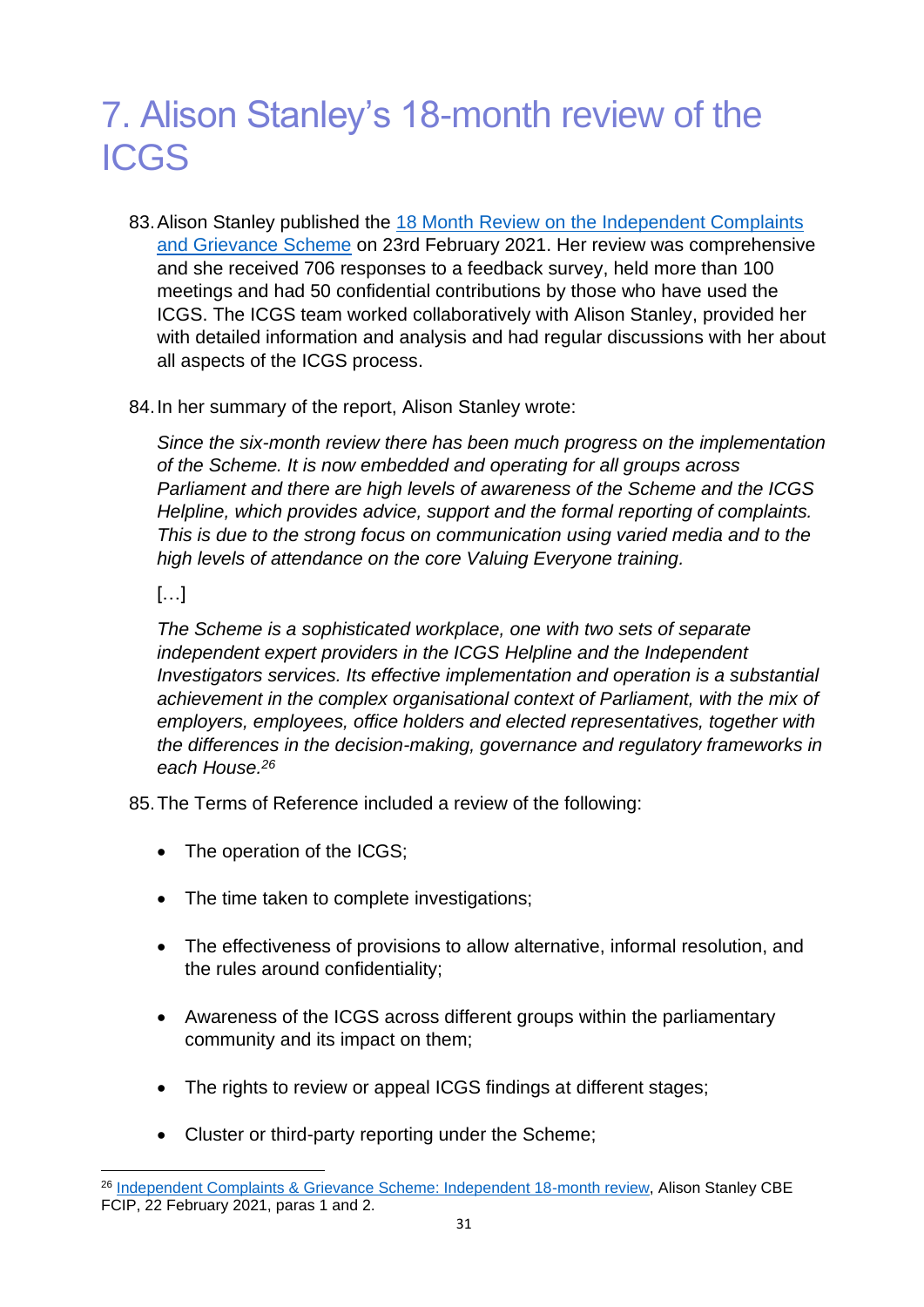- Re-consideration of the replacement of the initial assessment with an eligibility test; and
- The date at which non-recent cases are no longer included in the ICGS.
- 86.As laid out in the executive summary of the report, the 36 recommendations of the review covered the following areas:
	- Simplifying and clarifying procedures and processes, to speed up investigations and enable clear communication to complainants and respondents of what to expect when a claim is made, with a clear process from start to finish;
	- Improving the operation, pace, and experience of investigations for both complainants and respondents;
	- Increasing support for complainants and respondents when using the Scheme;
	- Creating an effective governance mechanism, so that changes to procedures and processes in the Scheme can be made quickly and equitably, across Parliament;
	- Ensuring diversity and inclusivity is considered at every stage of the process, ensuring that all groups have equal access to and confidence in the Scheme;
	- Refreshing the Valuing Everyone training;
	- Communicating the Scheme; and
	- Addressing outstanding policy issues from the 6-month review, including 3rdparty reporting and cluster reporting.
- 87.In March and April 2021, Alison Stanley's 36 recommendations were taken to the Commissions of both Houses for discussion. Of the 36 recommendations, 33 were agreed by the Houses. An Equality Analysis on the recommendations was carried out in March 2021.
- <span id="page-31-1"></span><span id="page-31-0"></span>88.On 22 April 2021, the House of Commons passed the motion endorsing the report of the House of Commons Commission, which included revisions to the policies and procedures, as recommended in the 18-month review. The policies and procedures were separated into four documents and changes to language, terminology and definitions were made, to align the two policy documents. The procedures have been amended to enable the independent investigator to consider, at the initial assessment stage, whether the complaint has already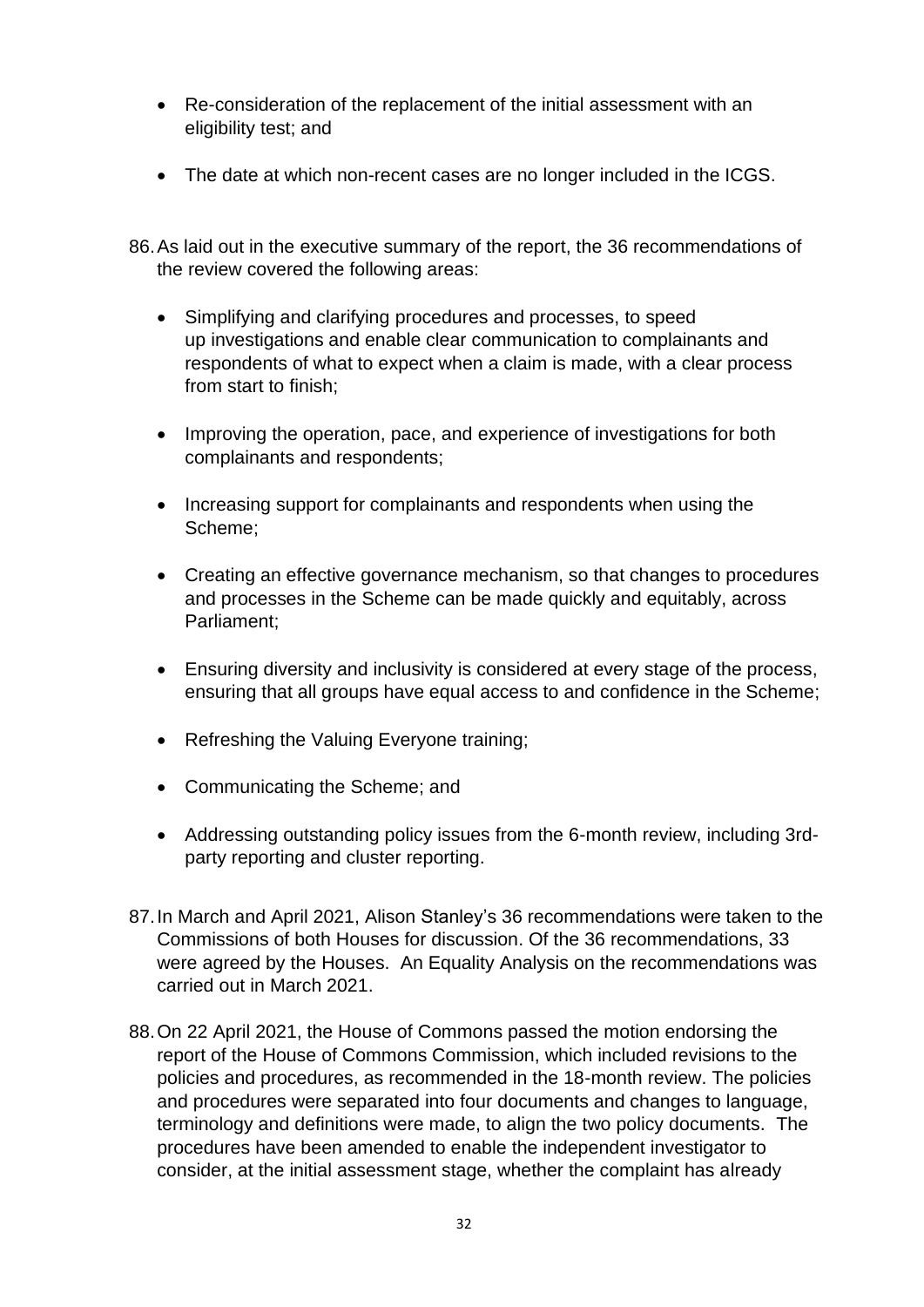been fully and fairly considered in another context. If it has, this will be sufficient grounds for rejecting the complaint at the initial assessment stage.

- 89.Between March and April 2021, the ICGS team met with ICGS stakeholders, both internal and external, to discuss the implementation of each recommendation. Throughout May and June, the ICGS team ran a series of four themed consultation sessions with the ICGS Stakeholder Group, outlining the proposed approaches for implementing each recommendation.<sup>27</sup> The themes of the consultations focused on accessibility and communication, policy and operations. To date, 25 of the 33 recommendations have been implemented, with the other eight either partially implemented or in the process of being implemented.
- 90.It is anticipated that all the remaining recommendations will be implemented by the end of 2021. Substantial progress has been made against the remaining recommendations:

#### **Recommendation 5**

A proposed process has been presented to stakeholders, including to Decision-Making Bodies. Further consultation and stakeholder engagement is planned before completion.

#### **Recommendation 6**

This recommendation will monitor the implementation of Recommendations 4 and 5. It will be implemented following the completion of Recommendation 5.

#### **Recommendation 13**

Steps in the process have been reviewed by the ICGS Team. Significant work has been done to update our standardised timeline for cases which will be used to hold investigators to account and communicated to complainants and respondents

#### **Recommendation 19**

Responsibility for implementing this recommendation sits with the Decision-Making Bodies (DMBs). The ICGS team has liaised with DMBs.

#### **Recommendation 22**

The Deputy Director role has been recruited and a new structure was proposed to the ICGS team and the Trade Unions during a two-week consultation period which closed in October 2021. Recruitment for new/open roles will take place in the Autumn/Winter of 2021 and the new team structure is anticipated to be in place by the end of 2021.

#### **Recommendation 23**

<sup>&</sup>lt;sup>27</sup> The ICGS stakeholder group was formed in June 2019 and is composed of representatives from the ICGS team, the decision-making bodies, the trade union representatives, diversity and inclusion colleagues from both Houses, learning and development colleagues from both Houses, the Conduct Committee and the Independent Expert Panel.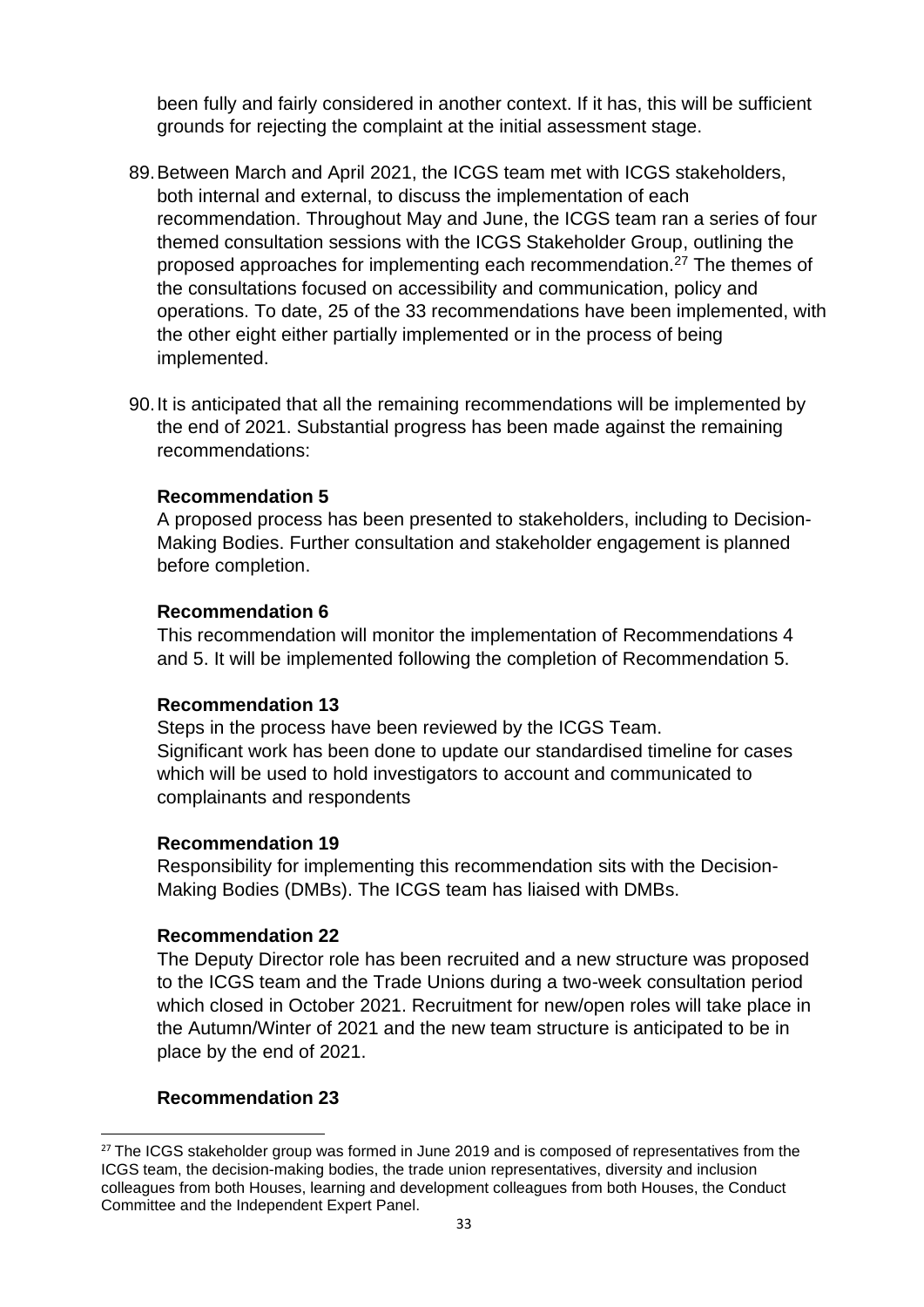The governance arrangements and the establishment of the Change Control Group are awaiting final approval by the relevant bodies.

#### **Recommendation 31**

Early discussions, with staff of both Houses (including the Culture Change teams), have been held to explore the possible requirements for training in the next phase.

### **Recommendation 33**

A bicameral working group was established in July 2021 to consider how to implement 'cluster reporting' and a way of enabling potential complainants to record details of incidents they have experienced and (subject to various safeguards) to be alerted to other potential complaints about the same individual, in order to help them to decide if they wish to pursue a formal complaint. The working group's proposals will be considered by the relevant authorities in both Houses in October 2021.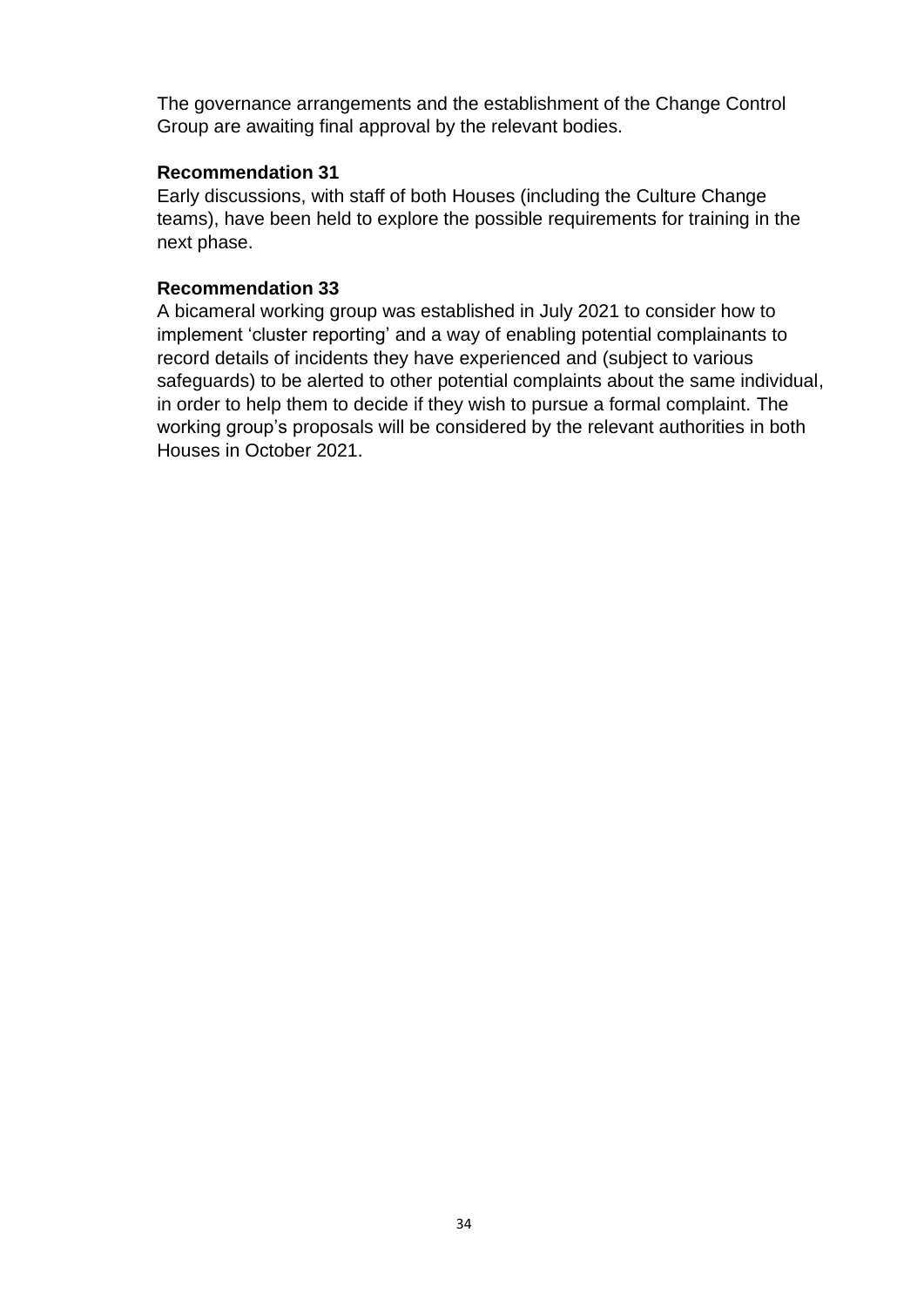# 9. Looking forward

91.In the coming year, the ICGS team is prioritising work on:

- assessing accurately and consistently work carried out by investigators, which will improve the quality of reports and the time taken to investigate cases;
- building and improving on the option of informal resolution of cases;
- improving and developing resources for the investigators and utilising a greater mix of skills offered by the investigators;
- understanding and building on the experience of users of the Scheme, through established feedback mechanisms;
- acting on feedback from users of the Helpline, users of the Scheme, investigators and key stakeholders to inform and develop the Scheme at all stages;
- supporting the new ICGS team restructure, to ensure delivery across the service, with roles linked to responsibilities and ensuring no delays in progressing cases;
- establishing the new ICGS governance structure, if agreed, to ensure procedural and process changes to the Scheme are delivered equitably and quickly: and
- ensuring that the Valuing Everyone course is refreshed and that all key stakeholders have input into the content of the new course.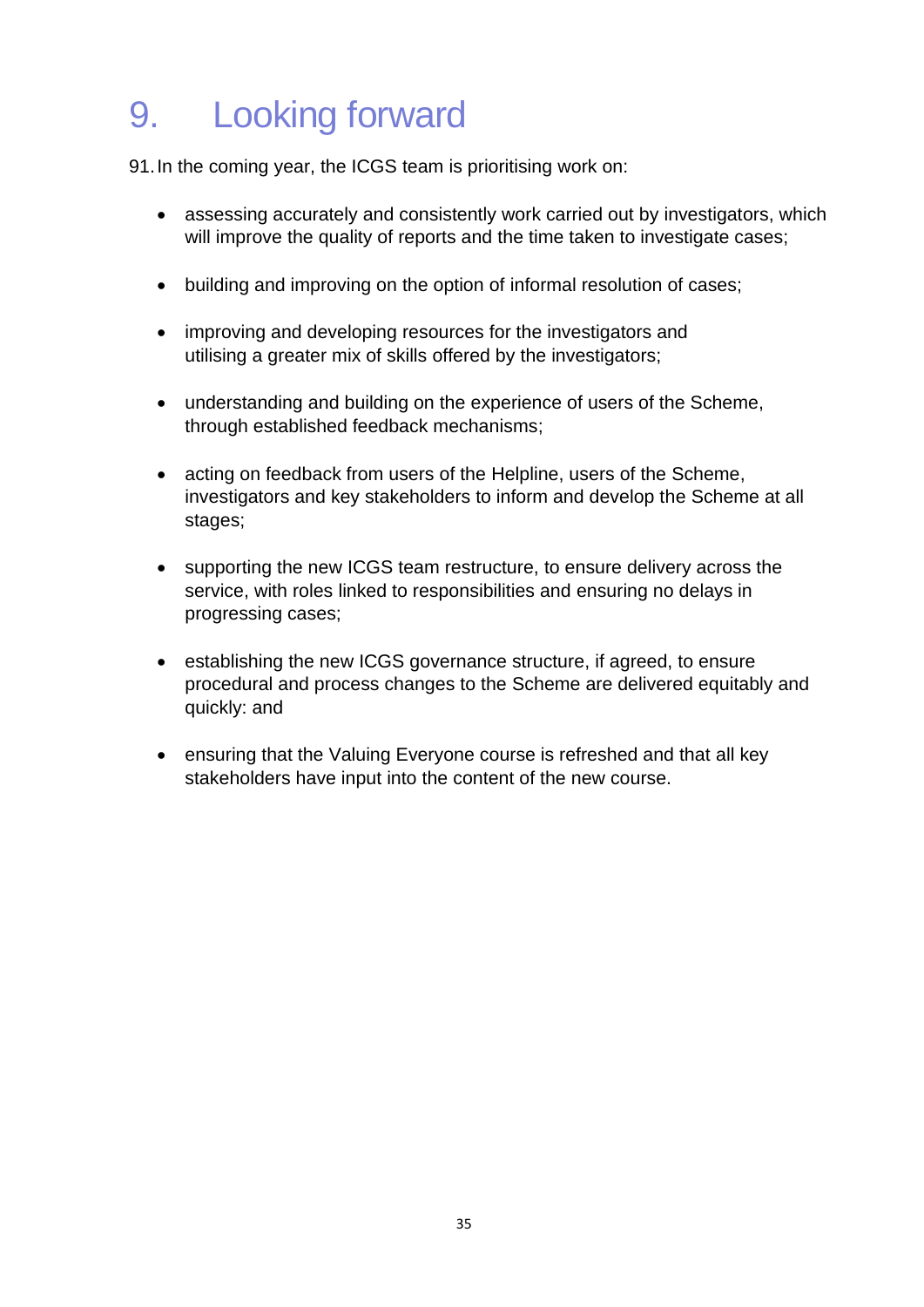# Annex A: Developments in the ICGS

| <b>Date</b> | <b>Milestone</b>                                                                                                                                                                                                                                             |
|-------------|--------------------------------------------------------------------------------------------------------------------------------------------------------------------------------------------------------------------------------------------------------------|
| 2017        |                                                                                                                                                                                                                                                              |
| 01/11/17    | Allegations and accounts in the Press of inappropriate behaviour and a culture of<br>bullying, harassment and sexual misconduct at Westminster led to the establishment<br>of a cross party working group on an independent complaints and grievance policy. |
| 2018        |                                                                                                                                                                                                                                                              |
| 08/02/18    | Cross-party, bicameral Working Group on an Independent Complaints and Grievance<br>Policy published its report.                                                                                                                                              |
| 28/02/18    | Resolution passed in the House of Commons to develop a Parliament-wide<br>behaviour code and an Independent Complaints and Grievance Scheme (ICGS)                                                                                                           |
| 01/03/18    | Following a Newsnight report on alleged inappropriate behaviour by MPs towards<br>staff, the House of Commons Commission agreed to establish an independent inquiry<br>into bullying of staff in the House of Commons, appointing Dame Laura Cox QC.         |
| 18/03/18    | House of Lords Commission agreed with recommendations to deliver the<br>recommendations of the Cross-Party Working Group on an Independent Complaints<br>and Grievance Policy(ICGS).                                                                         |
| 04/07/18    | House of Lords Commission endorsed the Behaviour Code; referred it to the Sub-<br>Committee on Lords' Conduct.                                                                                                                                               |
| 13/07/18    | The Commons Committee on Standards report published                                                                                                                                                                                                          |
| 17/07/18    | ICGS Programme Team delivery report published                                                                                                                                                                                                                |
| 19/07/18    | House of Commons endorsed the behaviour code and policies and procedures<br>related to bullying and harassment and sexual misconduct as laid out in the ICGS<br>Delivery Report.                                                                             |
| 01/08/18    | Updated version of the House of Lords' Code of Conduct published, incorporating the<br>new behaviour code and the rule that Members must treat their staff and all those<br>visiting or working for or with Parliament with dignity, courtesy and respect    |
| 15/10/18    | Dame Laura Cox QC's report into bullying and harassment of House of Commons<br>staff published                                                                                                                                                               |
| 24/10/18    | House of Commons Commission considered the Cox report and agreed to three<br>fundamental recommendations highlighted in that report:<br>:•Terminate the valuing others policy and suspend operation of the respect policy                                    |
|             | recommending that the house terminate it as soon as possible                                                                                                                                                                                                 |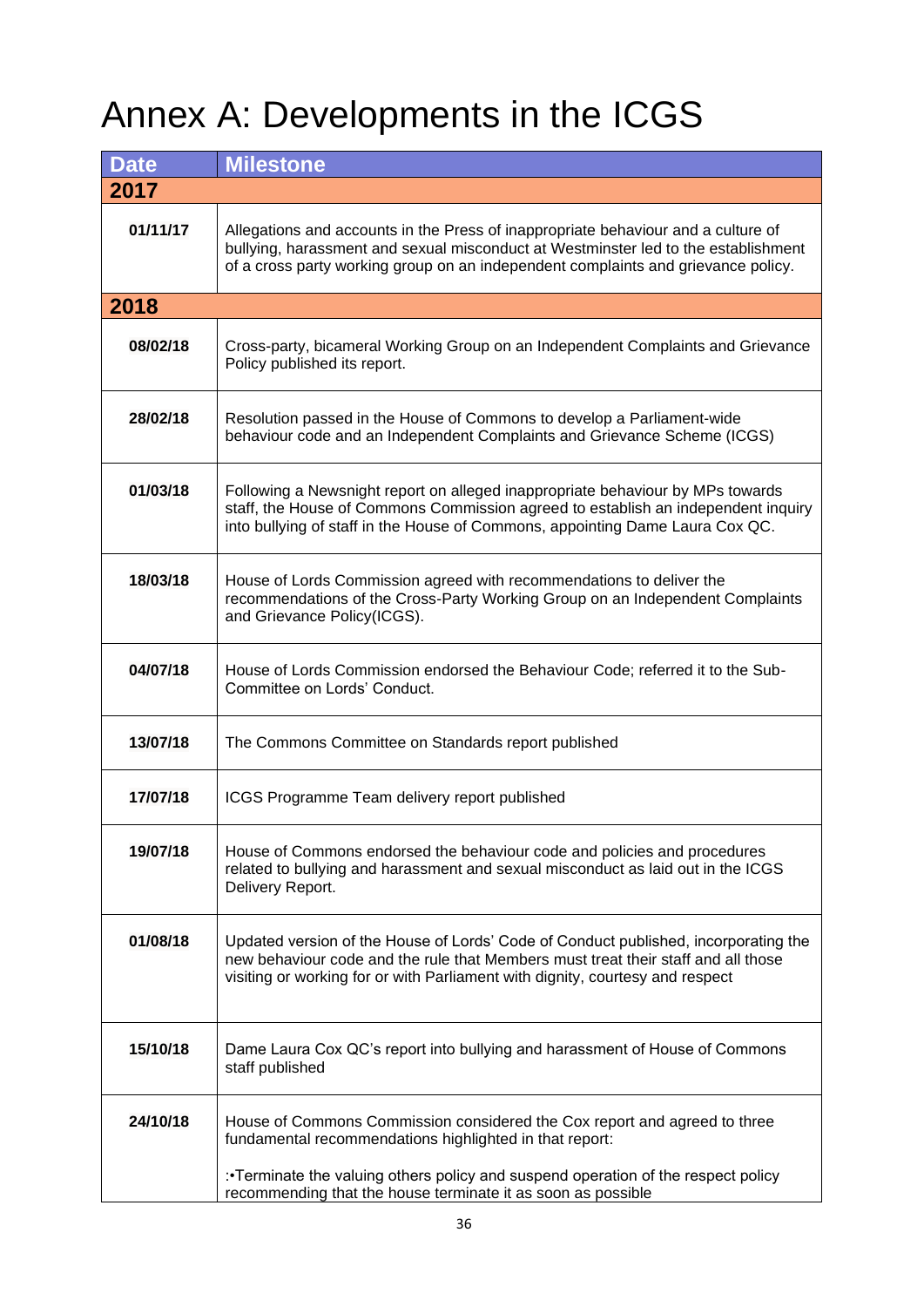|          | •Amend ICGS to ensure house employees with complaints involving non recent<br>allegations can now access the Scheme<br>•Ensure the process for determining complaints brought forward by house staff<br>against members will be entirely an independent process in which members of<br>parliament will play no part |
|----------|---------------------------------------------------------------------------------------------------------------------------------------------------------------------------------------------------------------------------------------------------------------------------------------------------------------------|
| 24/10/18 | House of Commons Commission confirmed that the Valuing Others and Respect<br>Policies had been terminated                                                                                                                                                                                                           |
| 05/11/18 | General debate held in House of Commons chamber on Dame Laura Cox's report                                                                                                                                                                                                                                          |
| 10/12/18 | Committee on Standards published a report into the implications of the Cox report for<br>the House's standards system                                                                                                                                                                                               |
| 2019     |                                                                                                                                                                                                                                                                                                                     |
| 07/01/19 | House of Commons agreed lay members of the committee on standards could move<br>motions and amendments including reports and be able to vote                                                                                                                                                                        |
| 07/01/19 | Committee on Standards' report debated and agreed by the House                                                                                                                                                                                                                                                      |
| 28/01/19 | Alison Stanley appointed by the House of Commons Commission to review of the first<br>six months of the operation of the ICGS                                                                                                                                                                                       |
| 25/02/19 | HoC Commission agreed the membership of an Advisory Review Panel                                                                                                                                                                                                                                                    |
| 13/03/19 | Committee on Standards set out its role in ICGS appeals, deciding to delegate<br>decision-making on appeals to an Appeals Sub-Committee. The Sub-Committee<br>would also deal with cases escalated to the Committee by the Commissioner                                                                             |
| 18/03/19 | Advisory review panel ratify Alison Stanley's appointment and agreed her Terms of<br>Reference                                                                                                                                                                                                                      |
| 04/04/19 | House of Lords' Committee for Privileges and Conduct's report on changes to the<br>Code of Conduct published                                                                                                                                                                                                        |
| 30/04/19 | House of Lords agreed to the Committee for Privileges and Conduct's report                                                                                                                                                                                                                                          |
| 03/05/19 | Committee on Standards launched inquiry into possible reforms to system of<br>sanctions for breaches of the rules set out in the code of conduct for MPs                                                                                                                                                            |
| 09/05/19 | House of Lords agreed the members who would serve on the Conduct Committee                                                                                                                                                                                                                                          |
| 21/05/19 | Consultation on extending the ICGS to non-recent cases launched                                                                                                                                                                                                                                                     |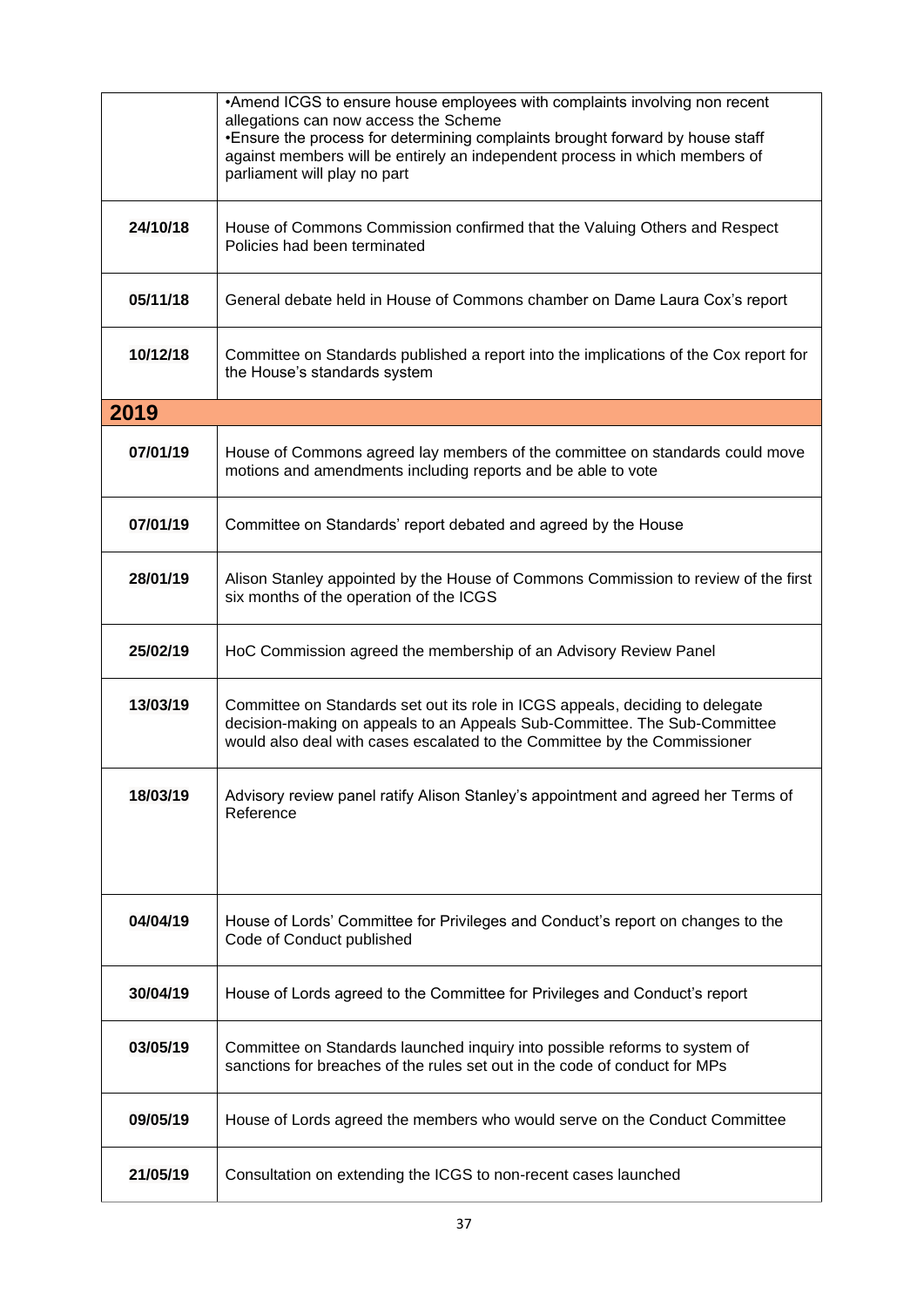| 12/06/19 | Alison Stanley's 6-month review of the ICGS report published                                                                                                                                                                                                                           |
|----------|----------------------------------------------------------------------------------------------------------------------------------------------------------------------------------------------------------------------------------------------------------------------------------------|
| 14/06/19 | Consultation on extending the ICGS to non-recent cases closed                                                                                                                                                                                                                          |
| 24/06/19 | House of Commons Commission agreed (subject to approval from the House) to<br>extend the ICGS to non-recent cases                                                                                                                                                                      |
| 24/06/19 | Alison Stanley report presented to House of Commons Commission                                                                                                                                                                                                                         |
| 10/07/19 | Naomi Ellenbogen QC's report into bullying and harassment in the House of Lords<br>published                                                                                                                                                                                           |
| 11/07/19 | Gemma White QC's report into bullying and harassment of MPs' staff published                                                                                                                                                                                                           |
| 17/07/19 | House of Commons agreed to extend the ICGS to cover non-recent cases and to be<br>open to all former members of the parliamentary community                                                                                                                                            |
| 21/10/19 | ICGS made available to any current or former member of the parliamentary<br>community wanting to raise concerns, seek advice or make a complaint about<br>bullying, harassment or sexual misconduct by MPs, MPs' staff or House of Commons<br>staff, that occurred at any point        |
| 2020     |                                                                                                                                                                                                                                                                                        |
|          |                                                                                                                                                                                                                                                                                        |
| 05/03/20 | House of Lords Conduct Committee agreed its Report, Progress report and<br>amendments to the rules of conduct                                                                                                                                                                          |
| 16/03/20 | House of Lords Conduct Committee agreed arrangements for the investigation of<br>non-recent cases in the House of Lords under the ICGS                                                                                                                                                 |
| 16/03/20 | House of Lords approved the Conduct Committee's Report, Progress report and<br>amendments to the rules of conduct                                                                                                                                                                      |
| 27/04/20 | House of Commons Commission confirmed its preferred option of a new independent<br>panel of experts (that would not include current or former MPs) with the power to<br>determine ICGS cases and decide on sanctions that would be implemented, subject<br>to agreement from the House |
| 27/04/20 | House of Commons Commission agreed proposals for an independent system                                                                                                                                                                                                                 |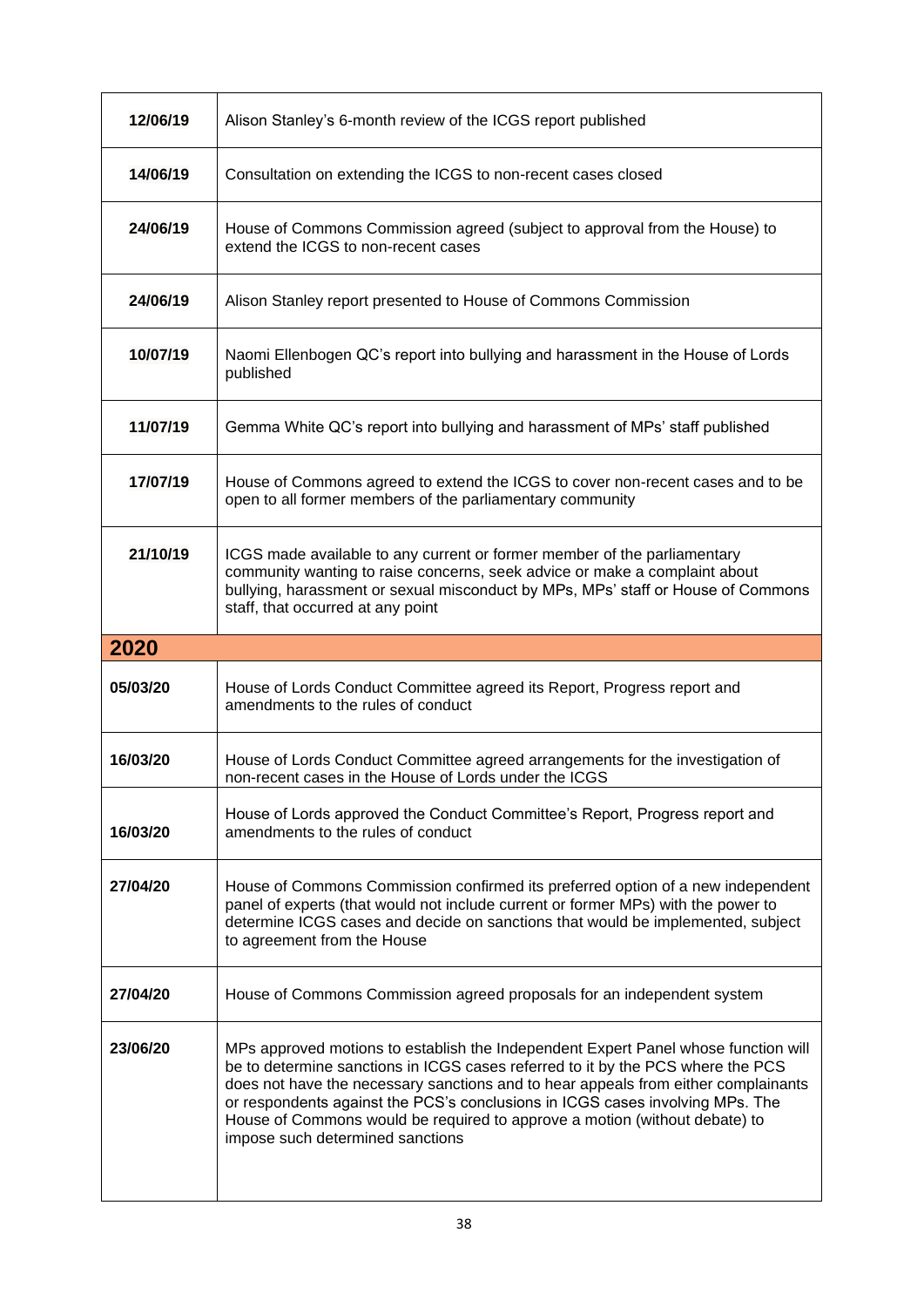| 09/10/20 | Alison Stanley started work on the 18-month independent review of the ICGS                                                                                                                                                                        |
|----------|---------------------------------------------------------------------------------------------------------------------------------------------------------------------------------------------------------------------------------------------------|
| 18/11/20 | Second ICGS Annual Report published                                                                                                                                                                                                               |
| 25/11/20 | Members of the Independent Expert Panel appointed                                                                                                                                                                                                 |
| 2021     |                                                                                                                                                                                                                                                   |
| 22/02/21 | Alison Stanley published her 18-month review of the ICGS, including 36<br>recommendations                                                                                                                                                         |
| 23/02/21 | The Independent Expert Panel published its first report                                                                                                                                                                                           |
| 19/03/21 | The Lords Management Board agreed to changes to the ICGS policies and<br>procedures and agrees a cut-off for non-recent cases of bullying and harassment for<br>Lords staff to one year from the last reported case, to start on 22 April 2022    |
| 22/03/21 | The Commons Commission approved recommendations from the 18-month review                                                                                                                                                                          |
| 01/04/21 | Deadline for Members in the House of Lords to complete Valuing Everyone training                                                                                                                                                                  |
| 21/04/21 | The House of Commons agreed changes to the ICGS policies and procedures, and<br>agrees a cut-off for non-recent cases of bullying and harassment for MPs and<br>Commons staff to one year from the last reported case, to start on 22 April 2022. |
| 19/07/21 | The House of Lords commission approved recommendations from the 18-month<br>review                                                                                                                                                                |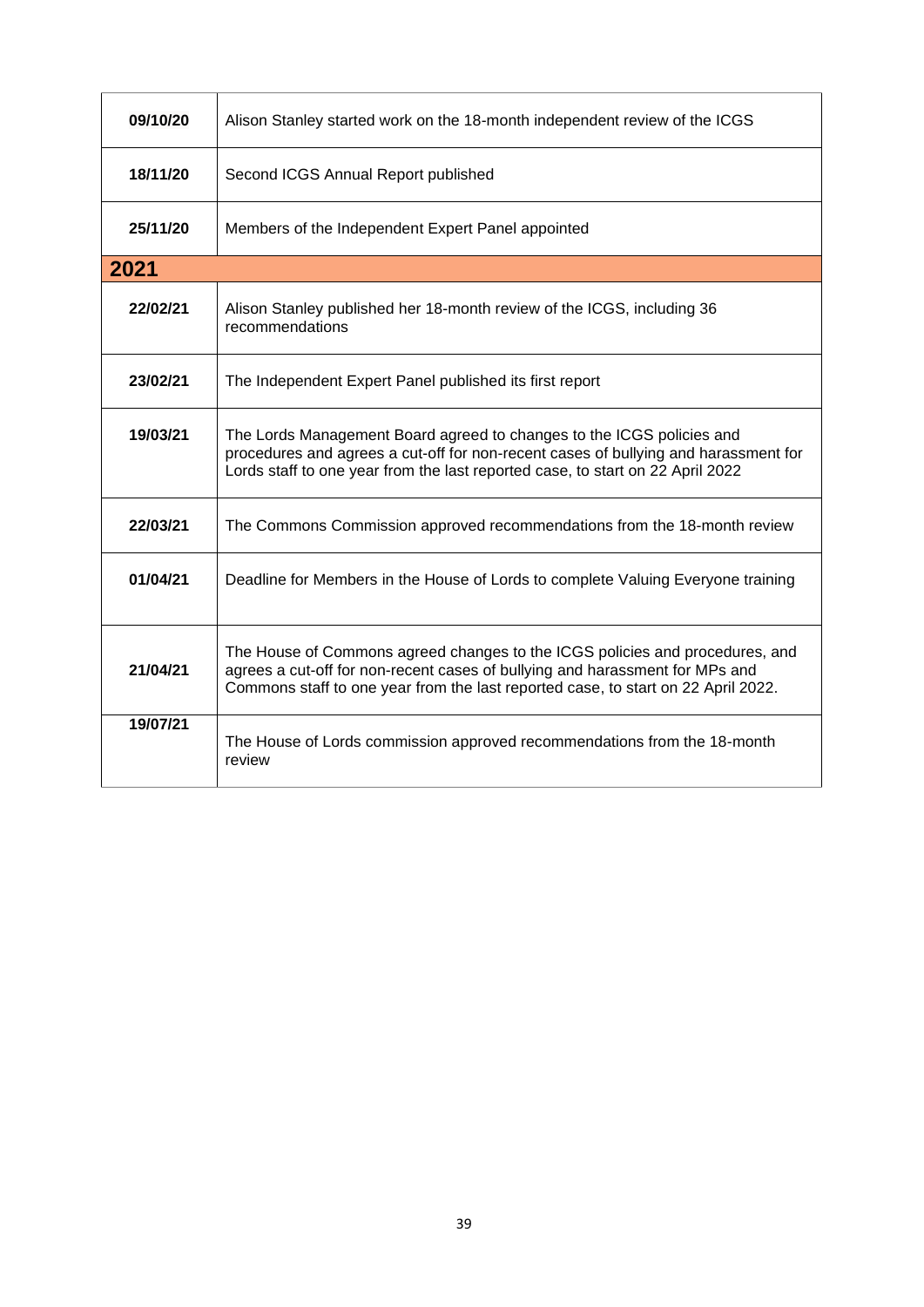# **Annex B - Progress on Alison Stanley's 18-month review recommendations**

| No.         |                                                               | <b>Recommendation</b>                                                                                                                                                                                                                                                                                                                                                                                                                                                                                                                                                                                                                                                                                                                                               | <b>Status</b>     |
|-------------|---------------------------------------------------------------|---------------------------------------------------------------------------------------------------------------------------------------------------------------------------------------------------------------------------------------------------------------------------------------------------------------------------------------------------------------------------------------------------------------------------------------------------------------------------------------------------------------------------------------------------------------------------------------------------------------------------------------------------------------------------------------------------------------------------------------------------------------------|-------------------|
| $\mathbf 1$ | Streamlining<br>processes                                     | My first recommendation is that as a matter of priority the ICGS team review and streamline all<br>process steps at each stage from seeking support and advice to the Helpline to the investigation,<br>removing duplication and being clear as to the purpose of each step taken.                                                                                                                                                                                                                                                                                                                                                                                                                                                                                  | Complete          |
| 2           | <b>Making future</b><br>changes to<br>Policy and<br>Procedure | My recommendation is that the current Bullying and Harassment and Sexual Misconduct Policy<br>and Procedure are amended as described in the proposal above to enable future changes to be<br>made to the details of the core procedural steps and the underlying processes to give effect to<br>those steps.                                                                                                                                                                                                                                                                                                                                                                                                                                                        | Complete          |
| 3           | Case to answer                                                | Given the adverse impact on respondents of the use of the current phrase and to reflect the<br>intention described in the Policy of this initial stage, I recommend that the terminology 'case to<br>answer' is no longer used with immediate effect. Instead the phrase 'a complaint requiring<br>investigation' should be used. Given the definitions in the two policies, there does not appear to<br>be any bar on ceasing to use the phrase immediately, even if the phrase has not yet been<br>removed from the policies.                                                                                                                                                                                                                                     | Complete          |
| 4           | Re-opening<br>complaints<br>resolved in other<br>fora         | I recommend that where a complainant has disclosed that there have been previous disciplinary,<br>grievance or other proceedings on the incidents or behaviour, the Independent Investigator asks<br>the complainant for any supporting evidence that they have of their complaint, in addition to their<br>own statement. In such cases the Investigator should ask the Decision-Making Body to contact<br>the respondent and any supporting HR advisor, to give a summary account on the proceedings<br>and provide any paperwork produced. The Investigator can then carry out a paper-based<br>assessment as to whether there is any substance to the complaint, that would warrant a full<br>investigation, having considered all relevant factors, including: | $\ln$<br>progress |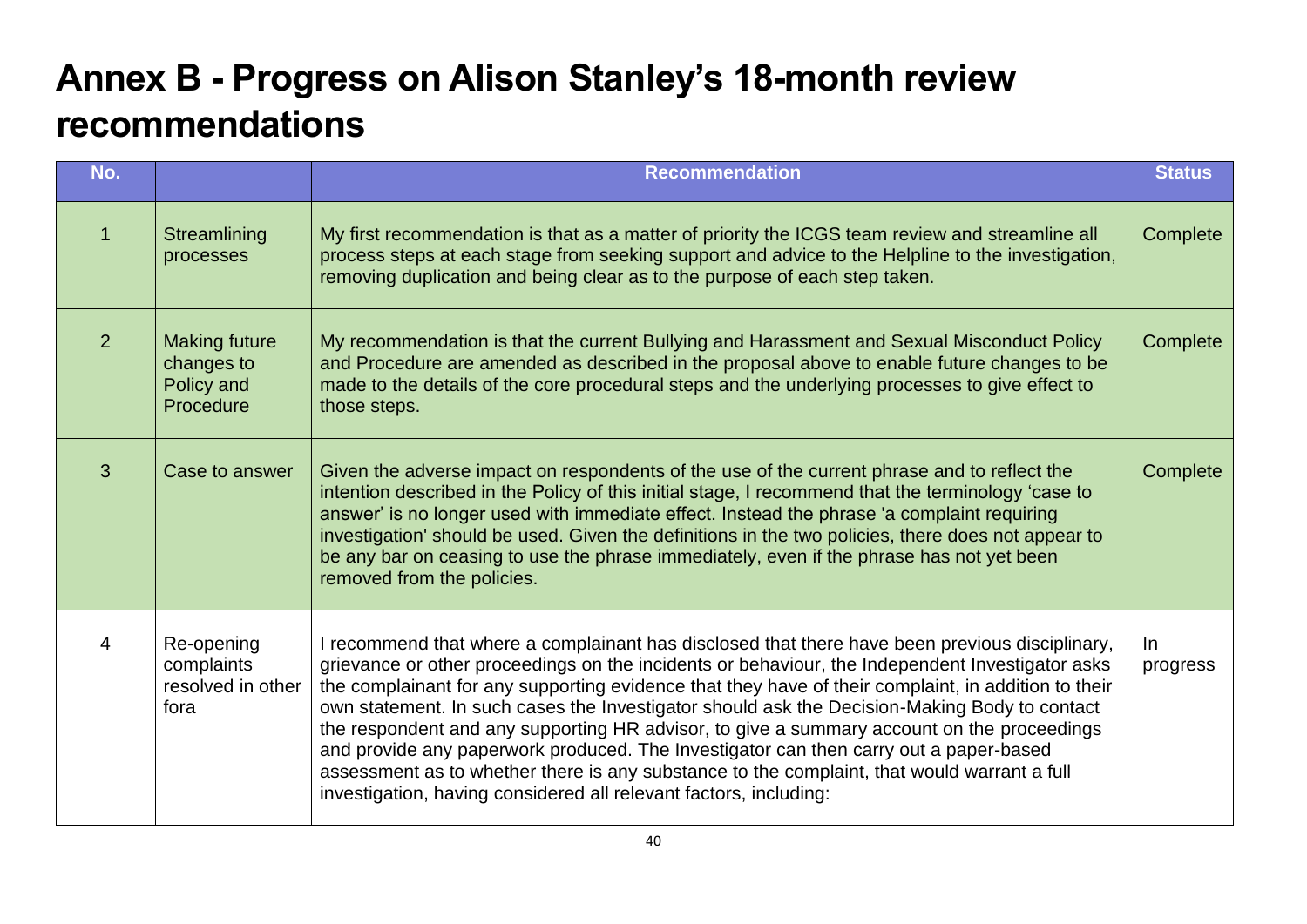|                |                                                       | • whether an appropriate procedure was followed in a fair manner in line with the relevant<br>employment policy;<br>• whether the complainant had a right of appeal in those proceedings and whether it was used;<br>• whether the complaint is not materially different to that raised in the internal proceedings;                                                                                                                                                                                                                                                                      |                   |
|----------------|-------------------------------------------------------|-------------------------------------------------------------------------------------------------------------------------------------------------------------------------------------------------------------------------------------------------------------------------------------------------------------------------------------------------------------------------------------------------------------------------------------------------------------------------------------------------------------------------------------------------------------------------------------------|-------------------|
|                |                                                       | • whether any new evidence has emerged;<br>• whether the complainant has already made an ICGS complaint against another person about<br>the incident or behaviour, and<br>• any other relevant factor.                                                                                                                                                                                                                                                                                                                                                                                    |                   |
| 5              | Re-opening<br>complaints<br>resolved in other<br>fora | In respect of complaints against members of the House of Commons or their staff that have<br>already been subject to a decision or formal resolution by respondent's political party, I<br>recommend that this same paper-ed assessment be carried out. Detailed implementation to be<br>worked out and agreed by the ICGS team, relevant Decision-Making Bodies and other<br>stakeholders as required.                                                                                                                                                                                   | $\ln$<br>progress |
| 6              | Re-opening<br>complaints<br>resolved in other<br>fora | I recommend that the operation and impact of this change to the Initial Assessment is<br>implemented with immediate effect and is kept under regular review by the ICGS team in<br>consultation with the Decision-Making Bodies to assess if it is meeting its purpose or any<br>refinement is needed. If a more 32 UK Parliament, Independent Complaints and Grievance<br>Scheme Delivery Report, (July 2018), para 4.3. 22 substantial change appears necessary, then<br>this could be considered through the new operational governance mechanism recommended later<br>in this report. | $\ln$<br>progress |
| $\overline{7}$ | <b>Threshold</b><br>criteria                          | I recommend that the ICGS case managers in their quality assurance role monitor the operation<br>of the Initial Assessment test and if issues arise, consult with the Independent Investigators to<br>learn from their experience, with the Decision Making Bodies, the team of the Parliamentary<br>Commissioner for Standards, the trade unions and staff representatives on whether further<br>refinement is needed to the test and if so what.                                                                                                                                        | Complete          |
| 8              |                                                       |                                                                                                                                                                                                                                                                                                                                                                                                                                                                                                                                                                                           | Complete          |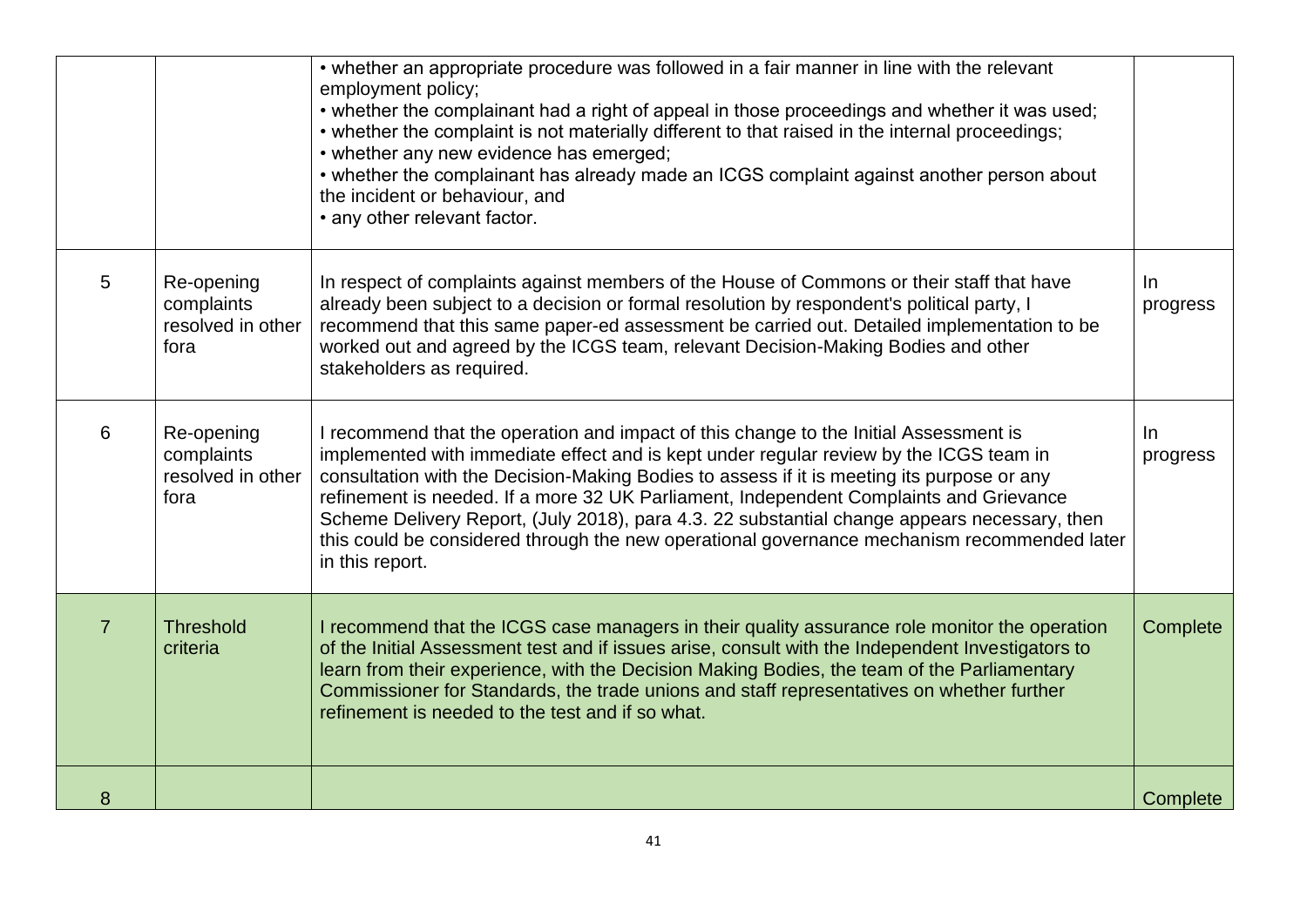|    | <b>Right of review</b><br>of investigation<br>report | In order to avoid duplication of process steps and unduly lengthen investigations, I recommend<br>that the Factual Accuracy Check also be the opportunity for review by both complainant and<br>respondent. Both parties will be provided with a draft of the investigation report before it is<br>finalised containing the summary of the evidence on which the outcome will be founded and the<br>proposed outcome.                                                                                                                                                                                                                                                             |          |
|----|------------------------------------------------------|-----------------------------------------------------------------------------------------------------------------------------------------------------------------------------------------------------------------------------------------------------------------------------------------------------------------------------------------------------------------------------------------------------------------------------------------------------------------------------------------------------------------------------------------------------------------------------------------------------------------------------------------------------------------------------------|----------|
| 9  | <b>Right of review</b><br>of investigation<br>report | I recommend therefore that the complainant's current right to request a review of the full<br>investigation report, where the finding is that the complaint is not upheld, is removed.                                                                                                                                                                                                                                                                                                                                                                                                                                                                                            | Complete |
| 10 | <b>Right of review</b><br>of investigation<br>report | I recommend that the ICGS team monitor the operation, and impact on timescales for<br>investigations of the Factual Accuracy Check and the removal of the right of review over a six-<br>month period from its' introduction. Based on the 26 outcome of this monitoring, consideration of<br>changes to the Factual Accuracy Check or other action could be considered by the ICGS<br>Stakeholder Group and the ICGS Change Control Group under the new governance mechanism<br>recommended later in this report.                                                                                                                                                                | Complete |
| 11 | <b>Right of review</b><br>of investigation<br>report | If the recommendation to remove the current right to review a full investigation by the complainant<br>is not accepted, then I would recommend that for complaints made against staff the Factual<br>Accuracy Check is removed and the current right to review by the complainant extended to the<br>respondent in respect of the full investigation report.                                                                                                                                                                                                                                                                                                                      | Complete |
| 12 | Policy changes                                       | I would recommend changes to the wording of Bullying and Harassment and Sexual Misconduct<br>Policies as listed.<br>Update the definition of harassment to align it to the Equality Act 2010 as has already<br>$\mathsf{i}$<br>been discussed by the House of Commons Commission and already agreed by ICGS<br>Stakeholder Group. Exact wording to be agreed with the House of Lords Conduct<br>Committee as it will also be put to the floor of the House of Lords for agreement;<br>ii) Include references to gendered bullying and bullying based on other protected<br>$\mathsf{ii}$<br>characteristics or intersectionality and the amendments relating to the definition of | Complete |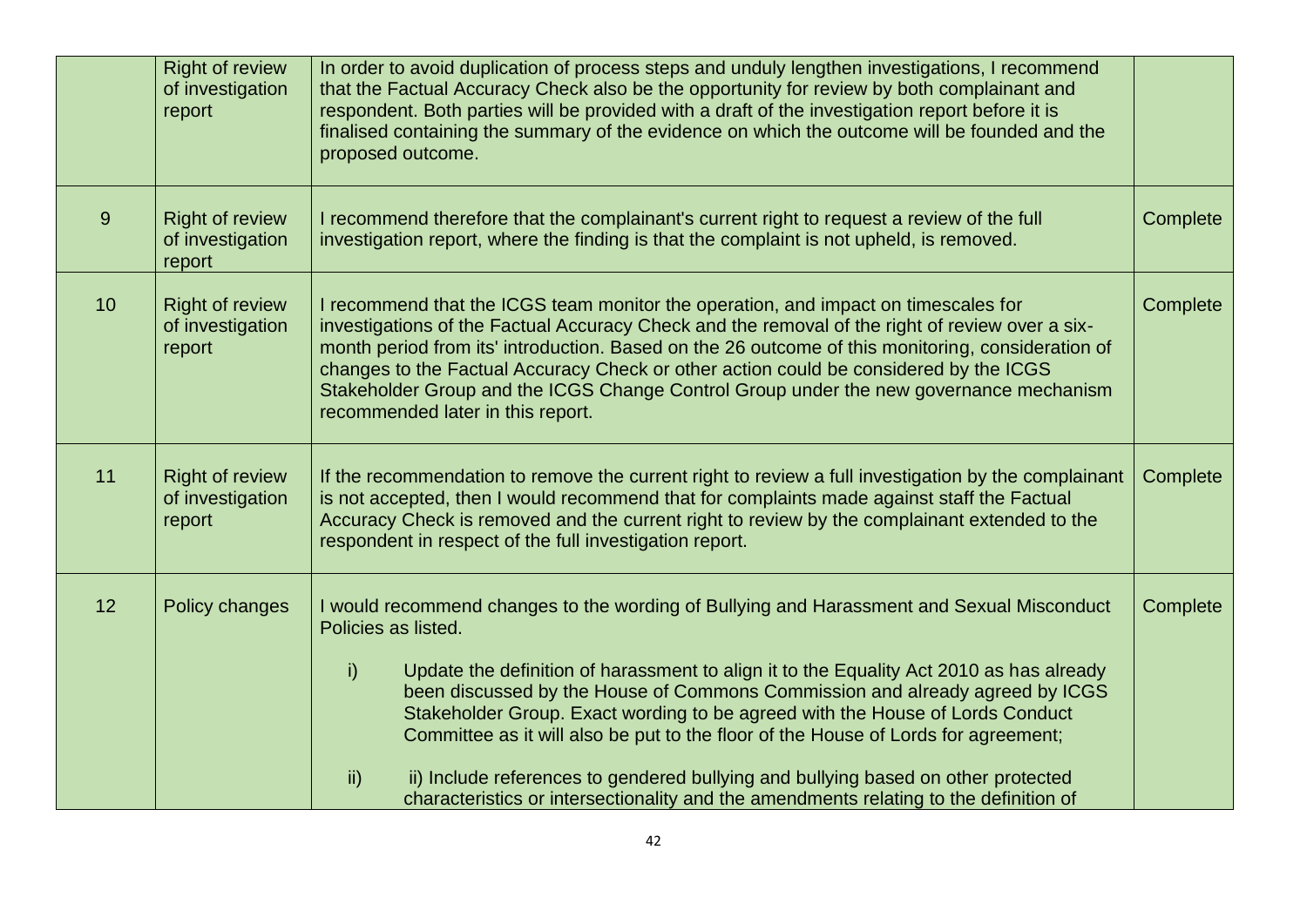|    |                                     | victimisation as recommended by the Cox review. Wording to be agreed using the<br>governance mechanism recommended in this report.                                                                                                                                                                                                                                                                                                                                                                                                                                                                                                                                                                                                                                                                                                                                                                                                                                                                                                                                                                                                                                                                                                                                                                                                                                                                                                                                                                                                                                                                                                                                                                                                                                                                                                                                                                                                                                                                                                                                                                                                                                                                                                                                                                      |                 |
|----|-------------------------------------|---------------------------------------------------------------------------------------------------------------------------------------------------------------------------------------------------------------------------------------------------------------------------------------------------------------------------------------------------------------------------------------------------------------------------------------------------------------------------------------------------------------------------------------------------------------------------------------------------------------------------------------------------------------------------------------------------------------------------------------------------------------------------------------------------------------------------------------------------------------------------------------------------------------------------------------------------------------------------------------------------------------------------------------------------------------------------------------------------------------------------------------------------------------------------------------------------------------------------------------------------------------------------------------------------------------------------------------------------------------------------------------------------------------------------------------------------------------------------------------------------------------------------------------------------------------------------------------------------------------------------------------------------------------------------------------------------------------------------------------------------------------------------------------------------------------------------------------------------------------------------------------------------------------------------------------------------------------------------------------------------------------------------------------------------------------------------------------------------------------------------------------------------------------------------------------------------------------------------------------------------------------------------------------------------------|-----------------|
| 13 | Progress on<br>addressing<br>delays | Given the factors set out above directly leading to slow and lengthy investigations, I recommend<br>that the following related actions be taken to improve investigation pace and consistency.<br><b>Process:</b> review and streamline the process steps involved from the engagement of a suitable<br>Investigator to completion of the investigation. Test the purpose of each step to clearly<br>understand its value to the process. Alongside this, streamline the forms and documentation<br>required so as to avoid duplication of paperwork. Liaise in doing this with the Parliamentary<br>Commissioner for Standards in her oversight role in respect of MPs.<br>Non-recent cases process: building on the experience of the non-recent complaints to date, in<br>particular but not limited to the evidence and witness identification issues, liaising with the<br>Parliamentary Commissioner in her oversight role, review the process and steps in the<br>investigation continuing to work within the framework of a fair, thorough investigation.<br>Clear requirements of Independent Investigators: the ICGS team to clearly communicate the<br>required content, format and standards for the investigation reports to the Independent<br>Investigators, proportionate to the streamlined process. Build in flexibility so format also<br>proportionate for less complex cases. Make compliance with this standard a contractual<br>requirement.<br>Service: identify the service level requirements under the contract including requirement to keep<br>parties regularly updated, to adhere to the set timescales and promptly report to the ICGS team if<br>the timescales cannot be met and communicate these to the Independent Investigators.<br>Tracking: building on work already underway, establish an effective tracking mechanism which<br>protects confidentiality but allows progress on cases to be understood and challenged at any<br>point.<br>Data: building on work already underway, determine and standardise data collected and recorded<br>so that progress of a complaint through the process steps can be monitored and analysed<br>effectively. Ensure diversity and demographic data is captured and analysed for trends, ensuring<br>anonymity of data. | In.<br>progress |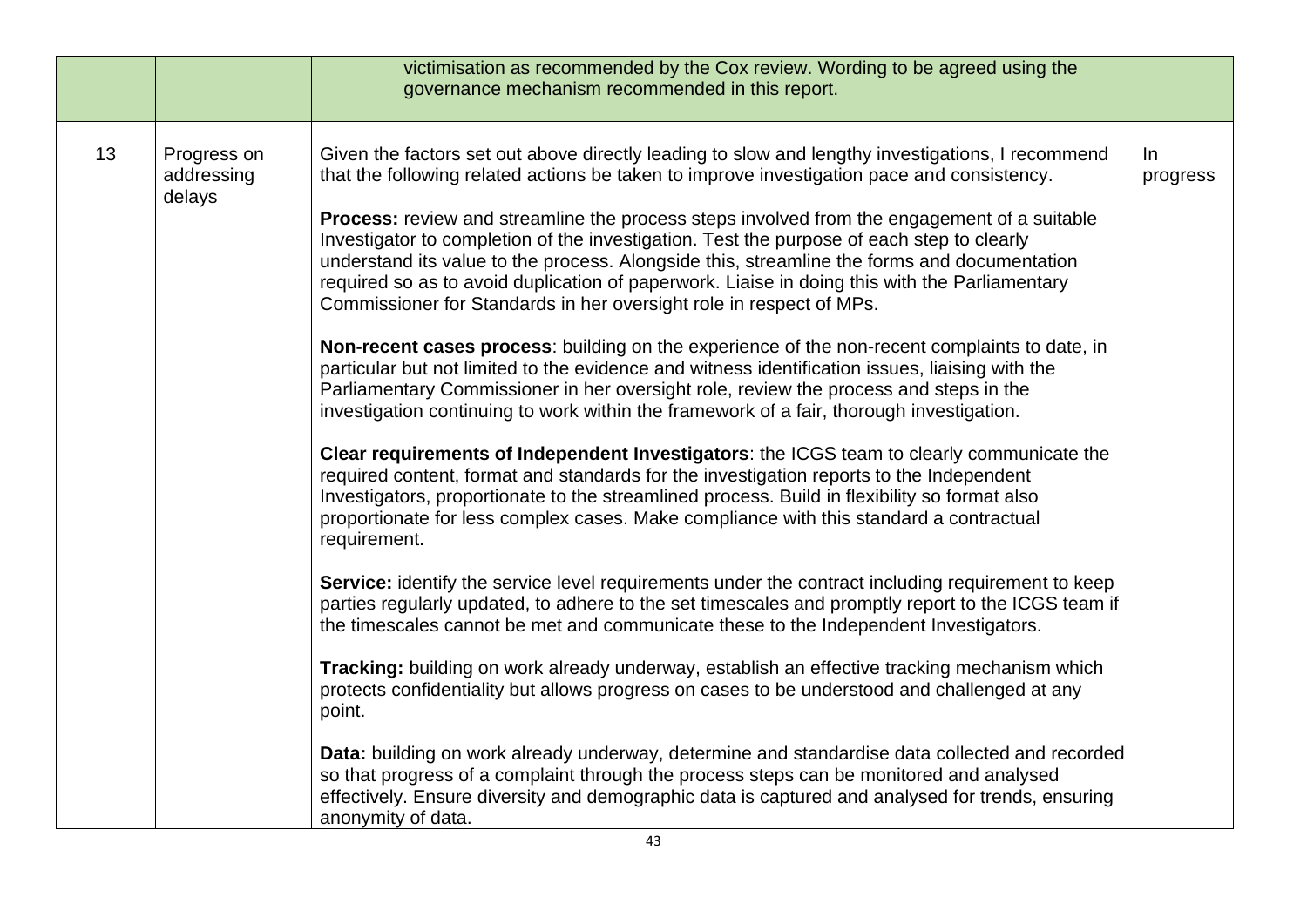|    |                                      | Work with the Helpline, Investigation Service and with the ICGS team itself to establish effective<br>feedback and satisfaction levels, ensuring confidentiality. Use this feedback to identify issues with<br>processes or communications to be able to make changes promptly or take them to the ICGS<br>Stakeholder Group.                                                                                                                                                                                                                                                                                                                                                                                                                                                                                                                                                                                                          |          |
|----|--------------------------------------|----------------------------------------------------------------------------------------------------------------------------------------------------------------------------------------------------------------------------------------------------------------------------------------------------------------------------------------------------------------------------------------------------------------------------------------------------------------------------------------------------------------------------------------------------------------------------------------------------------------------------------------------------------------------------------------------------------------------------------------------------------------------------------------------------------------------------------------------------------------------------------------------------------------------------------------|----------|
| 14 | Informal<br>resolution<br>mechanisms | I recommend that more routeways for informal resolution are developed by the ICGS team,<br>drawing on the experience of the Independent Investigators with other organisations, and HR.<br>The option of having a contract with an external provider of workplace mediation services suitable<br>for all levels of staff should be considered, including a cost/benefit evaluation and budget<br>arrangements.<br>Working with Members' Services the ICGS team should ensure that some or all of these<br>routeways be appropriate for MPs' staff, as well as for staff of the Administration of both Houses,<br>whether in the normal course of business or on an ICGS complaint. As a principle usually the cost<br>of the use of any external provision would ideally sit with the employer, but this would need to be<br>clearly considered and agreed in this instance in respect of MPs and the Administration of each<br>House. | Complete |
| 15 | <b>Helplines</b>                     | I recommend that demographic analysis of the Helpline usage statistics is carried out as soon as<br>possible now that this data is being collected. This data should be used to confirm whether some<br>groups of staff are using the Helplines less than others, especially where Parliamentary survey<br>and engagement work indicates that these groups are more likely to report bullying and<br>harassment, sexual misconduct and discrimination. I recommend where this is the case, the<br>ICGS team should conduct further research and engagement activities to ascertain the reasons<br>for this so that they can be addressed.                                                                                                                                                                                                                                                                                              | Complete |
| 16 | <b>Helplines</b>                     | I recommend that data is tracked to identify issues, hotspots or trends, to be analysed at quarterly<br>meetings. There should be an immediate feedback loop so complaints about the Helpline service<br>can upon their receipt be promptly investigated and resolved with the caller if they disclose their<br>identity or as a learning to improve the service moving forward if anonymous.                                                                                                                                                                                                                                                                                                                                                                                                                                                                                                                                          | Complete |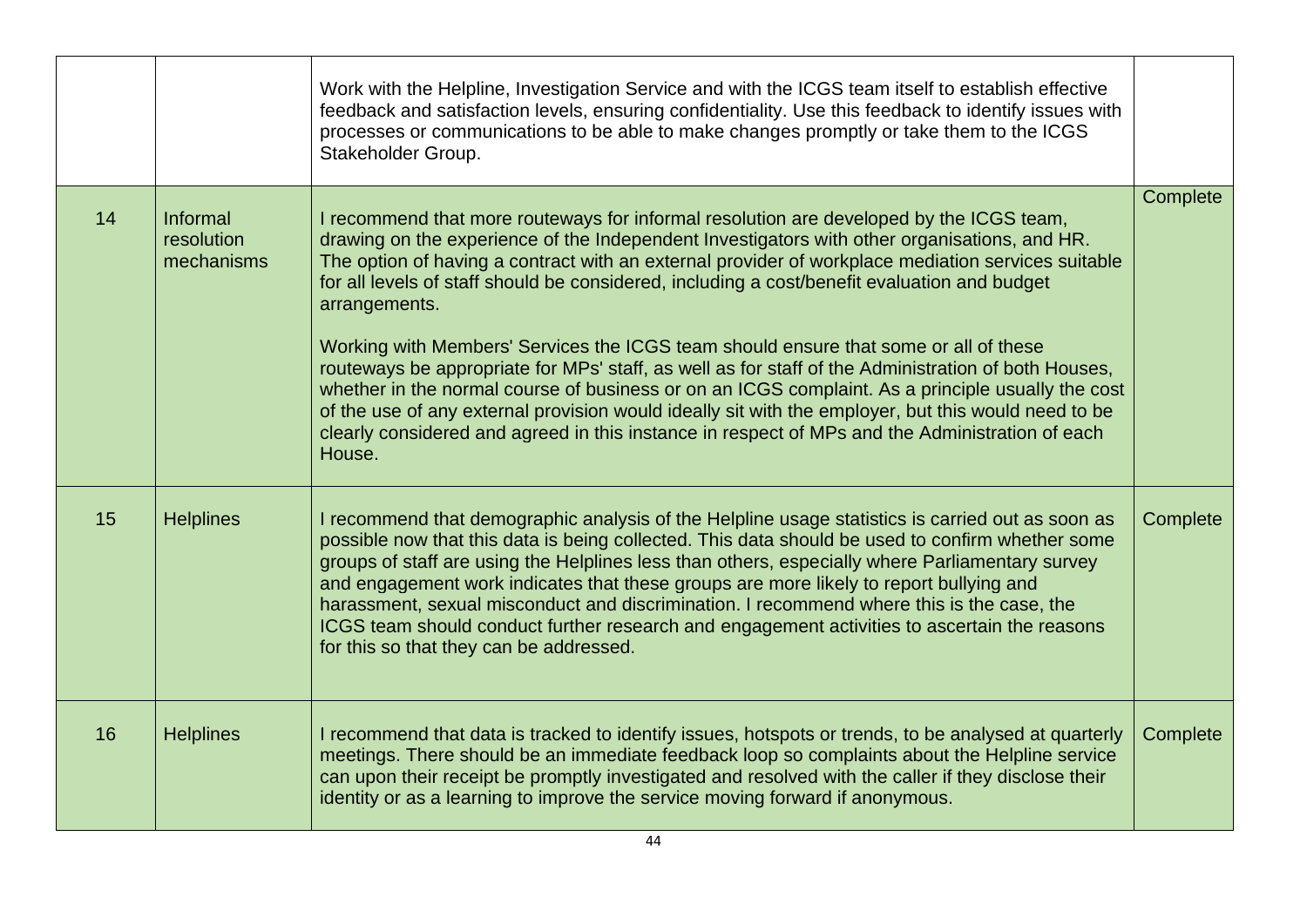|    |                                             | The ICGS team working with the HR, Diversity and Inclusion and Culture teams in both Houses,<br>the Voice Champions in the House of Commons, the House of Lords Steering Group for Change<br>and relevant WENs should review the surveys and focus groups that have already been carried<br>out with non-desk based staff to further explore the barriers for them to making use of the<br>Helpline. Building on this feedback to determine the actions that will increase the confidence of<br>these staff in particular to make use of the Helpline for advice and support whether they go on to<br>make a formal claim or not. |                   |
|----|---------------------------------------------|-----------------------------------------------------------------------------------------------------------------------------------------------------------------------------------------------------------------------------------------------------------------------------------------------------------------------------------------------------------------------------------------------------------------------------------------------------------------------------------------------------------------------------------------------------------------------------------------------------------------------------------|-------------------|
| 17 | Gaps in support                             | I recommend that the employers as Decision-Making Bodies in the House of Commons and the<br>Lords review their communication messages for respondents to ensure they are clear about<br>sources of support available while maintaining confidentiality.                                                                                                                                                                                                                                                                                                                                                                           | Complete          |
| 18 | Gaps in support                             | I also recommend that the ICGS team in reviewing and streamlining the process and<br>documentation, review the letters and communications sent to complainants and respondents to<br>give clarity about confidentiality and where support can be sought, using more accessible,<br>consistent language than the somewhat legalistic tone currently used.                                                                                                                                                                                                                                                                          | Complete          |
| 19 | Gaps in support                             | In respect of complaints by staff against managers or another member of staff, I recommend that<br>the Decision-Making Bodies, as employers ensure that any reasonable concerns of the<br>complainant about continuing to work with the respondent during this period, together with the<br>context, are taken into account and appropriate action promptly taken.                                                                                                                                                                                                                                                                | $\ln$<br>progress |
| 20 | <b>Factors</b><br>undermining<br>confidence | I recommend that the employers in both Houses together consider and agree a method of<br>communicating that there have been consequences of upheld ICGS complaints in disciplinary<br>proceedings, without breaching confidentiality or allowing individuals to be identified.                                                                                                                                                                                                                                                                                                                                                    | Complete          |
| 21 |                                             |                                                                                                                                                                                                                                                                                                                                                                                                                                                                                                                                                                                                                                   | Complete          |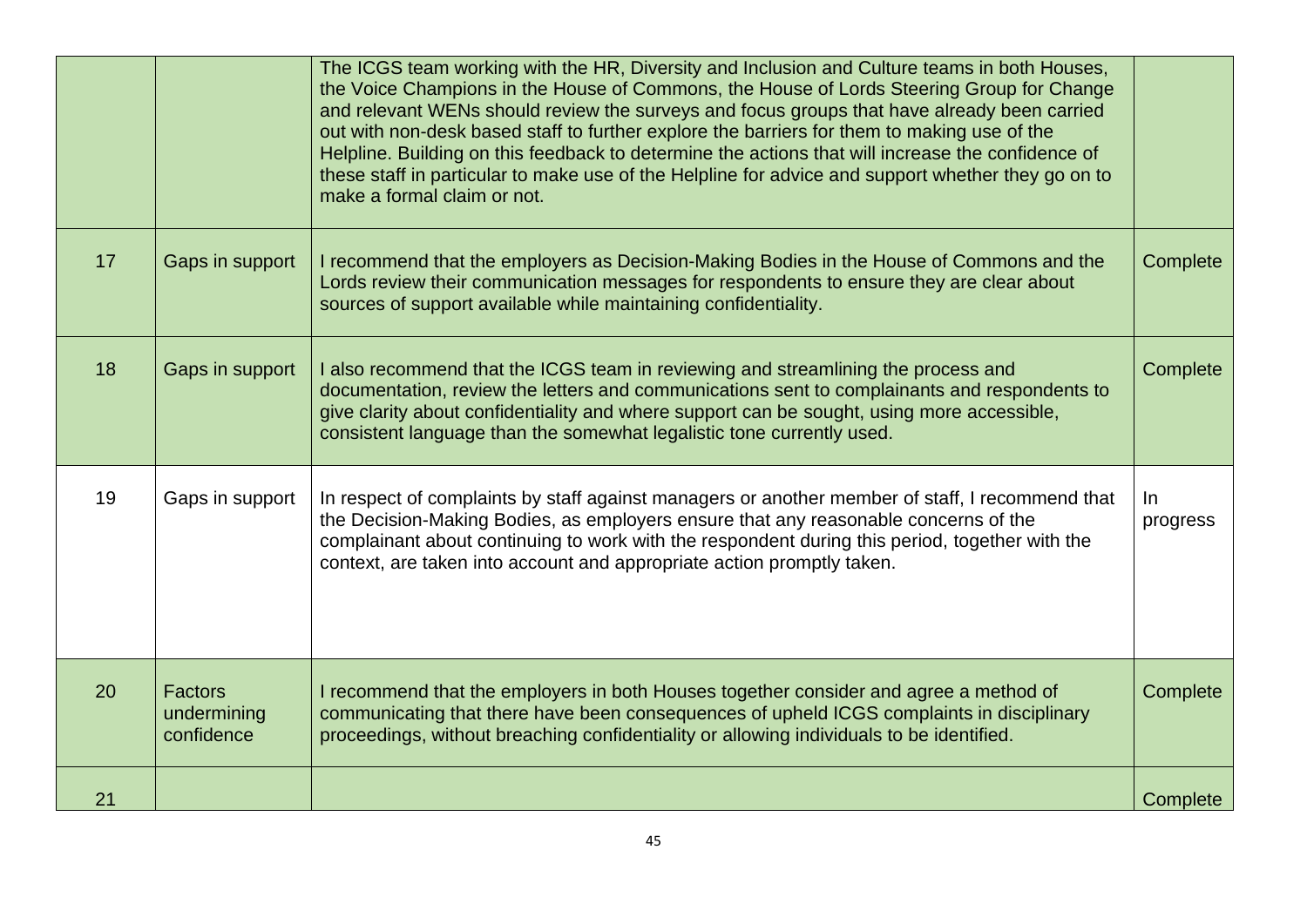|    | Factors<br>undermining<br>confidence                        | In order to ensure support is available I would recommend that Members' Services trial for six<br>months an advice service for MPs' staff providing coaching or tactical advice in dealing with day<br>to day employment issues. This would not include legal representation for an individual.                                                                                                                                                                                                                                                   |                |
|----|-------------------------------------------------------------|---------------------------------------------------------------------------------------------------------------------------------------------------------------------------------------------------------------------------------------------------------------------------------------------------------------------------------------------------------------------------------------------------------------------------------------------------------------------------------------------------------------------------------------------------|----------------|
| 22 | <b>ICGS</b> team                                            | Therefore, I recommend that an additional Deputy Director role is created to focus on operational<br>and service delivery and continuous improvement. Also, that the roles and workflows are aligned<br>to ensure effective delivery of a quality service.                                                                                                                                                                                                                                                                                        | In<br>progress |
| 23 | Governance<br>mechanism for<br>change and<br>ongoing review | For full Recommendation see Table 2: Recommended Governance Mechanism for Change to the<br>ICGS on page 54 of the <b>ICGS 18 month review</b> (para 212)<br>Add – waiting for Commons agreement on floor of House                                                                                                                                                                                                                                                                                                                                 | In<br>progress |
| 24 | Accessibility of<br>the Scheme to<br>all                    | Addressing these accessibility problems to the ICGS for staff with disabilities are key to ensuring<br>the Scheme is open to all and that the support and complaints process are fair and equitable to<br>all. I recommend that these problems are prioritised by the ICGS team working with the Diversity<br>and Inclusion teams in each House and the Parliamentary Digital Service to produce a plan<br>including if necessary an interim solution within a month to ensure that as early as possible<br>accessibility is routinely available. | Complete       |
| 25 | Accessibility of<br>the Scheme to<br>all                    | I also recommend that the ICGS consult with the WENS and the Diversity and Inclusion teams in<br>each House on developing the range of materials, including video and visual, and support, such<br>as a dedicated ICGS mental health first aider, to allow those with neurodivergent conditions to<br>access the Scheme with confidence.                                                                                                                                                                                                          | Complete       |
| 26 | Accessibility of<br>the Scheme to<br>all                    | I recommend that the ICGS team audit the Scheme's intranet presence, to ensure that every<br>entry point allows users to find the information they require as quickly as possible and that it is<br>accurate and up to date. I also recommend that all ICGS material is as a matter of course tested<br>for accessibility by those with disabilities.                                                                                                                                                                                             | Complete       |
|    |                                                             |                                                                                                                                                                                                                                                                                                                                                                                                                                                                                                                                                   |                |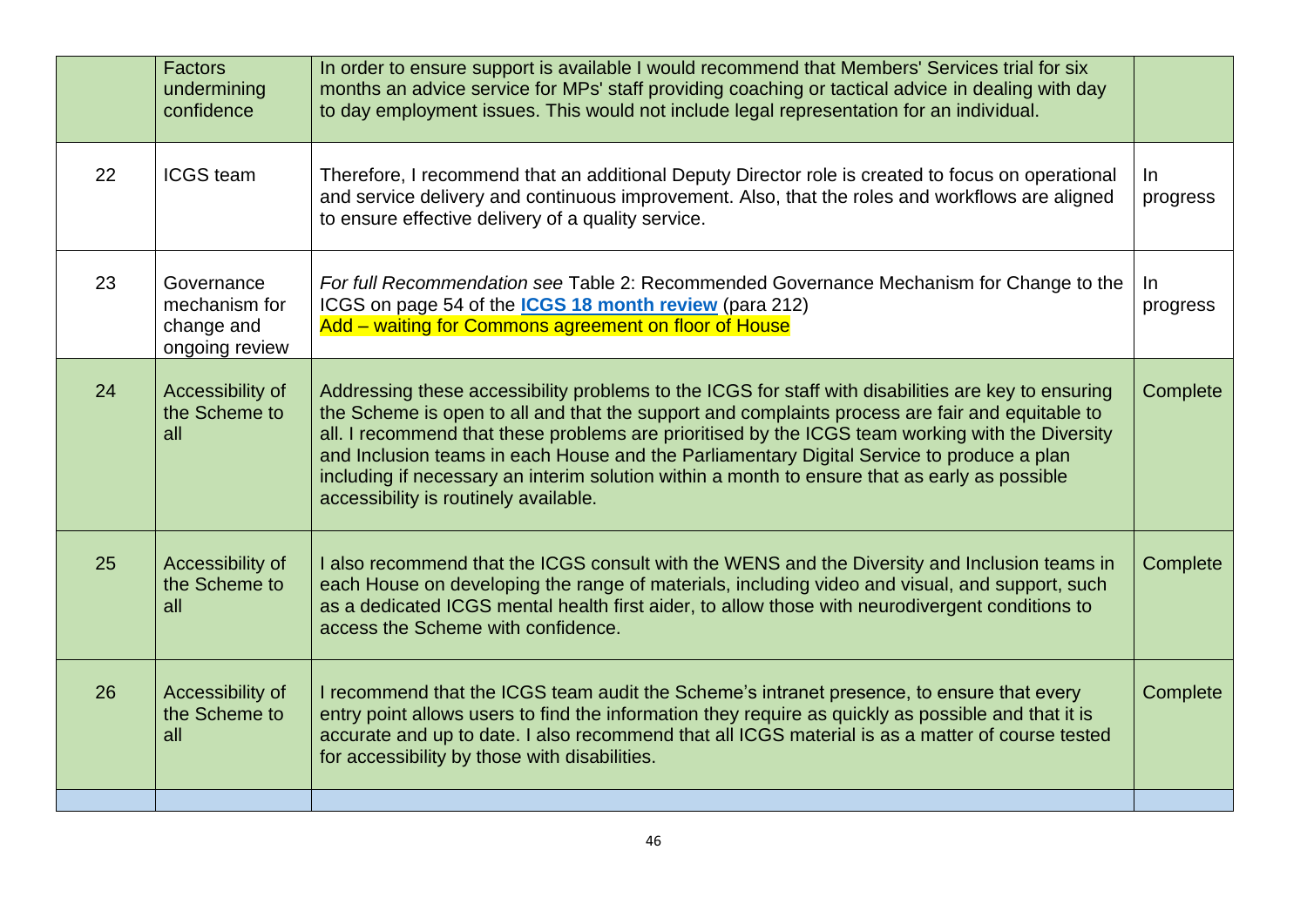| $\overline{27}$ | Valuing<br>Everyone<br>training -<br>Attendance                | Building on the commitment they have already made to changing the culture, I recommend that<br>the House of Commons take this opportunity to make a decision that all MPs attend the Valuing<br>Everyone training on an ongoing basis. This mandating of themselves to do so will resend a clear<br>and powerful message to the whole Parliamentary community and externally that they remain<br>committed to an improved culture. This is seen as MPs valuing the Parliamentary community and<br>continuing to take responsibility to establish the workplace culture of dignity and respect whether<br>on the Parliamentary Estate or in constituency offices. | Not taken<br>forward |
|-----------------|----------------------------------------------------------------|------------------------------------------------------------------------------------------------------------------------------------------------------------------------------------------------------------------------------------------------------------------------------------------------------------------------------------------------------------------------------------------------------------------------------------------------------------------------------------------------------------------------------------------------------------------------------------------------------------------------------------------------------------------|----------------------|
| 28              | Valuing<br>Everyone<br>training -<br>Attendance                | I also recommend that the decision sets a time period for completion, namely that those still to<br>attend the training do so within three months from the date of my report and that future newly<br>elected MPs attend within six months of their election.                                                                                                                                                                                                                                                                                                                                                                                                    | Not taken<br>forward |
| 29              | Valuing<br>Everyone<br>training -<br>Attendance                | I also recommend that both the Lords and Commons Administrations identify which of its staff<br>have not yet attended the training, identifies, and resolves any accessibility issues or barriers and<br>works with Challenge Consultancy to maximise their attendance.                                                                                                                                                                                                                                                                                                                                                                                          | Complete             |
| 30              | Valuing<br>Everyone<br>training -<br>Attendance                | I recommend that the House of Commons commits to make attendance of Valuing Everyone<br>training by MPs' staff mandatory with a target of 50% attendance to be achieved within a year of<br>the publication of this report. I also recommend that new MPs' staff should have attended this<br>training at the latest within six months of starting employment and that it should be made a priority<br>for their induction. I recommend that House of Commons L&OD send regular reminders to MPs in<br>existing communications to support and enable their staff to attend, noting the flexibility of online<br>training alongside face-to-face.                 | Not taken<br>forward |
| 31              | Improving and<br>refreshing<br>Valuing<br>Everyone<br>training | As the Valuing Everyone training is an essential component of Parliament's commitment to an<br>improved workplace culture, I recommend that the training should be retaken on a regular basis<br>by all members of the Parliamentary Community, at a minimum every three years and that the<br>training itself should take account of user feedback and include tools and examples of how to<br>challenge poor behaviour and model good behaviour. I also recommend that the training should<br>continue to align itself with wider cultural change and diversity and inclusion work.                                                                            | In<br>Progress       |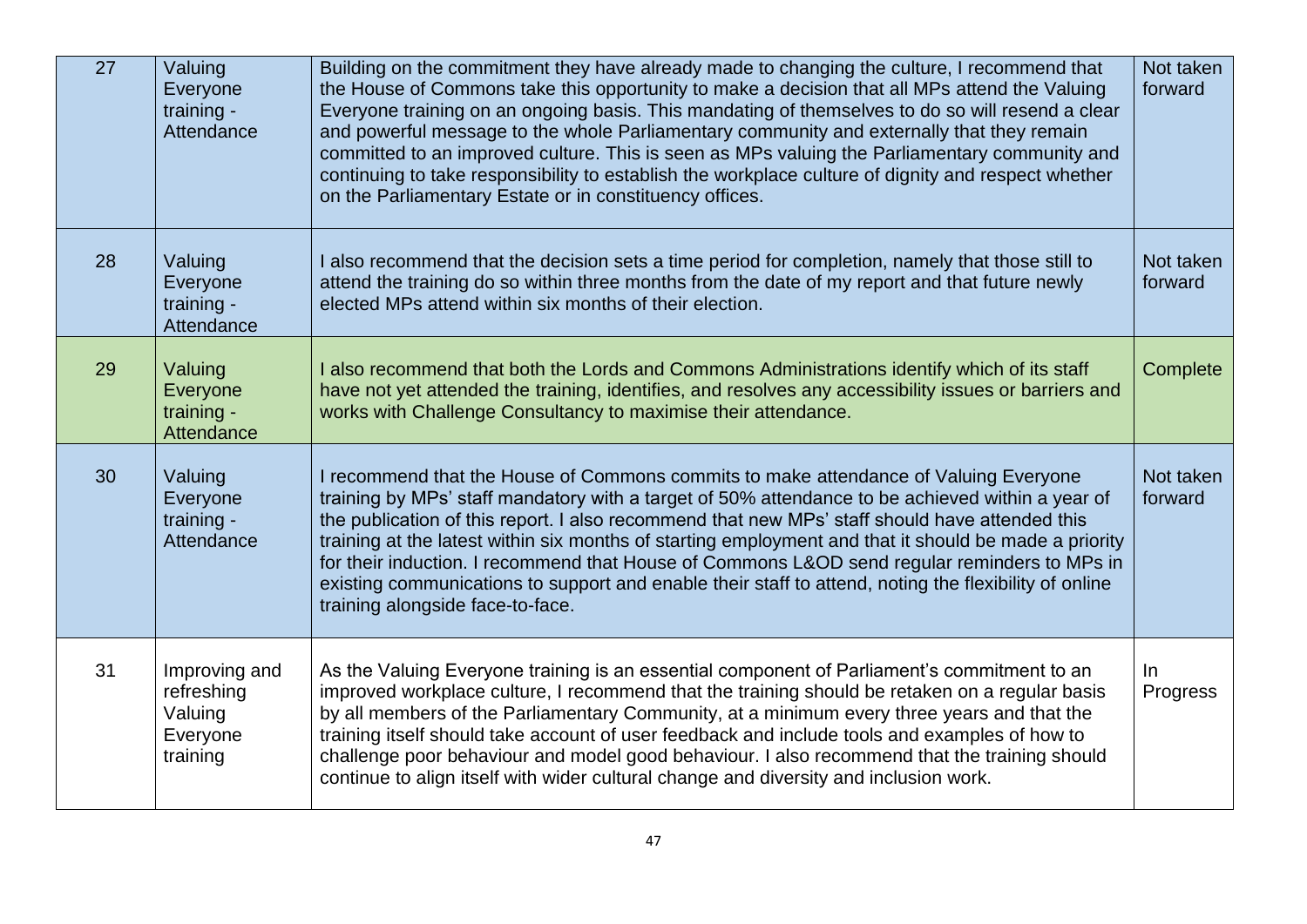| 32 | Third party<br>reporting                            | For the reasons set out above I recommend that it should continue to be the position across both<br>Houses that third parties cannot formally report behaviour under the ICGS policies and<br>procedures. I note that equipping staff and managers with the skills and confidence to<br>constructively challenge poor behaviour in the moment is being addressed in both the Valuing<br>Everyone training, in the training on strengthening of leadership and management capability and<br>practice across the Parliamentary Community and cultural initiatives such as Everyone Has a<br>Voice in the House of Commons. | Complete              |
|----|-----------------------------------------------------|--------------------------------------------------------------------------------------------------------------------------------------------------------------------------------------------------------------------------------------------------------------------------------------------------------------------------------------------------------------------------------------------------------------------------------------------------------------------------------------------------------------------------------------------------------------------------------------------------------------------------|-----------------------|
| 33 | Cluster reporting                                   | Given the challenges, I would recommend that the bicameral working group is set up to consider<br>how cluster reporting would operate fairly and effectively in practice. In particular to consider how<br>a fair and data protected complainant reporting procedure can be operated for collecting and<br>storing the data and informing other potential complainants if a complaint is made. Also, to review<br>if and how other organisations deal with a cluster of complaints informally as well as through a<br>formal complaints' procedure.                                                                      | In<br>Progress        |
| 34 | <b>Cluster reporting</b>                            | I would also recommend that the ICGS team agree the data they are collecting, including that of<br>protected characteristics and other diverse groups and obtain from the ICGS Helpline analysis to<br>identify hotspots, including by department and catering outlet to identify trends, always ensuring<br>that the data is anonymised so that individual complainants cannot be identified. The frequency of<br>the analysis to be agreed to give the most meaningful picture.                                                                                                                                        | Complete              |
| 35 | <b>Limitation period</b><br>for non-recent<br>cases | I would propose that no time limit is imposed on non-recent at this moment for sexual misconduct<br>but that the House of Commons Commission and the House of Lords Commission should<br>consider this issue in 3 years' time, taking into account the original policy intent of the House in<br>permitting non-recent cases and the number and pattern of complaints that have been made.                                                                                                                                                                                                                               | Complete              |
| 36 |                                                     | On complaints of bullying and harassment if Parliament do wish to implement a time limit on non-<br>recent cases I would propose 2 years from the date of the incident(s) or behaviour complained of,                                                                                                                                                                                                                                                                                                                                                                                                                    | Complete<br>$(1$ year |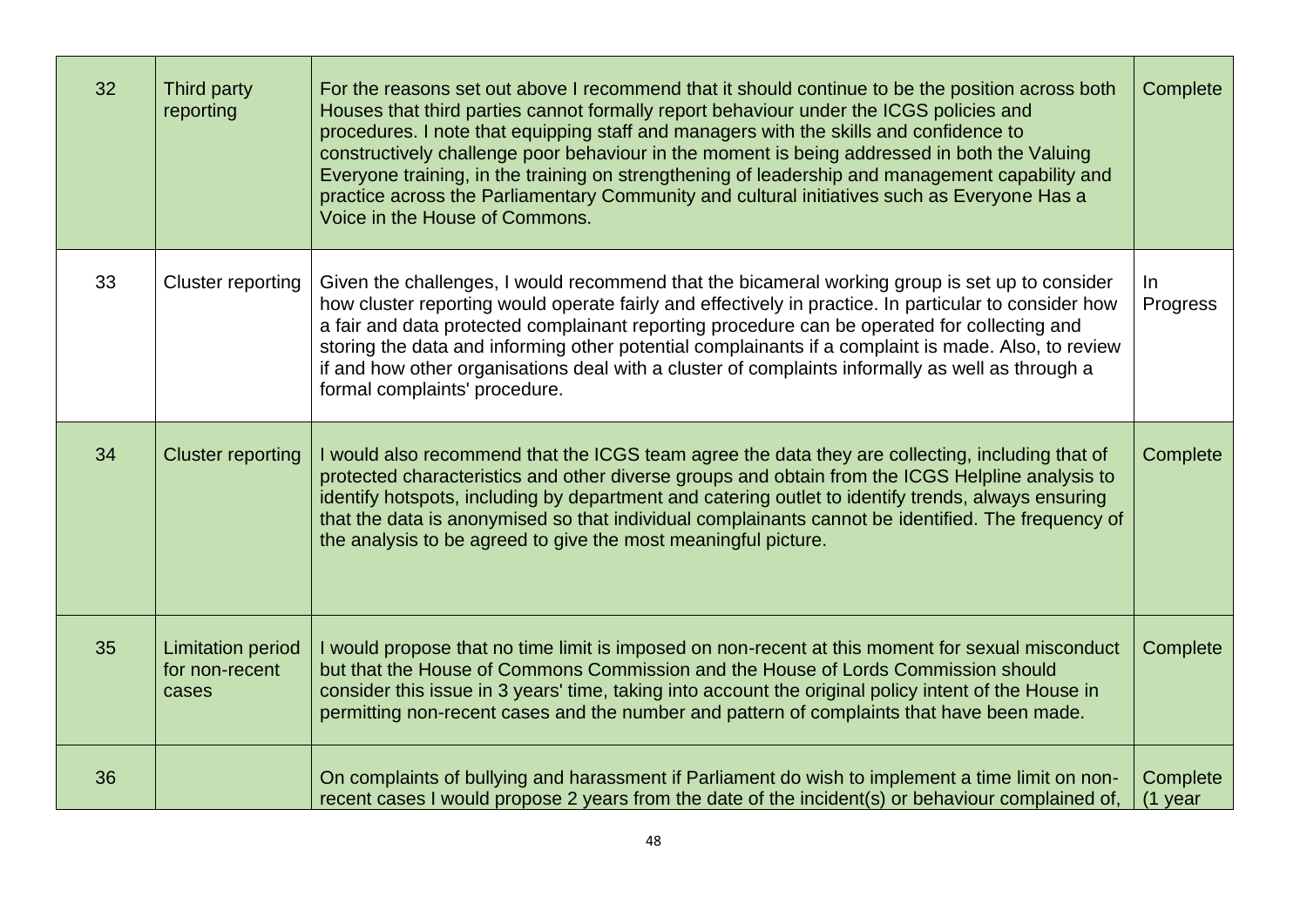| <b>Limitation period</b><br>for non-recent<br>cases | with the exact detail of the operation of the time limit to be determined. To avoid the risk of unfair<br>retrospective impact, a period of 1 year from the date of decision on the limitation period, within<br>which any remaining non-recent claims can be made, whenever they occurred.                                                                                                                                                                                                                                                              | time limit,<br>not $2)$ |
|-----------------------------------------------------|----------------------------------------------------------------------------------------------------------------------------------------------------------------------------------------------------------------------------------------------------------------------------------------------------------------------------------------------------------------------------------------------------------------------------------------------------------------------------------------------------------------------------------------------------------|-------------------------|
|                                                     | Alternatively, the current position could be continued for a period of five years from its introduction<br>in October 2019 and the question of time limits on both sexual misconduct and bullying and<br>harassment considered then, taking into account 90 House of Lords, Code of Conduct for<br>Members of the House of Lords Guide to the Code of Conduct Code of Conduct for House of<br>Lords Members' Staff, (HL 99; July 2020), para 128 and para 5.75 the original policy intent of the<br>House and the number and pattern of complaints made. |                         |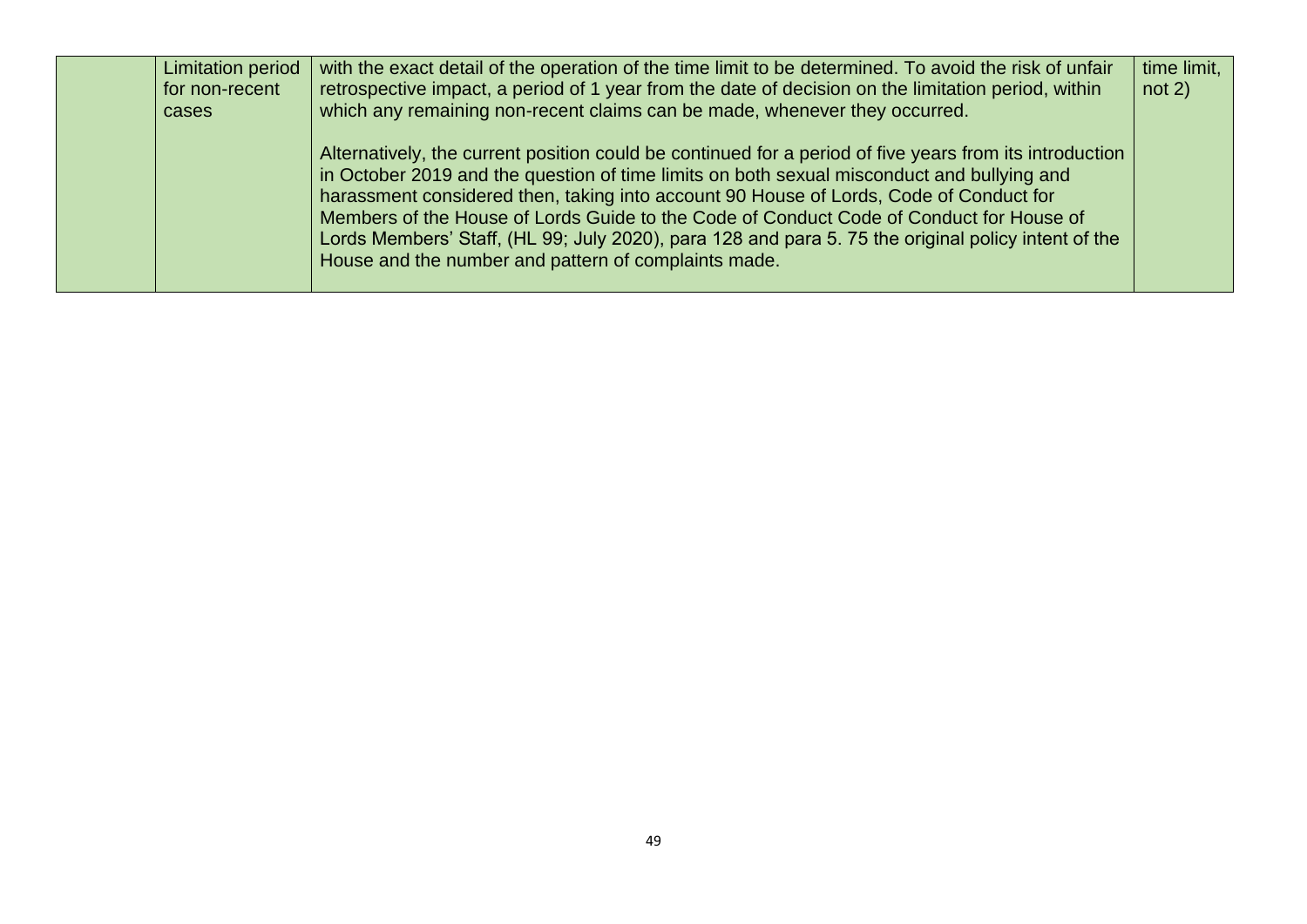# Annex C: Glossary of commonly used ICGS Terms

The aim of this guide is to ensure the ICGS is accessible to everyone. We have created this aid to provide an explanation for words and terms we frequently use. These are not legal definitions.

## **Commonly used ICGS terms**

## **Aggravating factors**

An aggravating factor is a behaviour that increases the severity of an action

## **Alison Stanley 6-month and 18-month review**

To assess the work of the ICGS, two reviews of the Scheme were carried out by an independent reviewer Alison Stanley CBE FCIPD, in 2019 and in 2021

## **Allegations**

The wording of the complaint that you have made will be put into allegations by the investigator and you will be asked to sign that the wording is correct if your complaint goes to a formal assessment.

## **Appeal**

This is the process where people who have complained and people who have been complained about can request a formal change to an official decision following the completion of an ICGS Investigation, only if the Decision-Making Body for the respondent has an appeals policy and procedure.

The only rights of appeal are in cases involving MPs where decisions made by the PCS can be appealed to the IEP and in cases involving Members of the House of Lords in which an appeal can be put to the Conduct Committee.

There are no appeals in cases where the respondent is employed by the House of Commons, PDS, or the House of Lords. Not all decisions may be appealed. An appeal should not be confused with a review which examines the application of the process rather than the outcome of the case (see section on 'Review' further down)

## **Balance of Probabilities**

The balance of probability standard is applied when an investigator is satisfied that, based on the evidence available, the occurrence of the event was more likely to have happened than not and that the alleged behaviours displayed constitute bullying or harassment or sexual misconduct.

## **Behaviour Code**

The Behaviour Code makes clear the standards of behaviour expected of everyone, past or present, in the parliamentary community.

# **Bullying**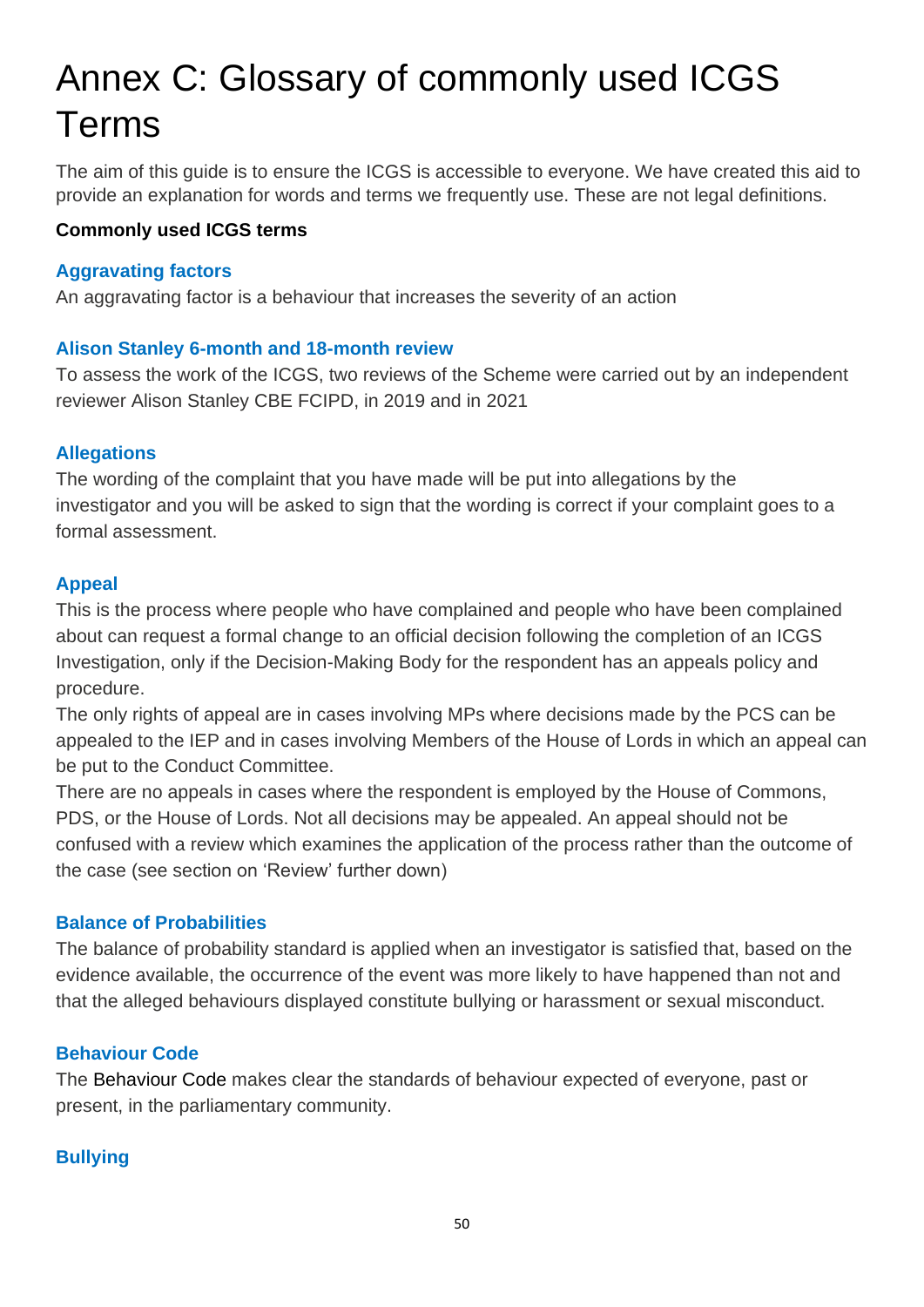Bullying may be characterised as offensive, intimidating, malicious or insulting behaviour involving an abuse or misuse of power that can make a person feel vulnerable, upset, undermined, humiliated, denigrated or threatened. Power does not always mean being in a position of authority and can include both personal strength and the power to coerce through fear or intimidation. A full definition of bullying is available by speaking to the ICGS Helpline or in the ICGS Bullying and Harassment policy.

## **Code of Conduct (Commons)**

The Code of Conduct for Members sets out the standards of behaviour expected of Members of Parliament (MPs) as they carry out their work.

## **Code of Conduct (Lords)**

The Code of Conduct provides members of the House of Lords with guidance on the standards of conduct expected of them in performing their parliamentary duties.

## **Complaint**

After speaking to the ICGS Helpline (or the Lords Commissioners), members of the Parliamentary community can choose to make a formal complaint about behaviour they have experienced so that it might be investigated independently. A complaint begins only when the details of the behaviour are made in writing, with support from the ICGS Helpline, using a standardised template called the disclosure form.

## **Complainant**

This is an individual who reports or makes a complaint of bullying, harassment or sexual misconduct.

## **Collective Complaint**

If there is more than one complaint about the same person, with agreement from all those making the complaints, the complaints can be assessed together usually by one investigator.

## **Decision-making bodies (DMB)**

This is the person or body responsible for decision what action to take if a complaint is upheld. So, for example, if the respondent is employed by either House, the DMB would normally be the Commons or Lords HR department. If the respondent is an MP, the DMB will be the Parliamentary Commissioner for Standards or (potentially) the Independent Expert Panel. To find out who the relevant decision-making body is, contact the ICGS Helpline.

## **Disclosure form**

If you decide to make a formal complaint, the Helpline (or in some cases, the Lords Commissioners) will record the details of the complaint in the disclosure form. The form will be used by the ICGS team to allocate an external independent investigator. The Lords Commissioners will use the form themselves and will allocate an external independent investigator to help them with the investigation.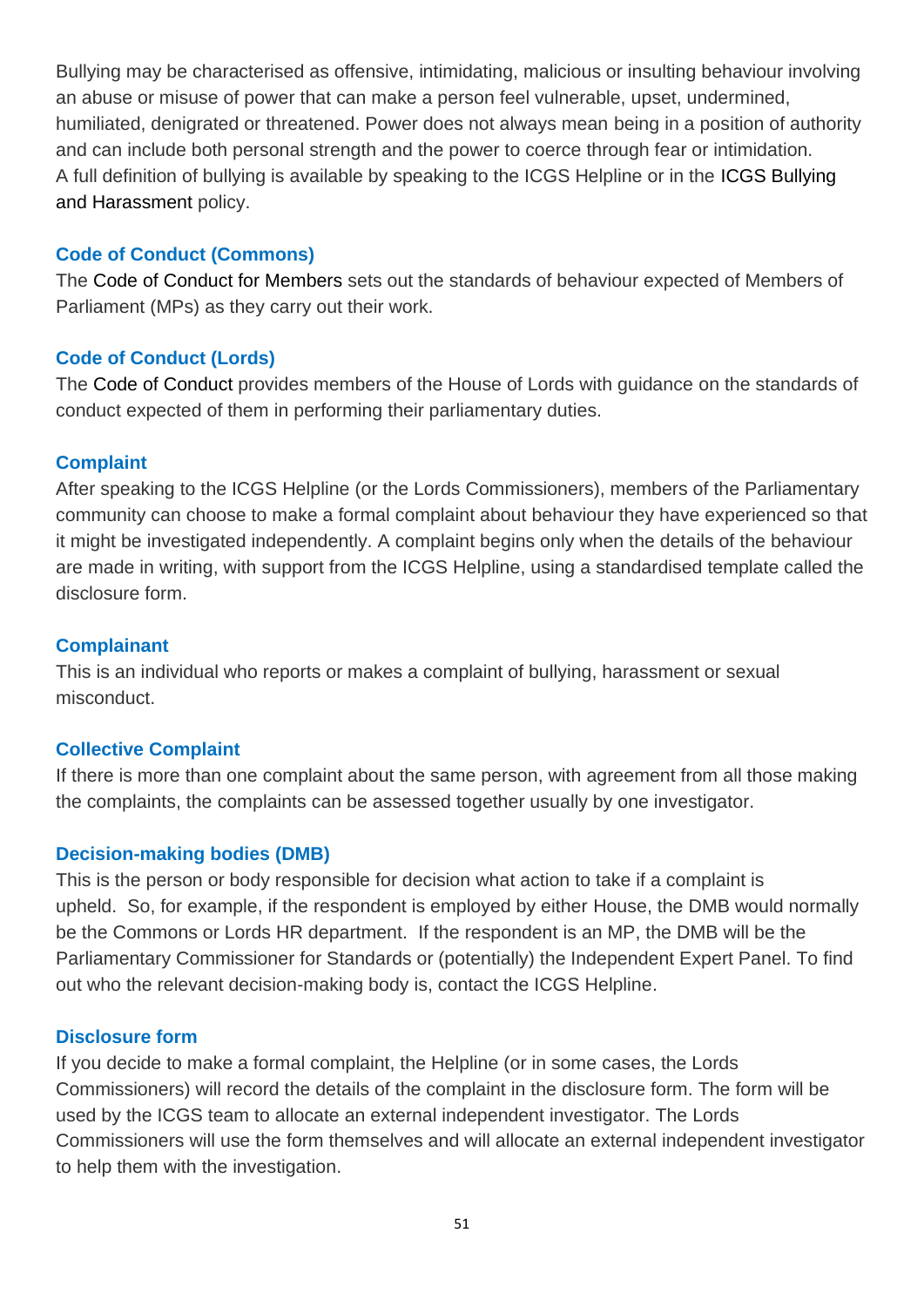## **Individual Assistance Programme (IAP)**

A confidential support service for employees of both Houses and PDS, as well as Members of both Houses and Members' staff. The service may be able to help you with health and wellbeing information and stress at work. It can also be used by former members of the parliamentary community involved in ICGS cases.

## **Equality Act 2010**

The Equality Act 2010 protects people from discrimination in the workplace and in certain other contexts (for example in the provision of goods and services). It prohibits discrimination based on nine "protected characteristics" which are –

- Age
- Disability
- Gender reassignment
- Marriage or civil partnership
- Pregnancy and maternity
- Race
- Religion or belief
- Sex
- Sexual orientation

The Act protects people from direct and indirect discrimination, as well as from harassment and victimisation.

## **Evidence**

Any information which can used by the independent investigator to determine whether a complaint should go to a full/formal assessment and, at a later stage, to determine whether the complaint is upheld. Evidence comes in many forms, it may be written or taken from any meetings with both parties and witnesses, as well as other relevant documentation including e-mails, social media posts and other correspondence.

## **Factual Accuracy Check**

A step during an investigation of a complaint, when complainants and respondents can review the draft report produced by an independent investigator. Both parties can use this opportunity to ensure that facts and dates are correct and to request corrections, to raise concerns if relevant evidence has not been considered or relevant witnesses not interviewed, or to raise other concerns about the process of the investigation. The investigator then decides what (if any) changes should be made to the draft report.

#### **Full Assessment**

A step during an investigation of a complaint where the investigator will gather detailed evidence from the complainant, the respondent and any witnesses, as well as other relevant evidence. This will usually involve holding meetings with those involved, as well as requesting written evidence. The independent investigator will then produce a draft report, which will be sent to both parties for a factual accuracy check. Once this is completed, the investigator will produce a final report and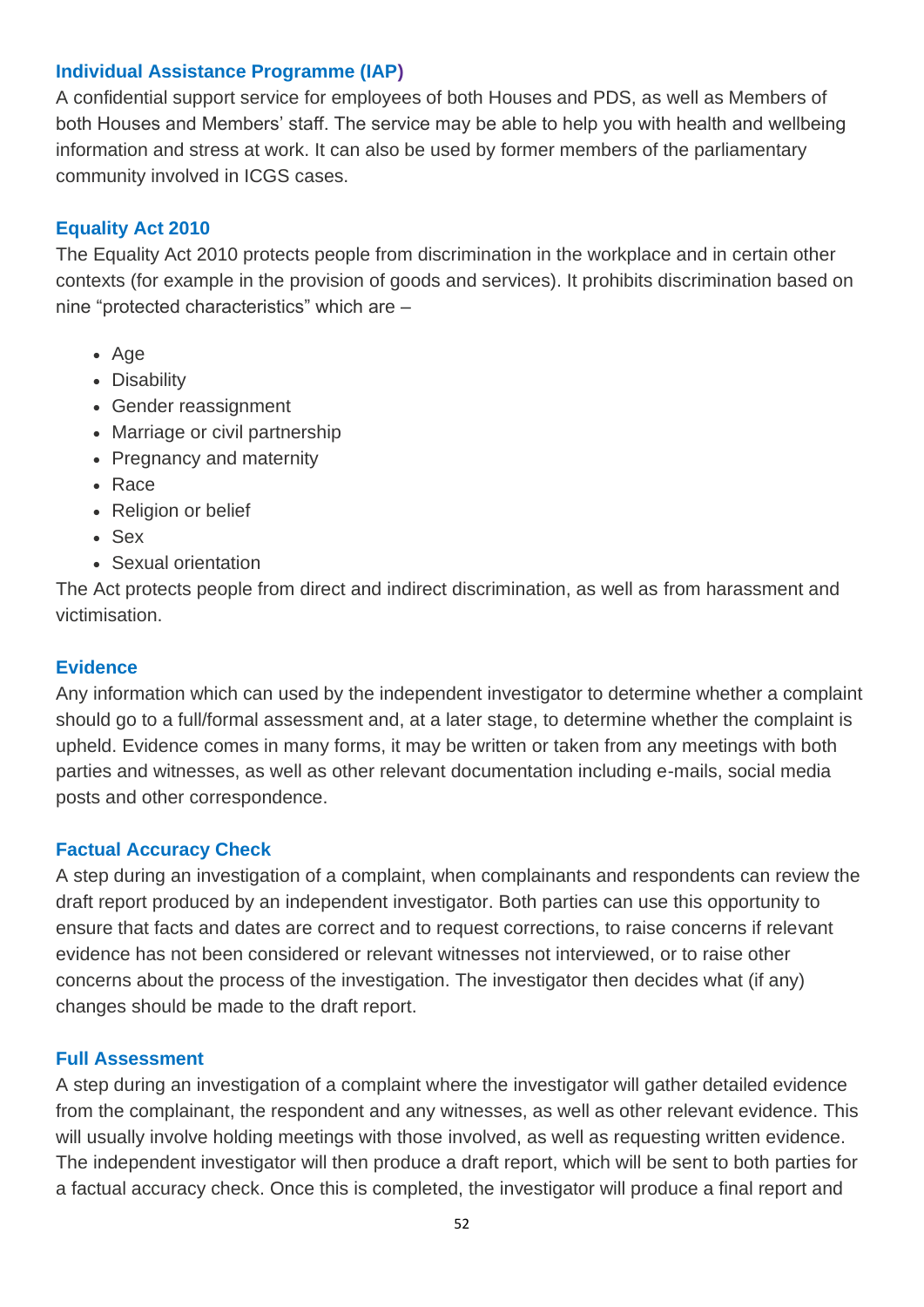will send this to the complainant and the decision-making body for the respondent. This step may be different for cases involving the Parliamentary Commissioner for Standards or the Lords Commissioners for Standards.

#### **Harassment**

Harassment is any unwanted conduct that has the purpose or effect of violating a person's dignity or creating an intimidating, hostile, degrading, humiliating or offensive environment for them. A full definition of harassment is available by speaking to the ICGS Helpline or in the ICGS Bullying and Harassment Policy.

#### **House of Lords Conduct Committee**

The Committee reviews and oversees the Codes of Conduct for Members of the House of Lords and Members' staff, and the work of the Lords Commissioners for Standards. The Committee considers appeals in cases under the Codes, following a finding of the Commissioners for Standards.

#### **ICGS Helpline**

In most cases, this is the first step if you are experiencing bullying, harassment or sexual misconduct and want advice/support. You can also phone the Helpline to get advice for someone else or are looking for more information.

You can contact the Helpline by phone or e-mail. When you contact the Helpline, an expert advisor can support you by talking through your experiences. They can then guide you through options for dealing with the behaviour, including making a formal complaint. These conversations are completely confidential. The ICGS Helpline is run by an independent charity, Victim Support.

#### **ICGS Hub**

An online SharePoint site featuring the information and guidance you need to understand how the ICGS works and what support is available to you.

#### **ICGS Stakeholder Forum**

Meeting monthly to discuss latest developments, and to prove guidance and challenge to the ICGS team, the ICGS Stakeholder Forum is made up of representatives from across the parliamentary community, including Decision-Making Bodies, Trade Unions and House staff with responsibility for ICGS-related work.

#### **ICGS Team**

The bicameral team responsible for the ICGS, liaising with investigators, complainants, and respondents, and implementing improvements to the Scheme.

## **Independent Expert Panel (IEP) House of Commons**

In cases involving an MP, or former MP, as the respondent the Independent Expert Panel hears appeals by the complainant or respondent against decisions made by the Parliamentary Commissioner for Standards, and determines sanctions in cases referred to the Panel by the Commissioner.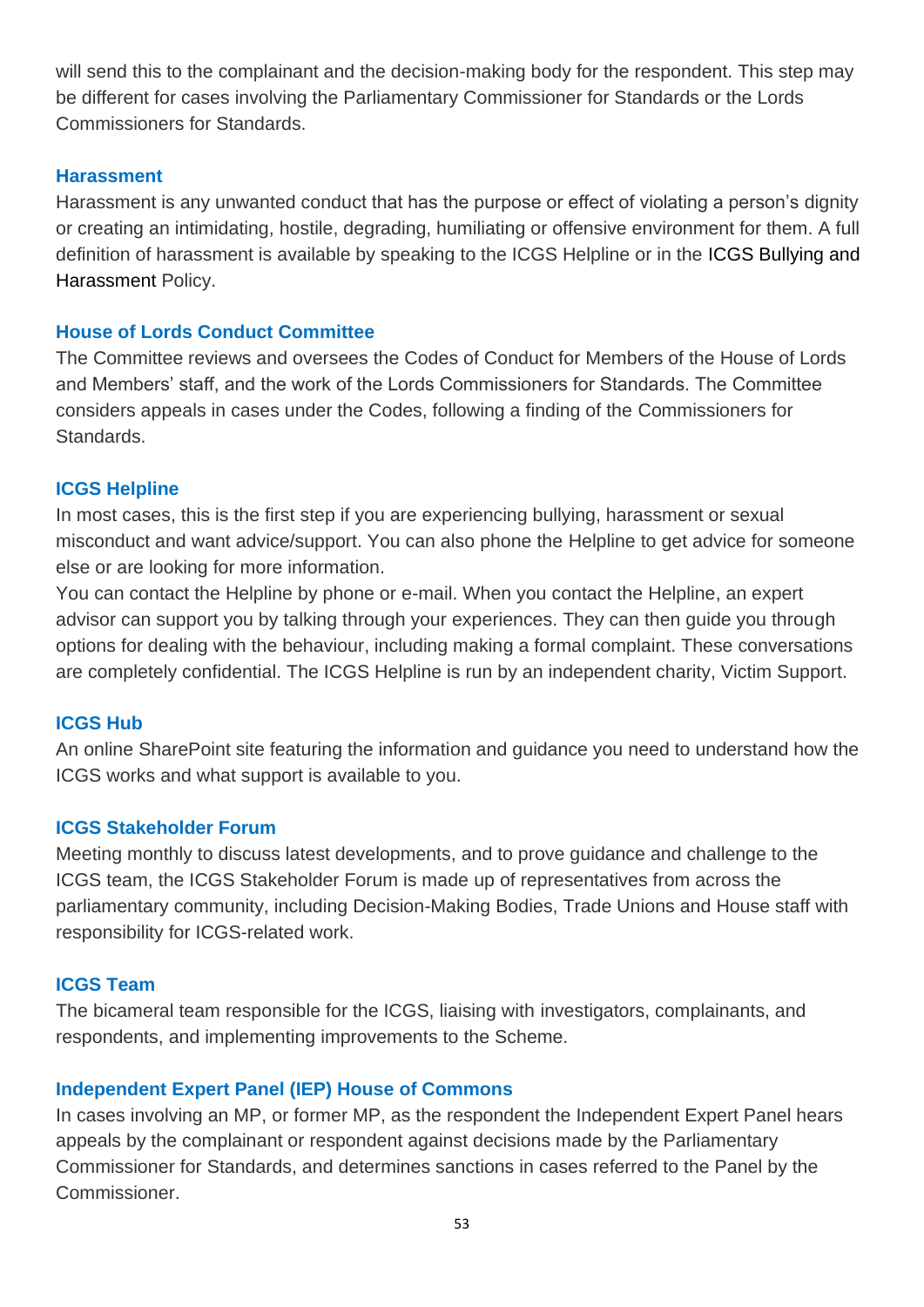#### **Independent Investigator**

If you decide to make a formal complaint, it will be allocated to an independent investigator (unless your complaint is being handled by the Lords Commissioners). Independent investigators are responsible for undertaking key stages in the investigation of a complaint, including initial assessment, formal assessment and factual accuracy checks. For cases where the respondent is a Member in the House of Lords, the Lords Commissioner will investigate the case, with the help of one of these independent investigators.

#### **Independent Sexual Misconduct Advisor (ISMA)**

We offer additional support to anyone who reports experiences of sexual misconduct in Parliament. When contacting the Helpline, those complainants can be connected with an ISMA, who is a trained Independent Sexual Misconduct Adviser and can guide them throughout the process.

#### **Informal Resolution**

Many cases can be resolved through informal, alternative resolution, without the need for a formal investigation. Informal resolution can include facilitated conversations, brokered written communications between both parties, or conversations supported by an appropriate third party. The outcomes of informal resolution are often the same as the outcomes of a formal investigation and can include an apology from the respondent, an agreed behaviour contract for working together, training and mediation.

#### **Initial Assessment**

Before a complaint goes to a formal investigation, the independent investigator needs to check whether your complaint meets the conditions for it to progress to a full investigation. During the initial assessment, they will establish whether the complaint meets certain criteria, including whether it is eligible under the bullying and harassment or sexual misconduct policy or if it has been already investigated elsewhere. Their decision will be sent to the complainant in writing. They will also identify any witnesses the complainant is hoping to involve and what a satisfactory outcome would be for them (including informal resolution).

#### **Lords Commissioners for Standards**

The House of Lords Commissioners for Standards are responsible for the independent and impartial investigation of alleged breaches of the House of Lords Codes of Conduct for Members of the Lords and Members' staff.

#### **Mitigating factors**

Mitigating factors are any circumstances which may reduce a respondent's blameworthiness for a finding of misconduct in an ICGS case. For example, an independent investigator may find that a respondent's actions were attributable (wholly or in part) to mental health factors or a medical condition. This could result in the DMB imposing a lesser sanction.

#### **Parliamentary Commissioner for Standards (PCS) (Commons)**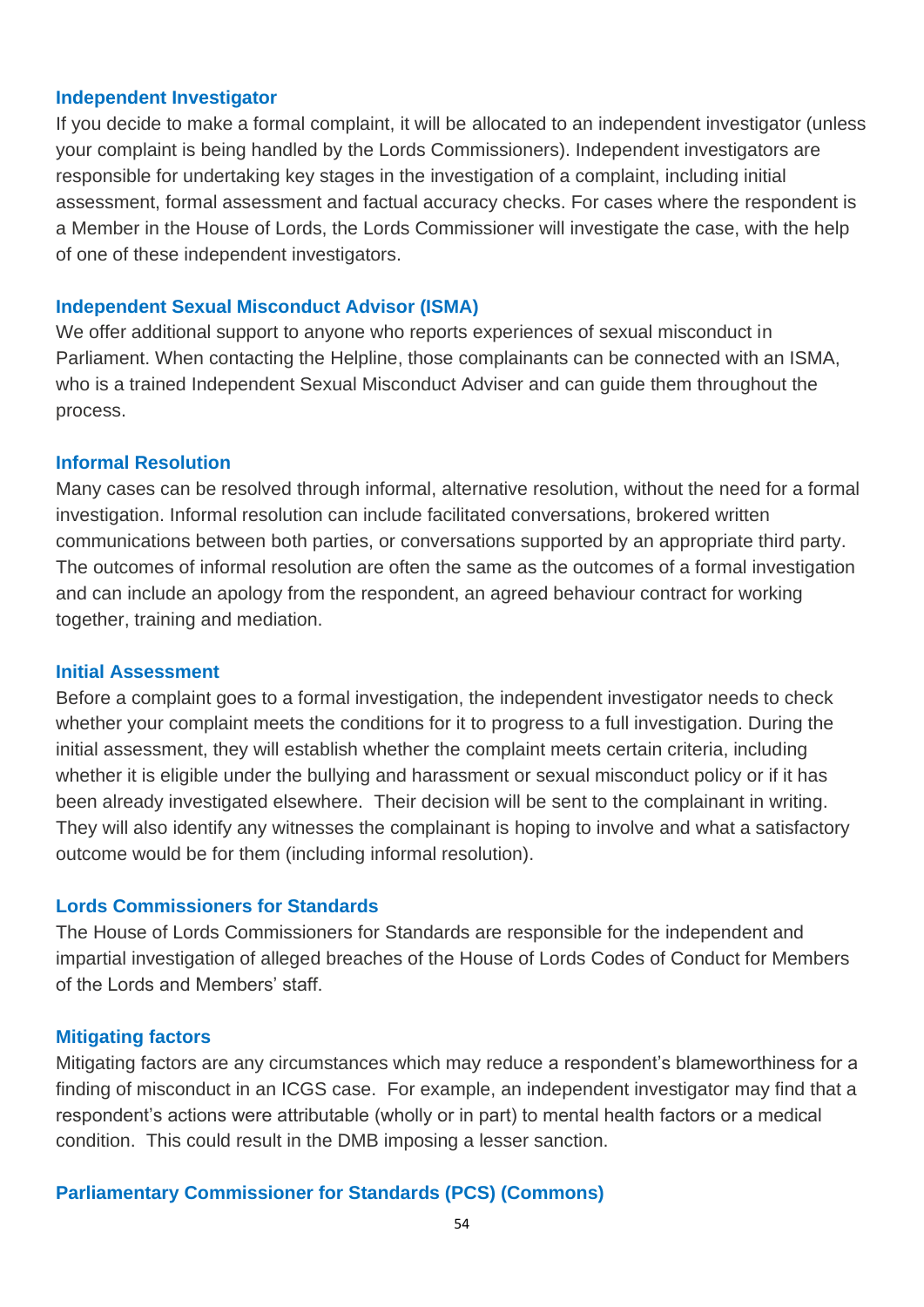The PCS has oversight of investigations conducted in an ICGS case where an MP or former MP is the respondent. The Commissioner is also the primary Decision-Making Body for investigations conducted under the Scheme, although it is the IEP which imposes sanctions in more serious cases.

## **Parliamentary Community**

The Parliamentary Community means people who work for or with Parliament, in particular staff of the House of Commons and House of Lords, Parliamentary Digital Service staff, Members of both Houses, their staff, and certain contractors. "Staff" includes self-employed individuals as well as employees, and interns and other paid or unpaid staff.

# **Pathway 2**

If you are experiencing sexual misconduct you may choose to resolve the matter through informal resolution at any point after contacting the IGCS Helpline. Informal resolution of sexual misconduct cases is referred to as Pathway 2 in the Sexual Misconduct Policies and Procedures.

#### **Policies**

There are two policies that support complainants and respondents—the [Bullying and Harassment](https://hopuk.sharepoint.com/sites/ICGSHub/Shared%20Documents/Forms/AllItems.aspx?id=/sites/ICGSHub/Shared%20Documents/ICGS%20Policies%20and%20Procedures/Bullying%20and%20Harassment%20Policy_FINAL.pdf&parent=/sites/ICGSHub/Shared%20Documents/ICGS%20Policies%20and%20Procedures)  [Policy](https://hopuk.sharepoint.com/sites/ICGSHub/Shared%20Documents/Forms/AllItems.aspx?id=/sites/ICGSHub/Shared%20Documents/ICGS%20Policies%20and%20Procedures/Bullying%20and%20Harassment%20Policy_FINAL.pdf&parent=/sites/ICGSHub/Shared%20Documents/ICGS%20Policies%20and%20Procedures) and the [Sexual Misconduct Policy.](https://www.parliament.uk/globalassets/documents/conduct-in-parliament/sexual-misconduct-policy2.pdf) Both documents set out who the ICGS applies to, the types of behaviour covered.

### **Procedures**

There are two procedures that support complainants and respondents—the Bullying and Harassment Procedure and the Sexual Misconduct Procedure. Both documents outline how complaints are dealt with in the ICGS.

## **Respondent**

This is an individual who is accused of bullying, harassment or sexual misconduct.

## **Sanctions**

If a complaint is upheld, the formal assessment report will be sent to the Decision-Making Body who may impose sanctions. For employees of the two Houses, the types of sanction applied can include a letter or apology, a requirement to complete training, formal warning, or dismissal. For Members of either House, sanctions can include an apology to the House, a requirement to complete training, or suspension or expulsion from either House.

#### **Sexual Misconduct**

Sexual misconduct describes a range of behaviours including sexual assault, sexual harassment, stalking, voyeurism and any other conduct of a sexual nature that is non-consensual or has the purpose or effect of threatening, intimidating, undermining, humiliating or coercing a person. A full definition of bullying is available in the ICGS Sexual Misconduct Policy or by speaking to the ICGS Helpline.